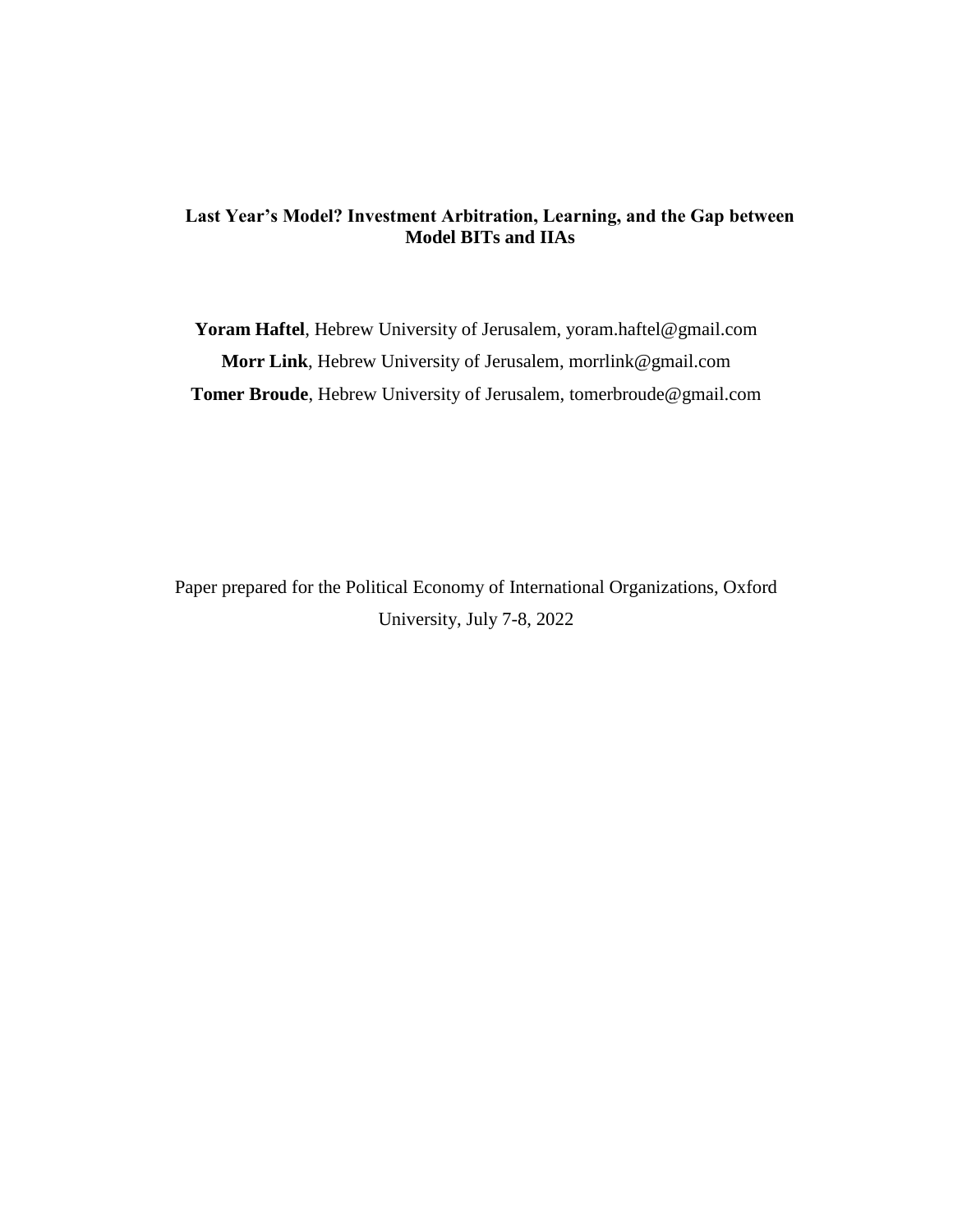# **Abstract:**

With more than 3,000 international investment treaties (IIAs) worldwide, states negotiate similar agreements multiple times with numerous different partners. It is not surprising, then, that many states have developed their own template agreements, commonly known as 'Model BITs.' Even though such Model Countries use these templates during IIA negotiations, concluded IIAs commonly deviate from the corresponding Model BITs, but to varying degrees. Accounting for this variation, this paper underscores the importance of states' learning from investor-state dispute settlement (ISDS) experience. Specifically, it argues that extensive ISDS experience of the Partner Country negotiating with the Model Country increases the divergence between the concluded IIA and the latter's Model BIT. Empirically, we introduce novel measures of divergence between Model BITs and IIAs, based on the concept and scheme of state regulatory space (SRS), with respect to several key aspects of investment rules. Coding a large number of Model BITs and IIAs on these variables, taking into account selection dynamics, and controlling for a host of alternative explanations, we find strong support for the purported learning effects on substantive rules, but not on ISDS provisions. These findings underscore the need to unpack the nuanced relationships between learning, negotiations, and institutional design, with particular relevance to current ISDS reform initiatives.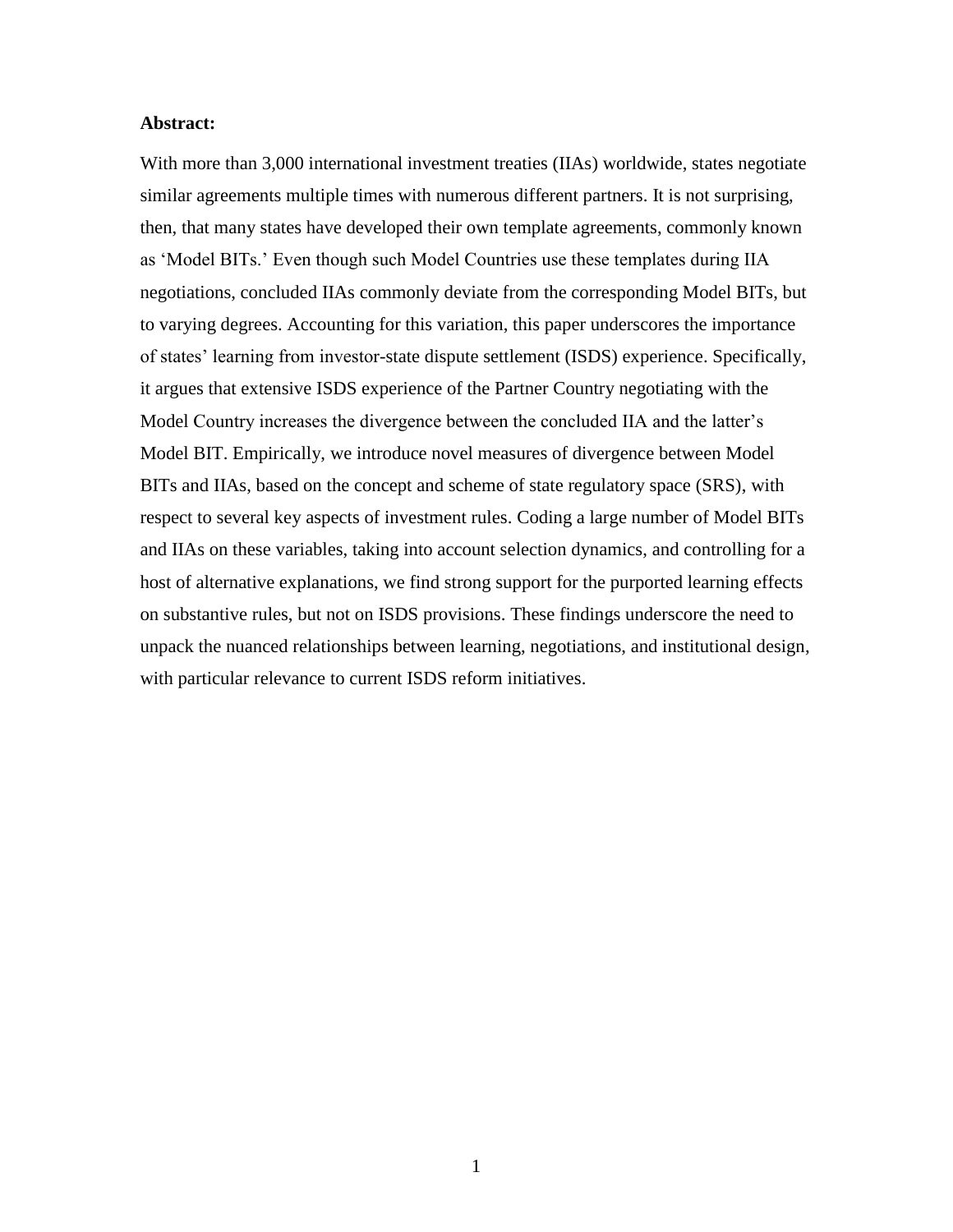## **1. Introduction**

The global international investment agreements regime (henceforth: the IIA Regime) is composed of more than 3,000 bilateral investment treaties (BITs), free trade agreements (FTAs) with an investment chapter, and other agreements that include provisions related to foreign investment. This body of international agreements reflects states' commitment to the protection of foreign investors and their assets, to varying degrees. In addition to substantive protections, many IIAs grant investors access to compulsory and binding international investor-state dispute settlement (ISDS) procedures, most often through international arbitration. This system allows private investors to file legal claims against host states, a right utilized more than a thousand times thus far.

In the absence of a multilateral agreement on investment, the large number of IIAs, the vast majority of them bilateral, requires states to negotiate similar agreements multiple times with numerous different partners. It is not surprising, then, that many states have developed their own template agreements, commonly known as 'Model BITs'. These may function as 'boilerplates' that governments use as a going-in-position for negotiations over the actual agreements (Schill 2009; Waibel 2019), arguably representing a particular country's 'ideal point' over the regulation of foreign investment (Brown 2013, 2). In addition to hoping to promote efficiency in treaty-making, states may draft Model BITs for numerous other reasons, including the consolidation or review of their IIA policy in accordance with their domestic requirements, enhancement of the coherence and consistency of concluded IIAs, signaling to potential counterparts and influencing treaty interpretation (Salacuse 1990; Sharpe 2021; Vandevelde 2011).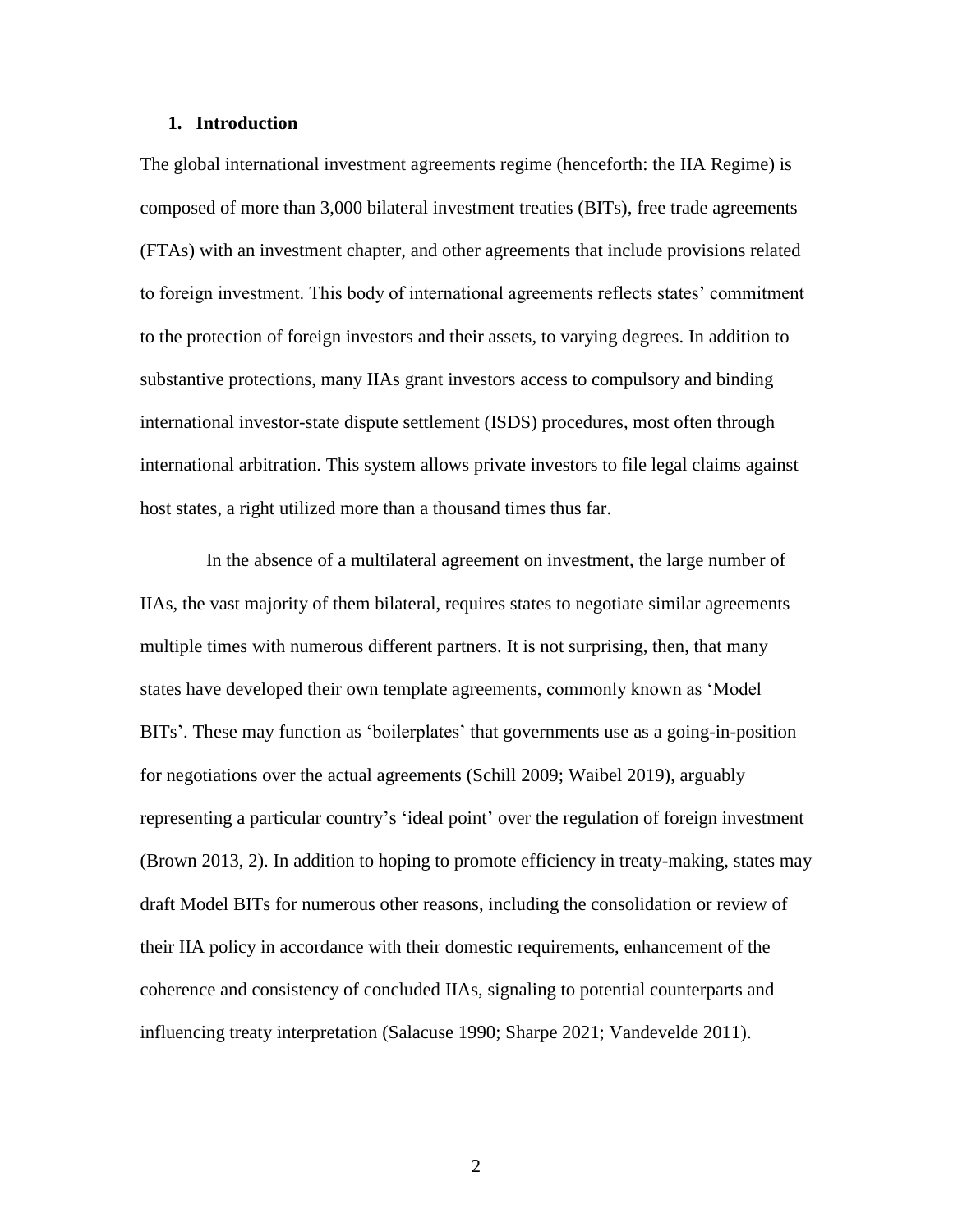The first known Model BITs were developed in the 1970s by capital exporting countries, such as the United Kingdom, the Netherlands, and the United States  $(US)^1$ Five decades on, Model BITs have become quite common and have been adopted by at least sixty countries around the globe. They include some of the largest economies in the world, such the US, Germany and China, as well as much smaller or poorer economies, such as Azerbaijan, Ghana, Peru and Malaysia. As reported in Table A1 in the Appendix, some countries have also updated their Model BITs at least once, and occasionally several times, bringing the total number of known Model BITs to more than onehundred.<sup>2</sup>

Even though Model BIT Countries (henceforth: Model Countries) use these templates during IIA negotiations, the concluded IIAs commonly deviate from the Model BITs, at least to some extent, and in various different ways. Insofar as Model BITs reflect a state's most preferred outcome, why do the IIAs that they conclude in practice ultimately present such a gap and look differently from their corresponding Model BIT? Moreover, which factors account for the variation in the gaps between Model BITs and concluded IIAs? And, does such divergence vary across different types of IIA provisions and why?

Tackling these questions is important, first of all, to shed new light on the evolutionary dynamics of the IIA Regime, in particular with respect to ongoing

 $\overline{\phantom{a}}$ 

 $1$ <sup>1</sup> To be sure, IIAs and the language included in Model BITs have deeper roots, most prominently in the twenty-two "Friendship, Commerce and Navigation" (FCN) agreements concluded by the US in the late 1940s, as documented and discussed in depth by Vandevelde (2017); these are not included in the time period of our study.

<sup>&</sup>lt;sup>2</sup> Among these, the timeframe of Model BIT updates and revisions ranges from one year to more than ten years between models.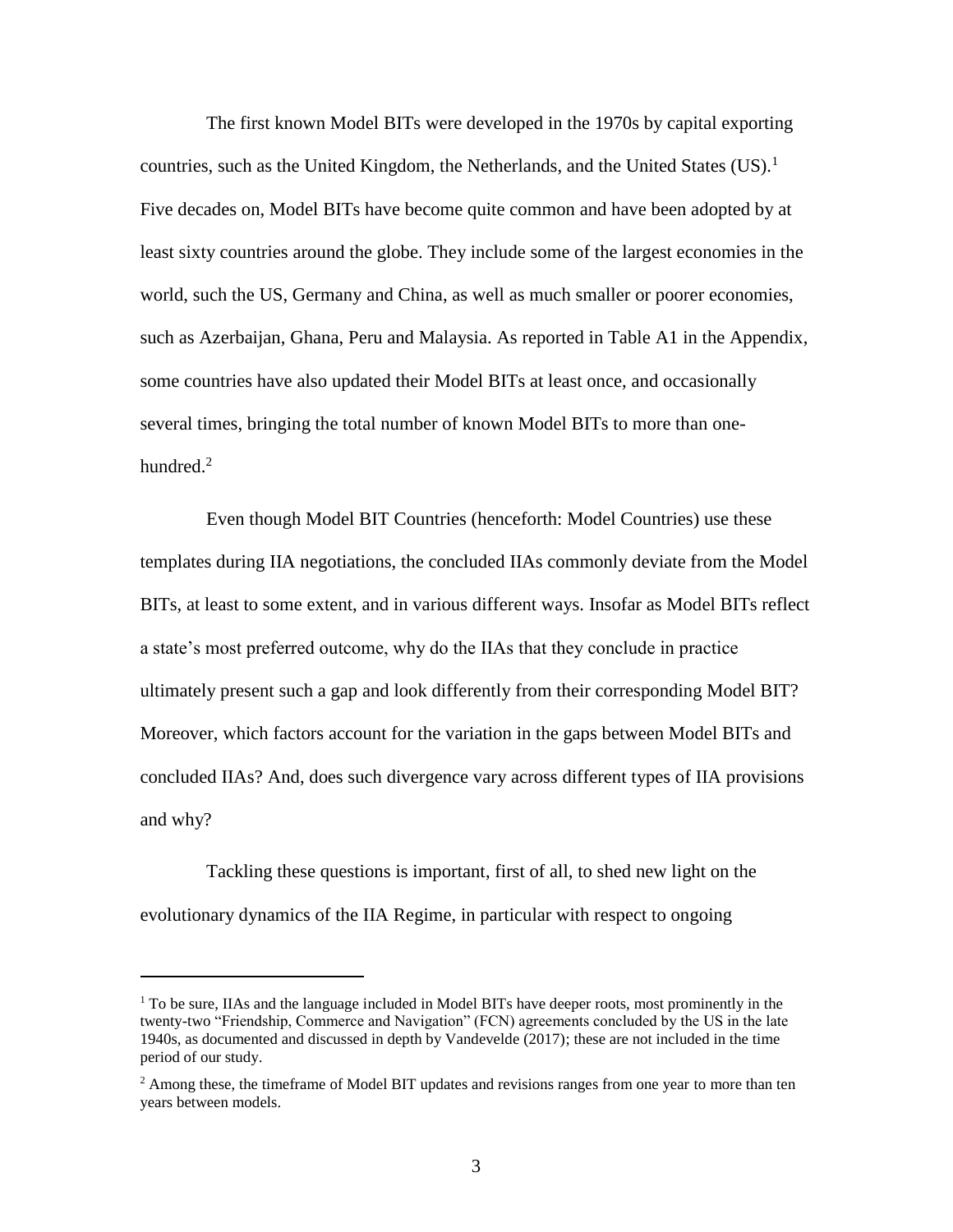multilateral reform processes, such as in the United Nations Commission on International Trade Law (UNCITRAL), which have attracted much attention in recent years and indeed hopes for change, given strong criticisms against the legitimacy and efficiency of the IIA Regime (Puig and Shaffer, 2018; Broude et al., 2022; Roberts and St. John, 2022). As will be seen, this study has implications for understanding the manners by which states strive to strike a balance between investor protection, on the one hand, and their regulatory space in their formal commitments, on the other. Moreover, it presents a more general understanding of how states' preferences translate into negotiating positions, institutional design and international cooperation.

In addressing these questions, we underscore the importance of states' learning from ISDS claims that foreign investors file against them and their experience with arbitral tribunals' interpretation and application of IIAs. We expect an IIA to diverge from the Model Country's Model BIT when the treaty partner country (henceforth: Partner Country) has learned from its own ISDS experience and insist on incorporating these lessons into their IIAs with other states, including successfully persuading the Model Country to do so. In this context, a Model Country may accept treaty design and content that differs from its going-in negotiating position, relying on and learning from the experience of the Partner Country.<sup>3</sup> In contrast, a Model Country's learning from its own ISDS experience may be manifest in its negotiation position but is unlikely to result in systematic divergence between its Model BIT and concluded IIAs, because it

l

 $3$  This may be analogized, at a distance, to the concept of 'vicarious learning' (Bandura 1965) or learning through observation of the experience of others, which has been identified and applied in other international relations contexts (Goldsmith 2003). However, in this study it is more evident as a process of interaction rather than observation, closer to the idea of 'narcissistic learning' (Haftel and Thompson 2018; Poulsen 2015).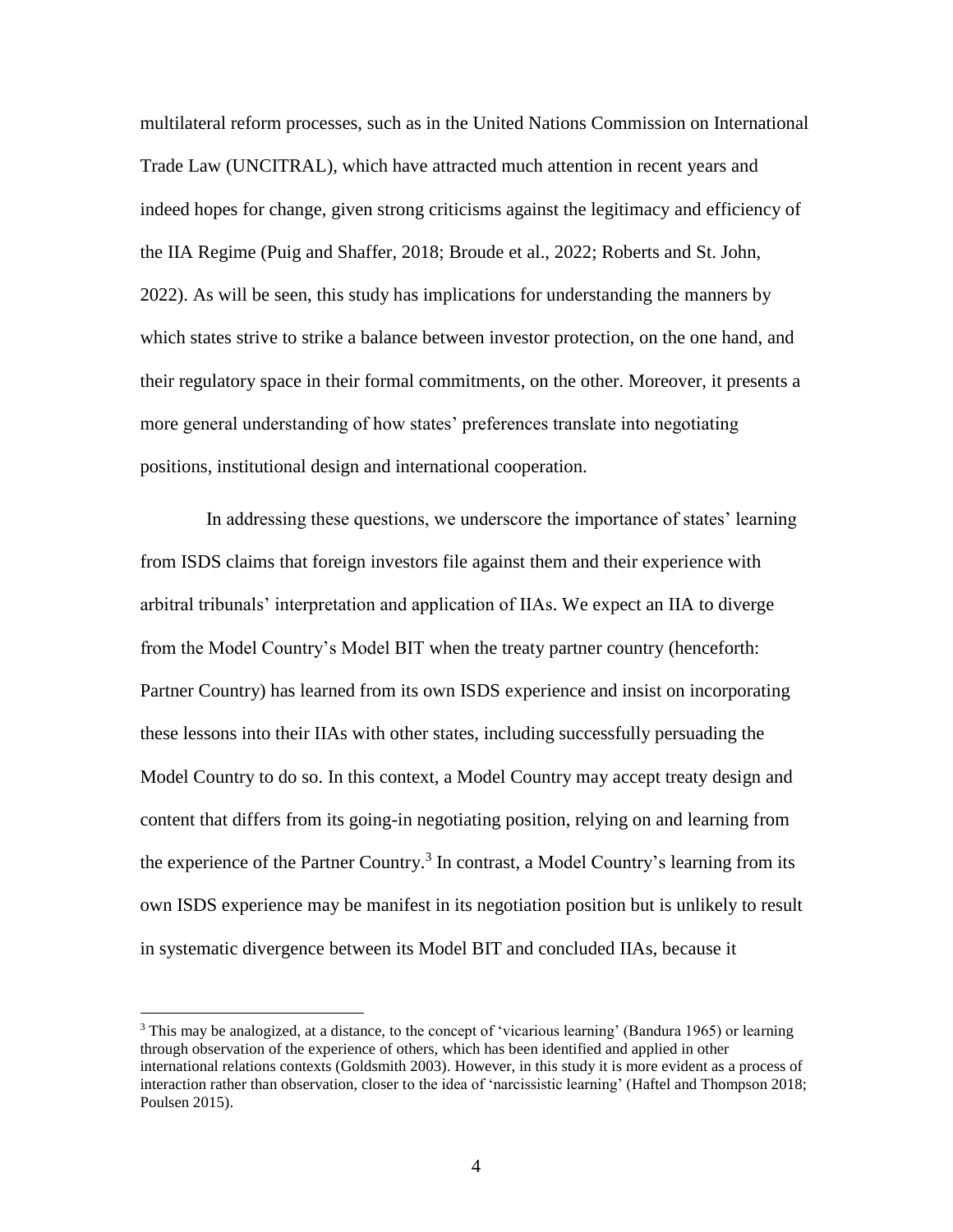occasionally and contemporaneously updates both texts in similar ways, as derived from the same experience (although the passage of time since the adoption of a Model BIT may play a role, as we assess in our empirical analysis).

To test these theoretical expectations, we introduce a novel and pertinent measure of divergence between Model BITs and IIAs, based on the concept and scheme of state regulatory space (SRS), discussed, presented and applied elsewhere (Broude et al., 2022; Thompson et al. 2019). The use of SRS as a comparative measure is appropriate because regulatory space and its balance with investor protection is a major issue in the current evolution of the IIA Regime, as previous and ongoing research shows. Coding SRS in a large number of Model BITs and IIAs, we introduce a novel measure of IIA-Model BIT divergence.

Using statistical methods that account for selection dynamics and a battery of control variables, we find strong empirical support for the effect of Partner Country's learning on gaps between Model BITs and concluded IIAs. However, while this effect is pronounced with respect to SRS in substantive IIA provisions, it is negligible in ISDS provisions. It therefore appears that states are more inclined to modify key substantive commitments and rights, such as standards of treatment, rather than rearrange the more procedural rules pertaining to ISDS. This finding, concordant with previous research (Thompson et al. 2019) may have significant implications for current multilateral reform processes of the IIA Regime, which tend to focus on dispute settlement processes, rather than on the substantive rules of investment protection, echoing some academic voices calling for deeper substantive reform (e.g., Arato 2019).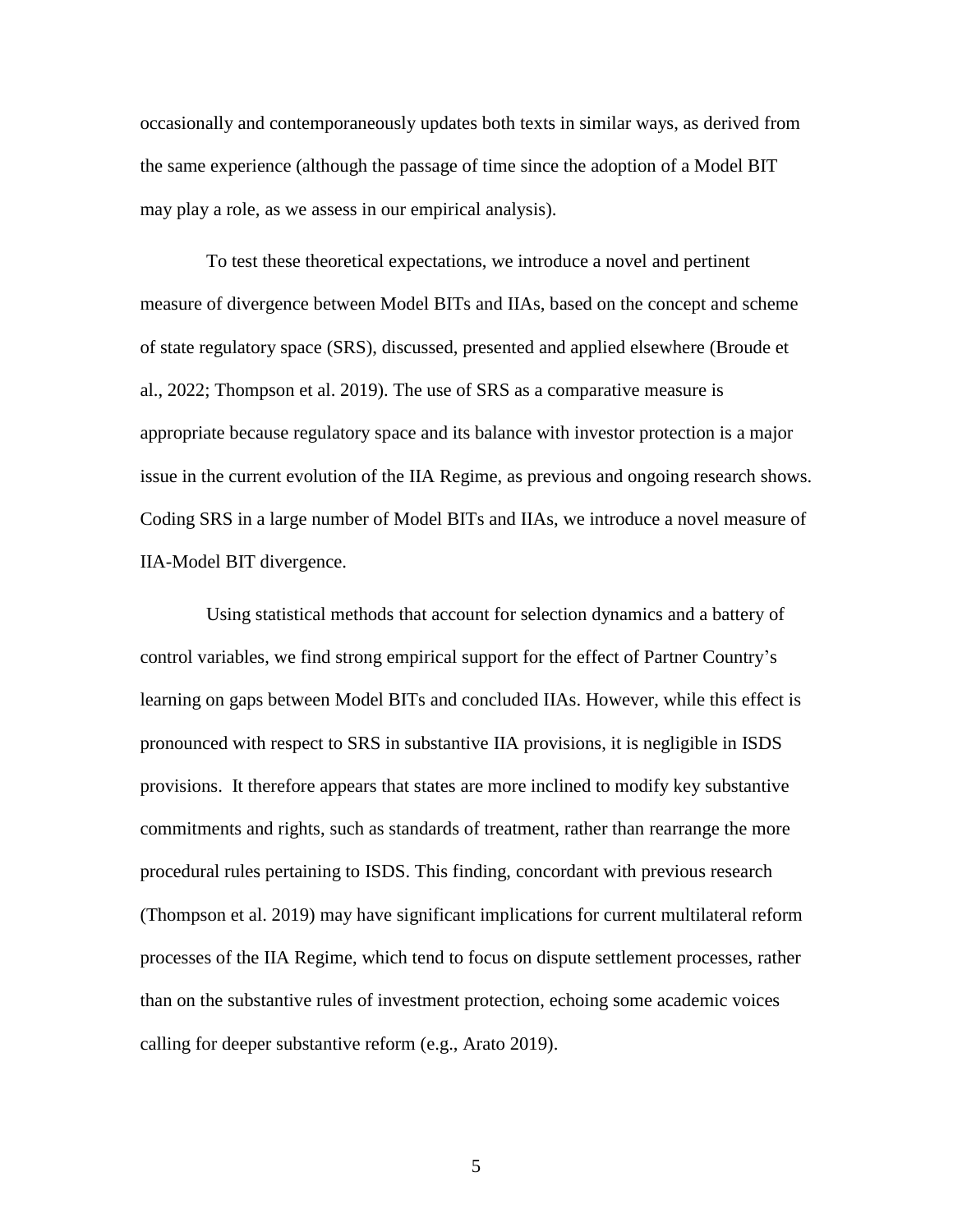This study contributes to the growing body of research on the IIA Regime and the nascent literature on Model BITs in several ways. It highlights the significant variation in the language of formal commitments across IIAs and other investmentrelated legal instruments. Early research assumed that these agreements are largely uniform in their design and implications (Dolzer and Stevens 1995; Guzman 1997; Neumayer and Spess 2005; Tobin and Rose-Ackerman 2011; Vandevelde 2000). A subsequent wave of research has questioned this assumption and underscored the potential consequences of IIAs' contents, mainly examining a limited set of provisions: either ISDS (Allee and Peinhardt 2010, 2014; Berger et al. 2011; Link and Haftel 2019; Yackee 2008), or substantive protections such as national treatment (Blake 2013) or other standards of treatment (Zeng and Lu 2016).

Several recent studies have made an effort to conduct more comprehensive empirical analyses of IIAs' legal content and its significance, either with manual coding of entire treaties (Broude et al., 2022; Thompson et al. 2019) or with complementary computational text analysis tools (Alschner and Skougarevskiy 2016a, 2016b). These studies largely overlook the existence of Model BITs and do not consider their potential implications for treaty design and for the IIA Regime more generally. That is, they examine concluded texts that are shaped by international bargaining processes and thus represent negotiated compromises. In this sense, these studies extrapolate from the content of the treaties to national preferences, making some strong yet implicit assumptions about what states and negotiators want to achieve.

Model BITs themselves have attracted only scant scholarly attention, most of which is very useful but descriptive, doctrinal legal analysis of individual national models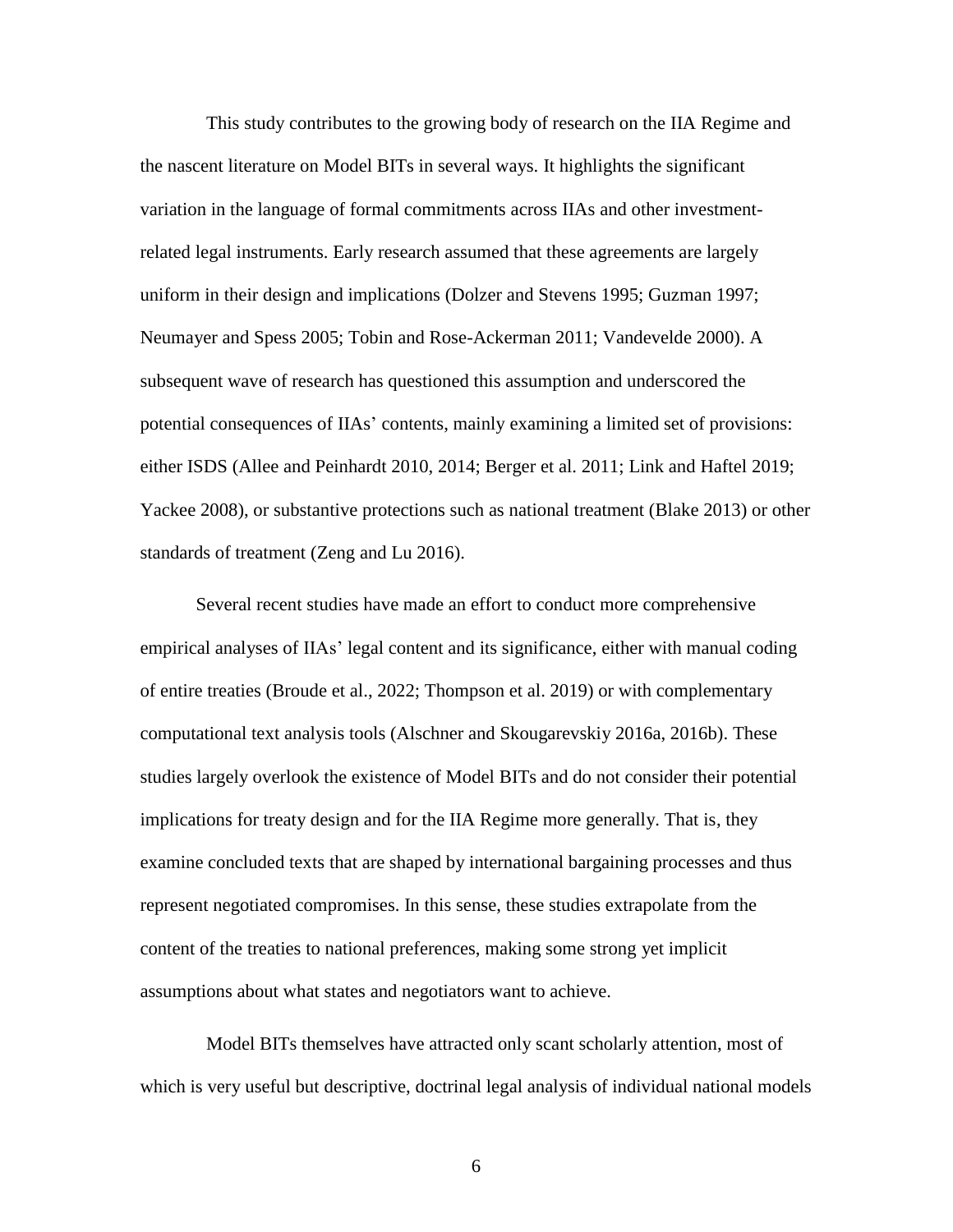(Brown 2013; Dolzer and Stevens 1995; Gagné and Morin 2006; Gallagher and Shan 2009; Sharpe 2021; Svoboda and Kunstyr 2020; Vandevelde 2009). Our study joins only two relatively recent unpublished papers that strive to offer a systematic analysis of Model BITs and how they differ from IIAs (Allee and Lugg 2016; Berge and Stiansen 2016). We offer additional insights on the basis of our data and analysis of SRS.

Theoretically, these previous studies emphasized bilateral relationships such as power imbalances and gaps in state capacity (undoubtedly important considerations that we take into account in our empirical analysis), and largely overlook the role of learning. Empirically, they employ automated text analysis, while we build on manual coding of Model BITs and IIAs. A benefit of manual coding is its reliance on a substantive interpretation of each provision and an assessment of how it affects the parties' policy flexibility as reflected in the SRS measure. Thus, a gap between a Model BIT and an IIA may reflect not just textual dissimilarity, but also a meaningful difference in the substantive balance between investor protection and SRS as formally recognized by the parties, often taking into account how different formulations have been interpreted in practice. We view the alternative methodologies utilized in these three studies as complementary and believe they are all instrumental in moving research on this topic forward. We should also note that this paper does *not* seek to explain when and why states adopt or adapt Model BITs, which is an intriguing but distinct matter. We are nevertheless cognizant of the potential implications of this initial step towards understanding the gap between Model BITs and IIAs and account for it in our research design.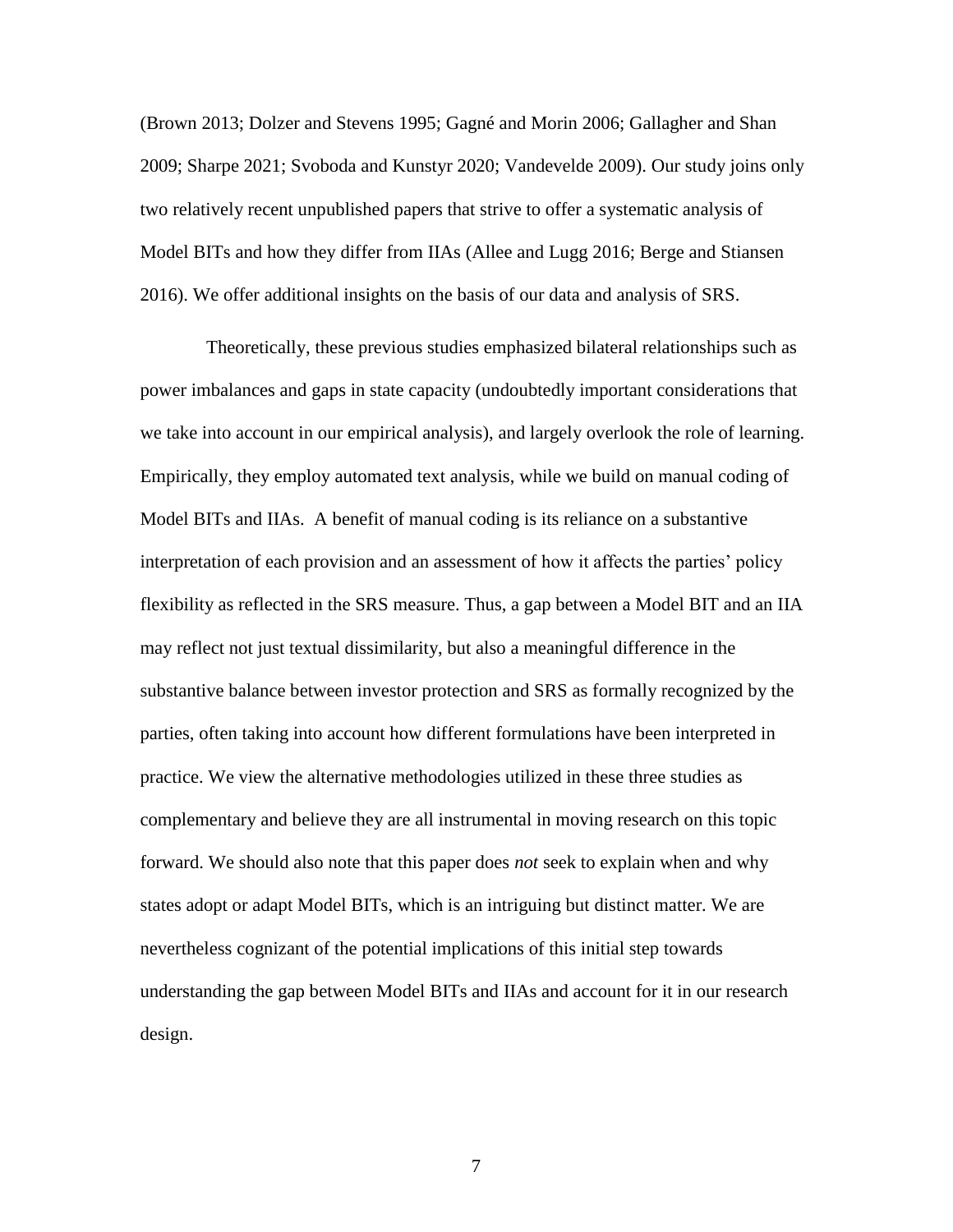This paper proceeds as follows. The next section elaborates on the theoretical framework and derives a testable hypothesis for our main argument. The third section discusses research design, the operationalization of dependent, independent, and control variables, sample, and data. The fourth section presents the results of the statistical analysis. The final section presents some concluding thoughts and implications for the IIA Regime and more broadly, for learning and international institutional design.

# **2. Theoretical Framework**

What might explain the divergence between a state's preferences regarding rules and regulations on the protection of foreign investment, as revealed by their Model BITs, and the IIAs they end up concluding with other states? As noted above, reflecting central themes in international political economy and international relations, recent studies that address related questions emphasize power relations (Allee and Lugg 2016) and bureaucratic capacity (Berge and Stiansen 2016). Building on research examining the development of the IIA Regime, that does not address Model BITs (Haftel and Thompson 2018; Poulsen 2015; Poulsen and Aisbett 2013; Thompson et al. 2019), we emphasize a third important factor: learning, particularly from exposure of the *Partner* Country to investment claims and ISDS.

As we elaborate below, such learning processes can sometimes (but not always) affect the gap between the content of a country's Model BIT and the IIAs it subsequently concludes, when viewed through the prism of SRS. To see this, we focus on one aspect of learning that emerges as highly significant: the ISDS experience of the Partner Country, i.e., the negotiating partner to a country that has a Model BIT, with investment claims. As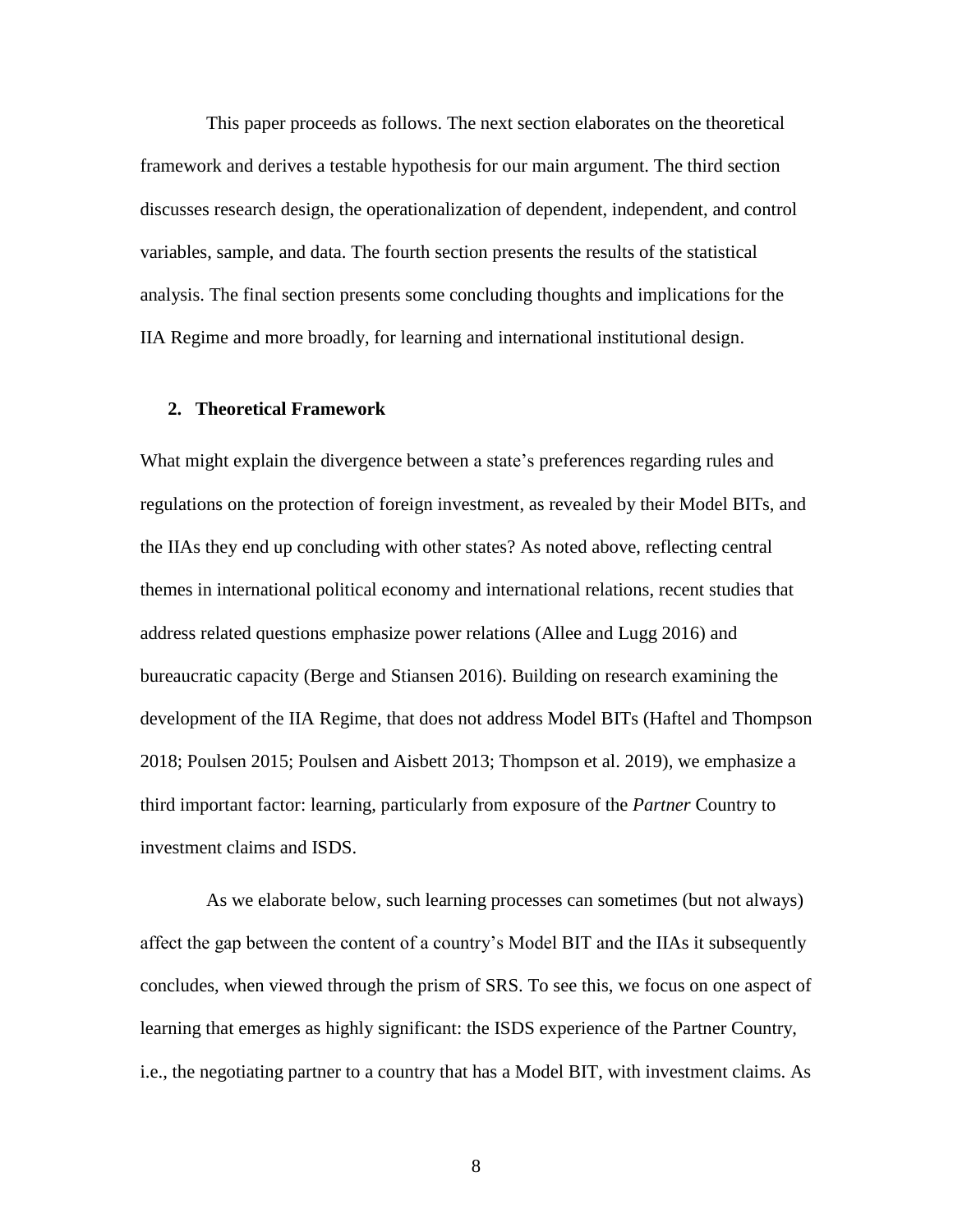we argue below, a Partner Country 'hit' by foreign investors' complaints ought to be more insistent and persuasive on some of its preferences in light of its experience. This should result in a systematic gap between the Model Country's Model BIT and its IIAs.

### *2.1 Partner Country Learning, Model Countries' BIT Models, and IIAs*

It is now well-accepted that many countries, particularly developing ones, tended to sign (sometimes numerous) IIAs in the early post-Cold War era while paying only scant attention to the content and legal implications of these agreements (Jandhyala et al. 2011; Poulsen 2014, 2015); ISDS was especially ignored. Recent research demonstrates that investment claims filed against parties to these IIAs served as a 'wake-up call' for host governments, which led them to consider more carefully their commitments in new IIAs and renegotiate existing ones, taking into account lessons learned from these disputes (Broude et al., 2022; Haftel and Thompson 2018; Simmons 2014; Thompson et al. 2019). 4

In some cases, this experience led to concurrent revisions in Model BITs. That is, the process and outcome of ISDS cases went a long way to clarify the legal implications and economic costs of IIAs, thereby compelling countries to update their IIA commitments in manners that better reflect their preferred balance between investor protection and regulatory space. Thus, as the above studies substantiate, countries commonly moved from IIAs with a low level of SRS to IIAs that reflect higher SRS levels, attempting to alter the formal normative frameworks of investment protection law.

 $\overline{a}$ 

<sup>&</sup>lt;sup>4</sup> In some more extreme cases, countries stopped signing IIAs altogether, suspended their IIA programs (Poulsen and Aisbett 2013) or terminated them (Peinhardt and Wellhausen 2016; Thompson et al. 2019).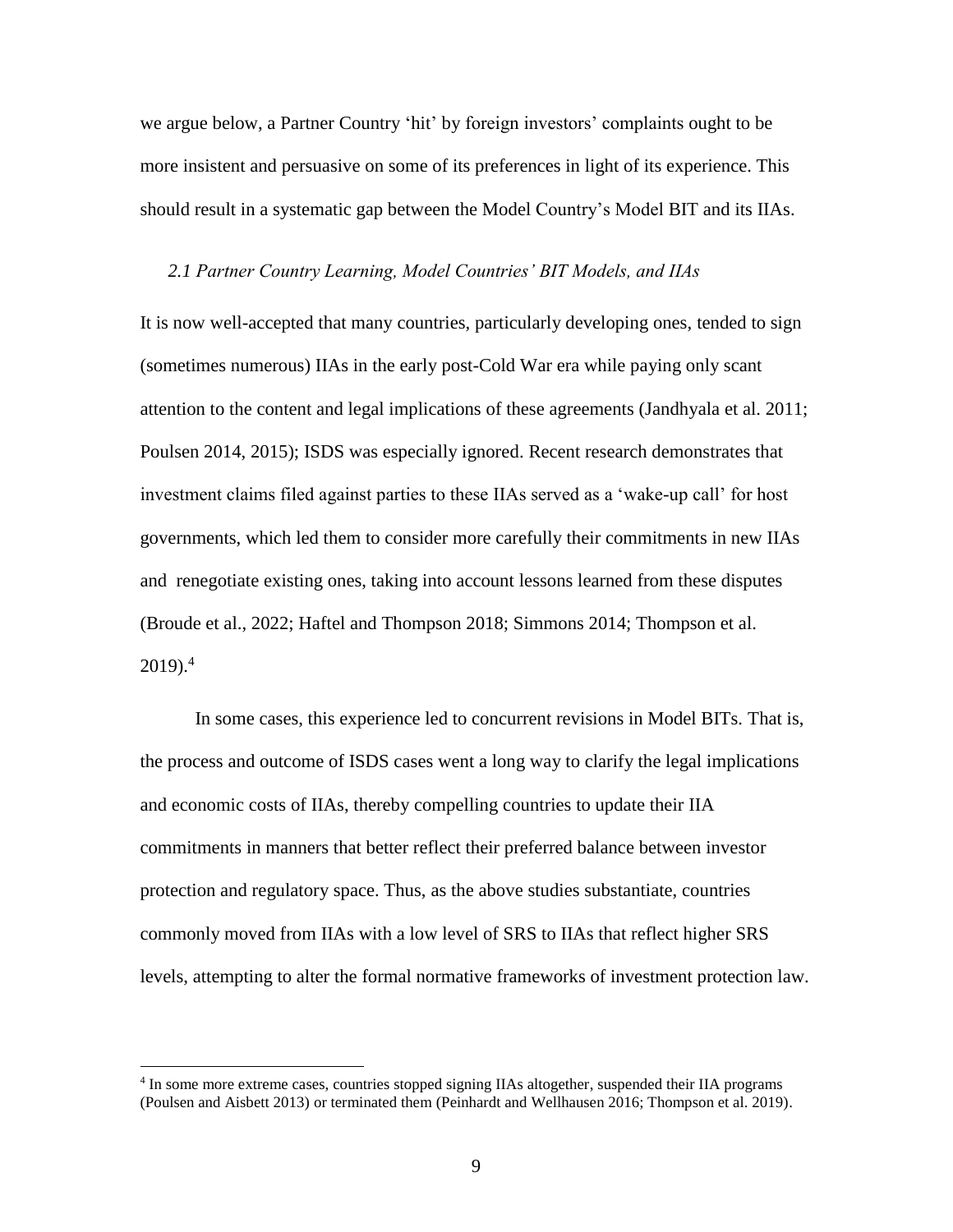Our point of departure in this regard is that countries faced with a large volume of ISDS claims (that may have affected their regulatory autonomy) will try to update and adjust both their IIAs and Model BITs in light of this experience. This process of SRS expansion should *not* result in a systematic divergence of SRS between the Model BITs and the IIAs of the Model Country, however. That is because when countries learn from their own ISDS experience they will tend to apply the acquired lessons broadly rather than to the specific IIA on which the dispute was based.<sup>5</sup> Thus, the accumulated insights gained from ISDS will lead Model Countries to revise the language of new IIAs or existing ones (through renegotiation) in a relatively consistent manner.

Turning to Partner Countries, which are at the heart of our theoretical argument, as they internalize the lessons from their ISDS experience, they are likely to approach their potential (for a new IIA) or existing (for a renegotiated one) treaty partners with a draft<sup>6</sup> or with proposals that reflects their updated preferences over IIA content. While these preferences are unlikely to be accepted by the negotiating partner in their entirety, especially if the latter has a Model BIT, we expect that at least some of its proposals will be accommodated in negotiations. This is not least because those issues that turned out to be important in prior ISDS arbitration, especially regarding SRS, are likely to be salient for Partner Countries, thereby compelling them to take a stronger position vis-à-vis

 $\overline{a}$ 

<sup>5</sup> Canada and the US exemplify Model Countries that revised both their Model BITs and IIAs in light of their ISDS experience (Gagné and Morin, 2006; Vandevelde 2009; Alschner 2017; Sharpe 2018). This is not to say that we expect all, or even most, Model Countries to draft new Model BITs or revise existing ones in an efficient and timely manner. Drafting a Model that is acceptable to the various domestic stakeholders can be a long and protracted process. Nevertheless, insofar as at least some, if not most, countries draft their Model BITs in ways similar to their IIAs, the 'average effect' on the SRS gap between the two texts should be less pronounced and less observable.

<sup>6</sup> Which may or may not be based on a Model BIT.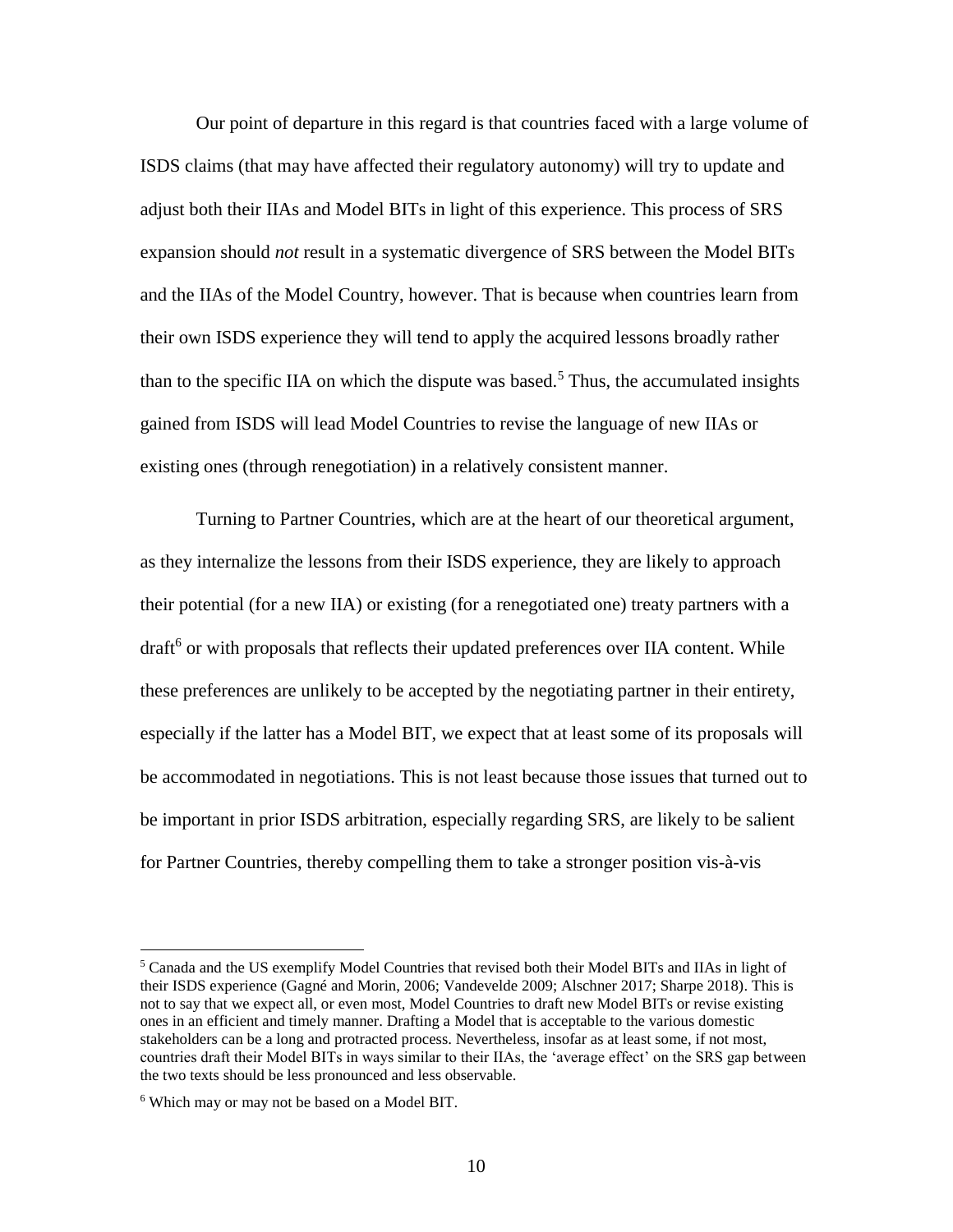Model Countries, and indeed present a persuasive case for divergence on the basis of the experience acquired.

We therefore argue that a Model Country is more likely to deviate from its Model BIT when it negotiates with a Partner Country that has faced a large volume of investment claims. That said, we do not expect a Model Country to update its own Model BIT, and its other IIAs solely in light of its partner's experience, to comparable extent. Given that countries tend to have 'narcissistic learning' (Haftel and Thompson 2018; Poulsen 2015),<sup>7</sup> and may present 'status quo bias' in negotiations (Broude and Moses 2016; Broude and Shereshevsky 2021), they will be less inclined to draw broader lessons from the specific experience of their negotiating partners and incorporate them into other treaty texts. These dynamics will produce divergence between the IIA signed with a country hard hit by ISDS claims, and the Model Country's template agreement. Given this logic, our main hypothesis is as follows:

*H1: a higher volume of ISDS claims filed against the Partner Country is expected to increase the divergence between the Model Country's Model BIT and an IIA signed between the two parties.* 

*2.2 Illustrations of the Argument – Egypt and China*

 $\overline{a}$ 

We turn now to provide some indicative expressions of our argument, before turning to the research design. Egypt's relatively recent (if idiosyncratic) experience offers a good illustration of the logic of our argument. Like other Middle Eastern and North African

<sup>&</sup>lt;sup>7</sup> Meaning that countries tend to revise their IIAs only in light of their own direct experience with investment claims and are less inclined to learn from the experience of others.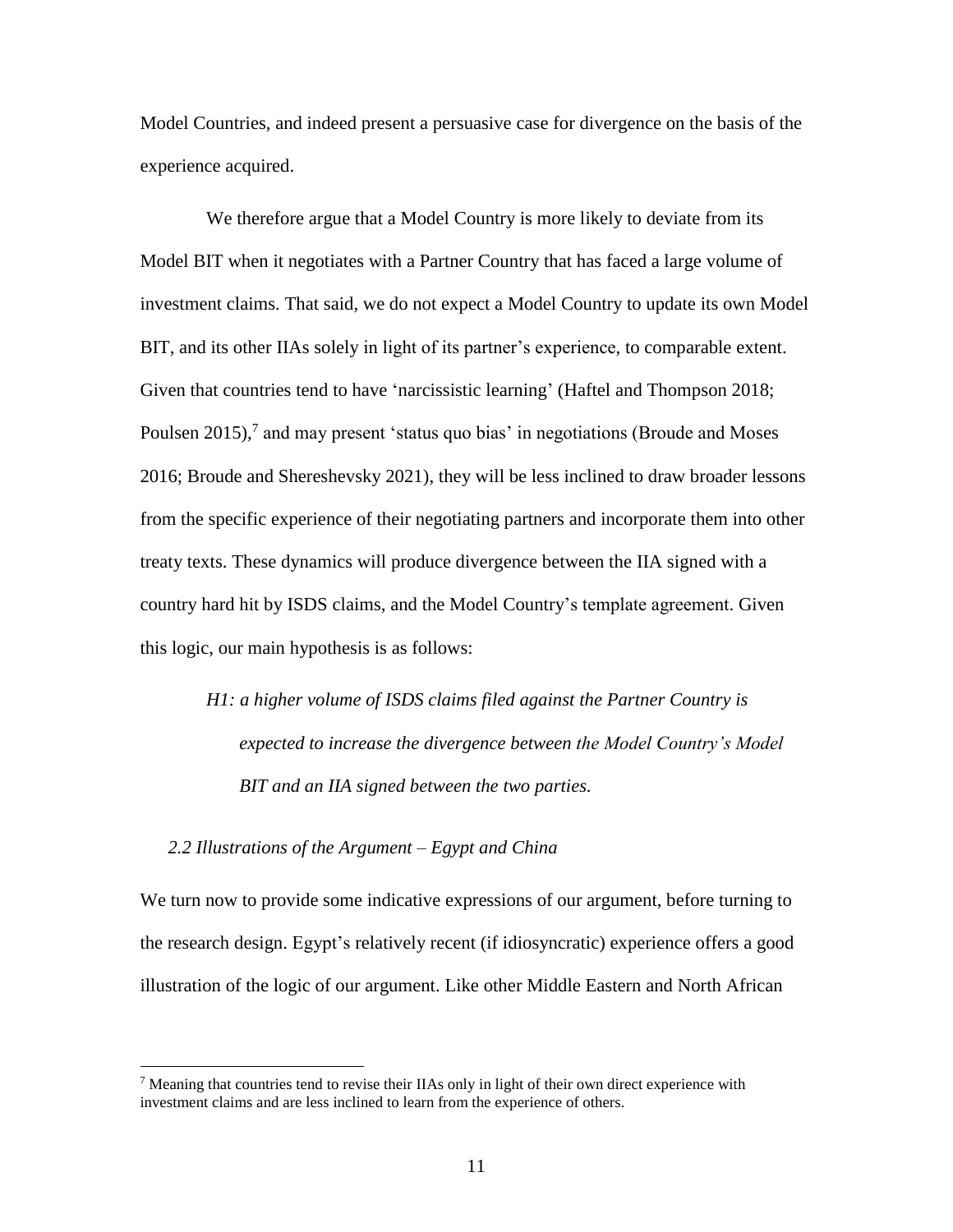countries, Egypt has become highly involved in the IIA Regime in recent years, as a respondent to ISDS claims (Link and Haftel 2019). Egypt currently ranks fifth in the list of countries challenged by investment claims, with thirty-eight cases in total, most of them (twenty-eight) filed in the decade following the 'Arab Spring'. Although some cases were decided in its favor, several others were decided in favor of the claimants, requiring Egypt to pay compensation reaching millions and, in the case of the *Unión Fenosa v. Egypt* case filed in 2014, billions of US dollars. This negative experience is reflected in one of the justifications the Egyptian Government gave for its 2017 domestic Investment Law, of "reducing the risks resulting from investors resorting to international arbitration in the future."<sup>8</sup>

Consistent with our expectations, in the wake of these claims Egypt (the Partner Country in this example) changed its approach to IIAs in manners that enhance SRS and limit exposure to investment claims. Two of these IIAs were concluded with states having a Model BIT (the Model Country in this example): Switzerland (2010) and Mauritius (2014). Notably, both IIAs deviate from these countries' Model BITs. The treaty with Switzerland includes a security exception, providing states with important flexibilities, while the Swiss Model BIT does not. More changes between a Model BIT and concluded IIA are apparent when comparing the 2014 Egypt-Mauritius BIT with the latter's Model BIT. For example, the treaty carves out pre-existing disputes from the scope of the treaty, limits the awards the arbitral tribunal may render and restricts the time period in which investors may submit a claim to arbitration to three years, and limits

 $\overline{a}$ 

<sup>8</sup> Āl-masʾūliyah āl-mujtamaʿiya lilšharikat [Corporate Social Responsibility]. N.d..Translated from Arabic. Interestingly, the English version provided in the website does not include this quote.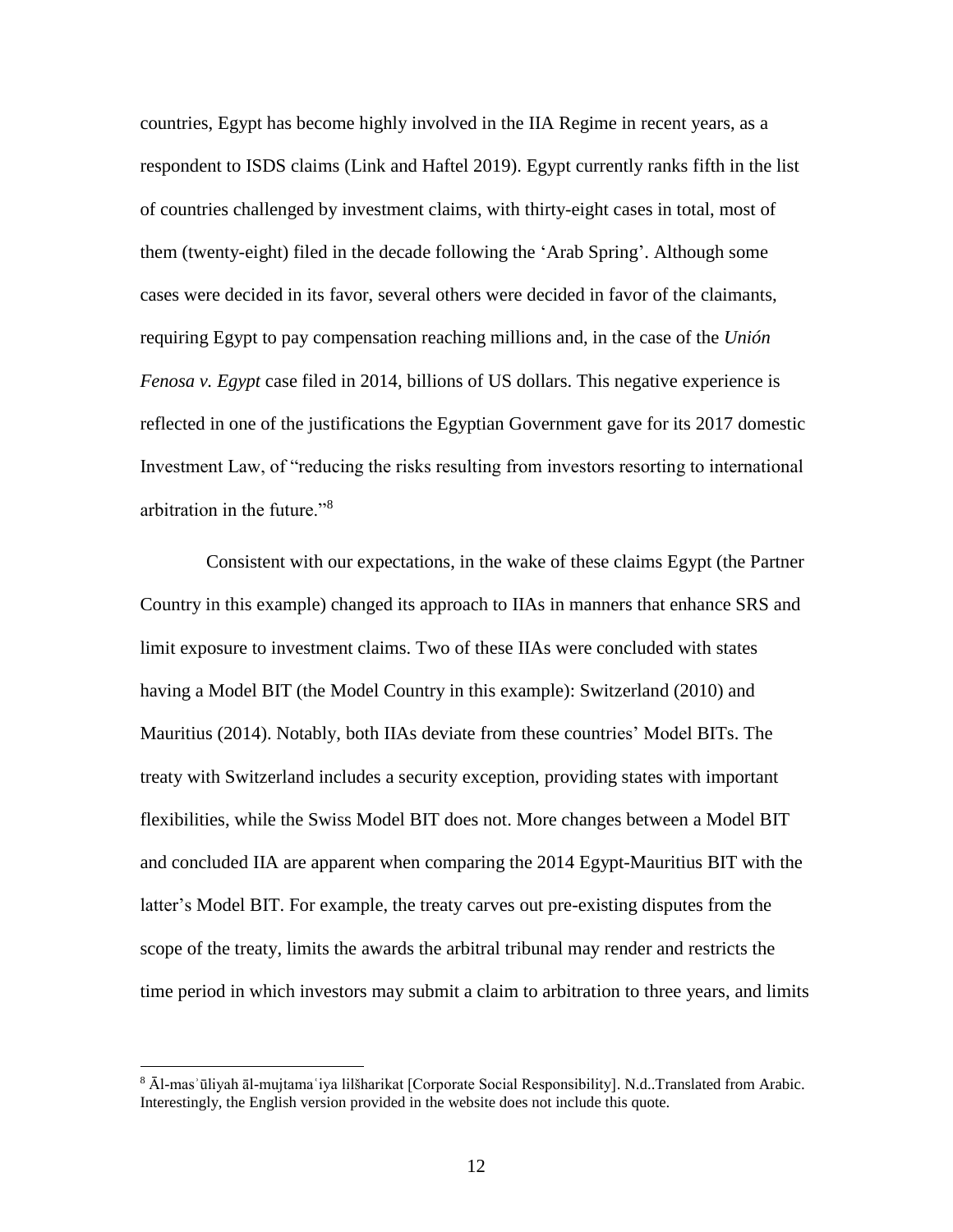fair and equitable treatment to the standard of protection under customary international law.

Furthermore, as we argue, neither Switzerland nor Mauritius revised their Model BITs (or other IIAs for that matter) in manners similar to those included in the IIAs with Egypt. Presumably, even if these Model Countries were willing to accept these deviations from their Model BITs in order to accommodate Egypt, or even found them attractive on the basis of Egypt's experience, they did not see these legal issues as sufficiently important or urgent to revise their own Model BITs in similar ways.

China provides another telling example. Hit by a relatively small number of ISDS claims, it is yet to update its 2003 Model BIT, which resembles older Western European BITs with low SRS levels. In his analysis of its IIA program, Berger (2015) points out that despite being the more powerful party in most negotiations, at least since the late 2000s, China tended to accommodate the preferences of the treaty partners, especially insofar as they have a Model BIT, rather than relying on its own outdated template. Thus, it accepted provisions that reflect greater SRS in IIAs with Peru and Canada, partners with extensive ISDS experience, which have also updated their approach to IIAs as a result. In contrast, China remained faithful to its Model BIT in IIAs with parties that had little ISDS experience, at least as host countries, and did not update their approach, such as Switzerland, Malta, and Mali. Similar to the case of Egypt, this practice should result in greater divergence between the Model Country's Model BIT and an IIA it signed with a country with extensive ISDS experience (compared to a country that lacks this experience and is therefore more likely to accept its partner's Model BIT, all else equal).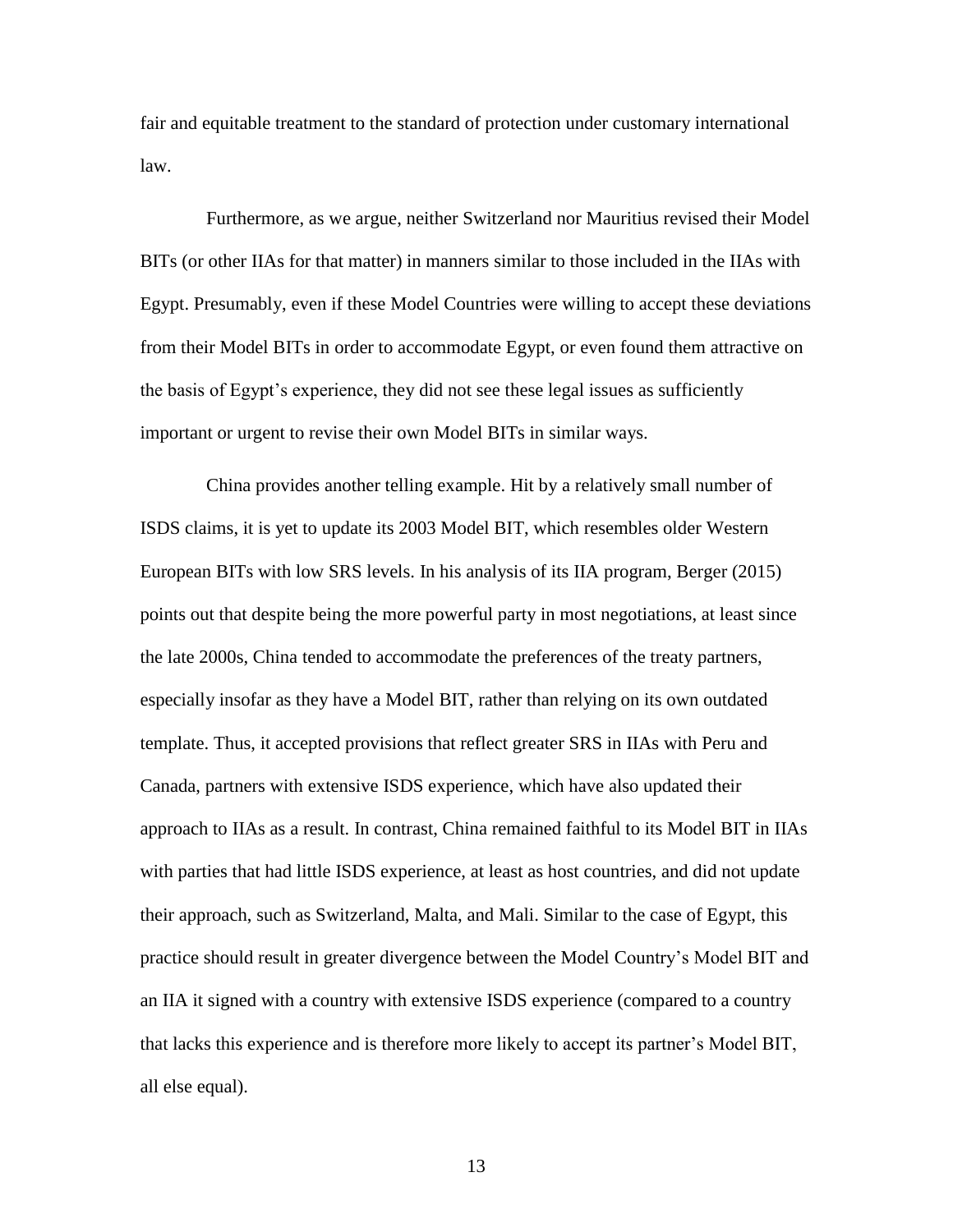### **3. Research Design**

This section first discusses the construction of and data for the dependent variables. It then turns to the description and justification of the independent and control variables. Tables A2 and A3 in the Appendix reports summary statistics and a correlation matrix for all variables included in the analysis. Finally, it elaborates on the statistical estimation methods.

#### *3.1 Dependent Variables*

The dependent variables capture the similarity between a Model BIT and an IIA for a given country. We construct these measures with an index of state regulatory space (SRS) developed and described in previous research (Broude et al. 2017; Thompson et al. 2019). In brief, SRS refers to the extent of the ability of governments to freely legislate and implement regulations in given public policy domains. Conceiving of SRS as a continuum dictated by their formal commitments, at one extreme states have a great deal of flexibility to pursue policies they see fit, and are relatively insulated from the potential implications of their external obligations and the threat of arbitration from foreign investors. At the other extreme, governments have little room to maneuver and are highly constrained by international rules and the ability of foreign investors to challenge their policies under IIAs and ISDS, even if not challenged in practice, or even if actual challenges are ultimately unsuccessful (a phenomenon sometimes labeled 'regulatory chill'). Thus, states often face a tradeoff between preserving regulatory space and providing better treatment or greater protection to foreign investors.

The coding of SRS in IIAs is based on a mapping exercise developed by the United Nations Conference on Trade and Development (UNCTAD), with the assistance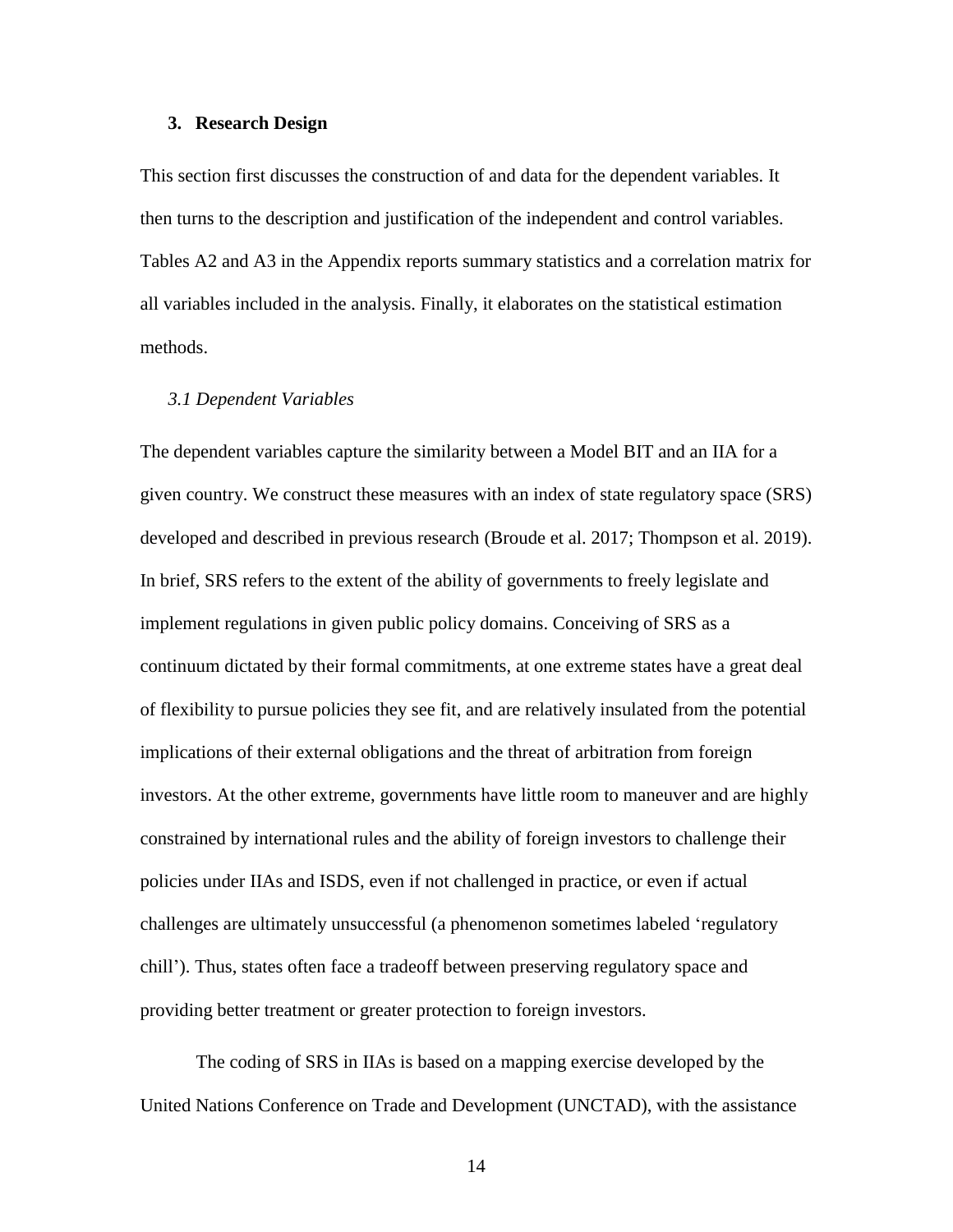of several experts.<sup>9</sup> This scheme examines numerous substantive and dispute settlement provisions of IIAs and codes them on the inclusion, exclusion or degree of various elements. The UNCTAD Mapping Project focuses on the formal texts of IIAs, and was designed for 'raw' comparative purposes, not with SRS in mind. We therefore use Thompson et al.'s (2019) SRS measures in the analysis herein. Considering the large number of indicators, listed in the Appendix, we first separate them into those that pertain to substantive matters and those of a more procedural nature, that relate to ISDS.

Next, most IIAs commit the parties to a large number of substantive obligations, and not all of them may be equally important for SRS. In practice, it can be difficult to predict this relative importance, but recent studies have identified four core substantive categories that are clearly relevant to SRS and that have been subjected to substantial scrutiny, debate and reform efforts in recent years: definitions of investment and investors, standards of treatment, expropriation and compensation, and flexibility (Bonnitcha et al. 2017, Chapter 4; UNCTAD 2018, Section III). We therefore probe the effect of the independent variables on these more fine-grained categories of substantive commitments as subsets of the dependent variable of Model BIT-IIA divergence. We discuss all these variables in greater detail in turn.

Substantive obligations are, of course, an essential aspect of any IIA. They define the entities that can benefit from agreement, the rights and protections foreign investors are entitled to, and the conditions under which they can enjoy such rights. From this perspective, they serve as an essential point of reference that clarifies the legal

 $\overline{\phantom{a}}$ 

<sup>9</sup> For details see: *Mapping of IIA Content,* n.d.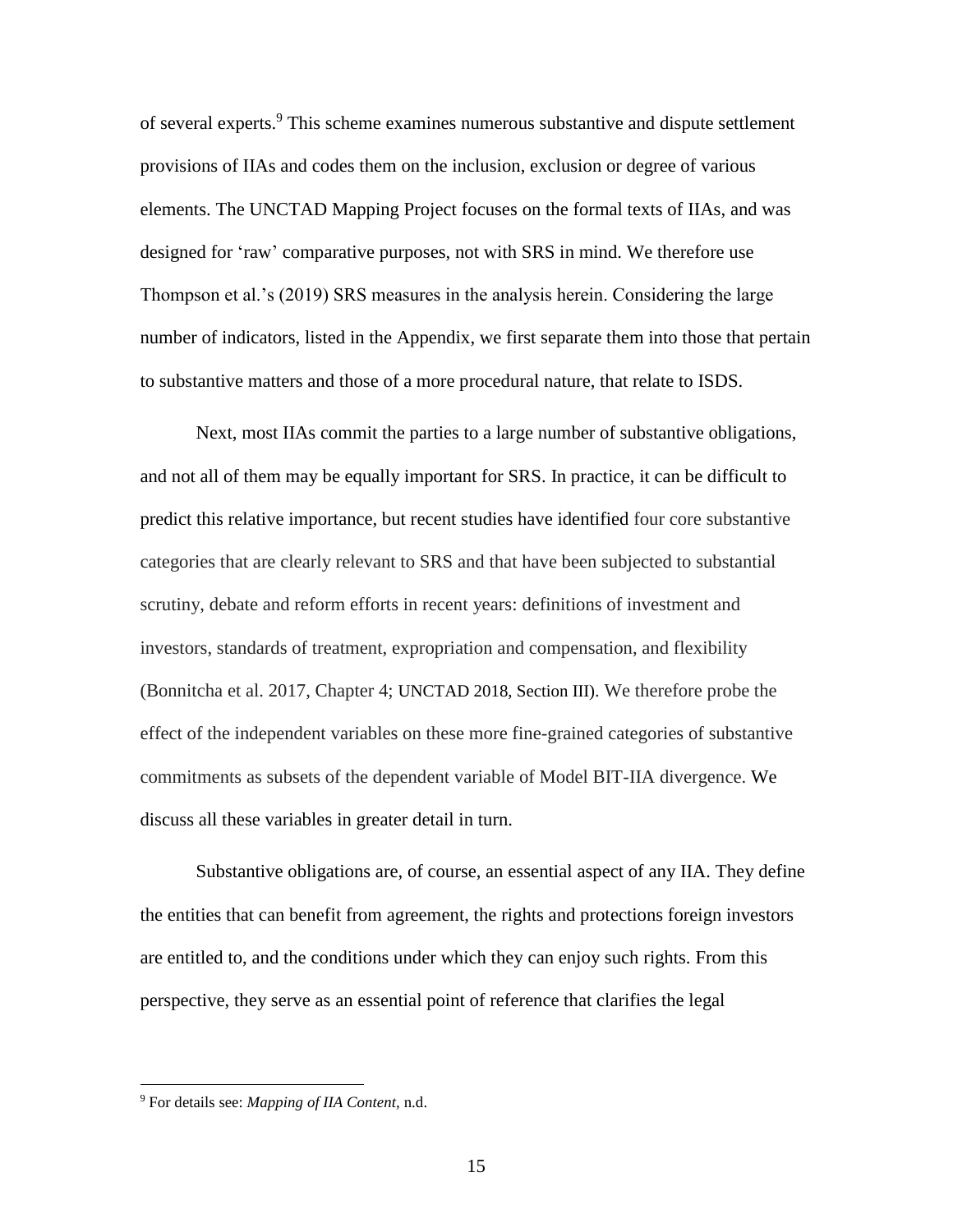environment in the host country (Poulsen 2020). As mentioned, we discuss several specific aspects of these provisions below. The second key aspect of IIAs is procedural and includes several provisions related to ISDS. Insofar as such provisions exist in an IIA, which is often but not always the case, they give investors access to an international and impartial arbitration process. There is little doubt that the ISDS system is one of the most potent and controversial aspects of the IIA Regime. The coverage of and access to ISDS vary across IIAs, and provisions pertaining to this matter define its jurisdiction, e.g., mandatory recourse to alternative methods of dispute resolution, scope of claims, and limitations on provisions or policy areas covered by ISDS. The more limited jurisdiction is, the less exposure to claims that may have detrimental effects on SRS. Additional provisions may require transparency or attempt to restrict the ability of arbitrators to interpret the IIA.

In the analysis here, we are interested in SRS similarity (or lack thereof) between a Model BIT and an IIA, not in SRS values per se. To produce these values, we first coded all IIAs and Model BITs on all indicators related to SRS. We then took the absolute value of the difference in SRS between the Model BIT and the agreement for each and every indicator. Next, we summed the differences for a given set of indicators and divided it by the maximum possible difference and multiplied by one-hundred, for ease of interpretation. This provides us with a value between zero and one-hundred. Finally, we subtracted this value from one-hundred, such that higher values (i.e. those that are closer to one-hundred) reflect greater similarity between the Model BIT and the IIA and lower values (i.e. those that are closer to zero) reflect greater divergence between the two. With this method, we generated two dependent variables: *SRS Similarity*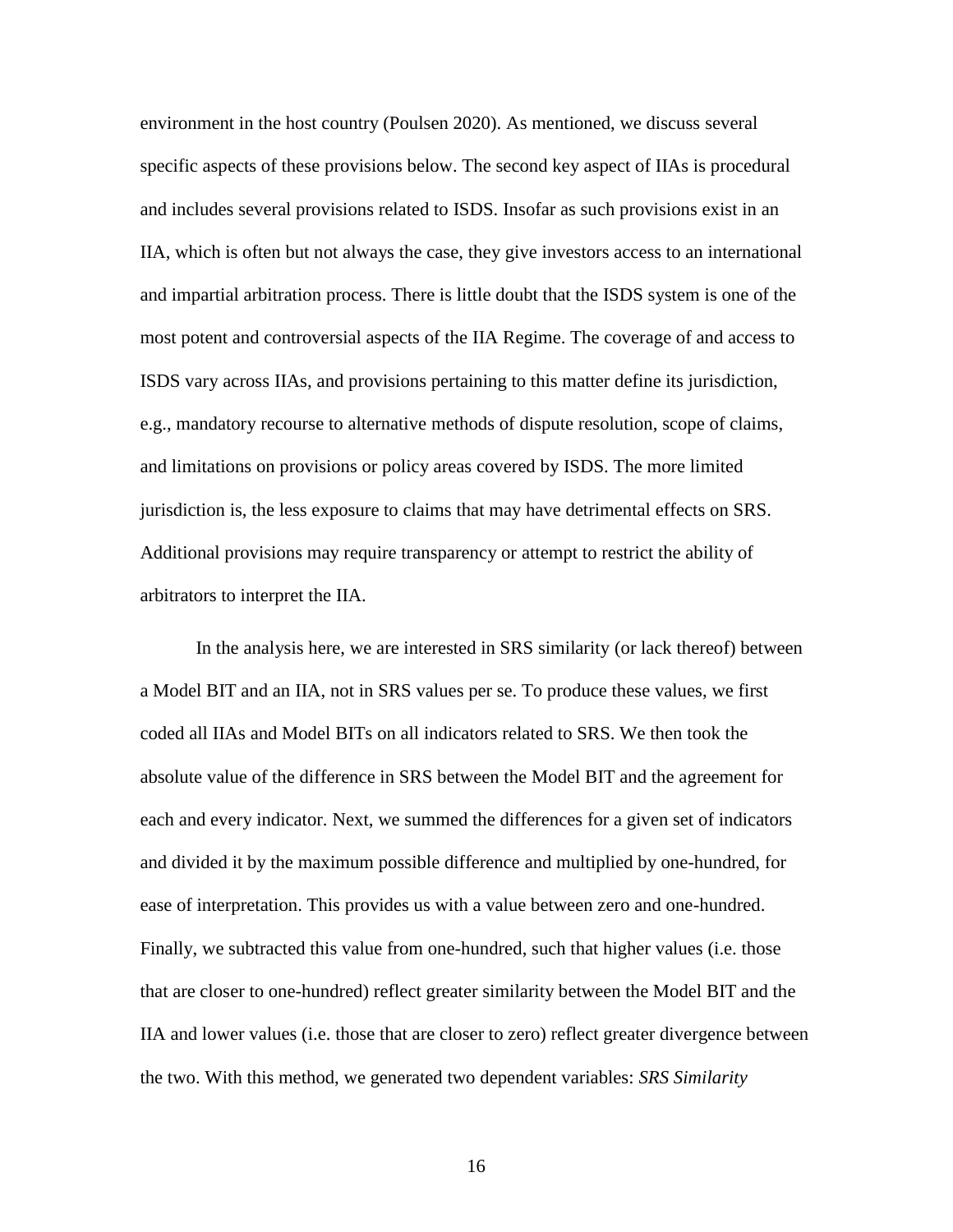*Substantive* and *SRS Similarity ISDS*, based on categories 1-33 and 34-42 in the Online Appendix, respectively.

As an illustration of this methodology, the 2005 Germany-Egypt BIT includes a 'host state law' exception (meaning that the treaty specifies that an investment must be made in accordance with domestic/local/national laws of the host State). The German 1998 Model BIT includes no such exception, however. Because this exception scores 0.2 on SRS, this indicator would score 0.2 for the BIT but zero for the German Model BIT, and the absolute difference would be 0.2. We repeat this exercise for each indicator included in a given variable. In this particular case, the total difference is 4.78 out of a maximum difference of forty for all substantive indicators. The proportional difference equals  $4.78/40 = -0.12$  and *SRS Similarity Substantive* equals  $(1 - 0.12) * 100 = 88$ . As it turns out, ISDS provisions in this IIA and the German 1998 Model BIT reflect identical SRS. Consequently, *SRS Similarity ISDS* equals 100. Egypt, which also has Model BIT (from 1995), scores only 80 on *SRS Similarity Substantive* and 75 on *SRS Similarity ISDS*, suggesting that this IIA is closer to the German Model BIT than to the Egyptian one with respect to both variables.

Turning to more specific elements of substantive obligations, as noted above we zero in on four sets of provisions: 1) *Definition of investors and investments* – more inclusive definitions of investors and investment increase the number of entities and activities that can benefit from protection and access to ISDS. This seemingly technical issue turned out to have a great deal of impact on the ability of investors to use IIAs; 2) *Standards of treatment* – this category forms the substantive core of IIAs, and includes such provisions as most favored nation (MFN), national treatment (NT), and fair and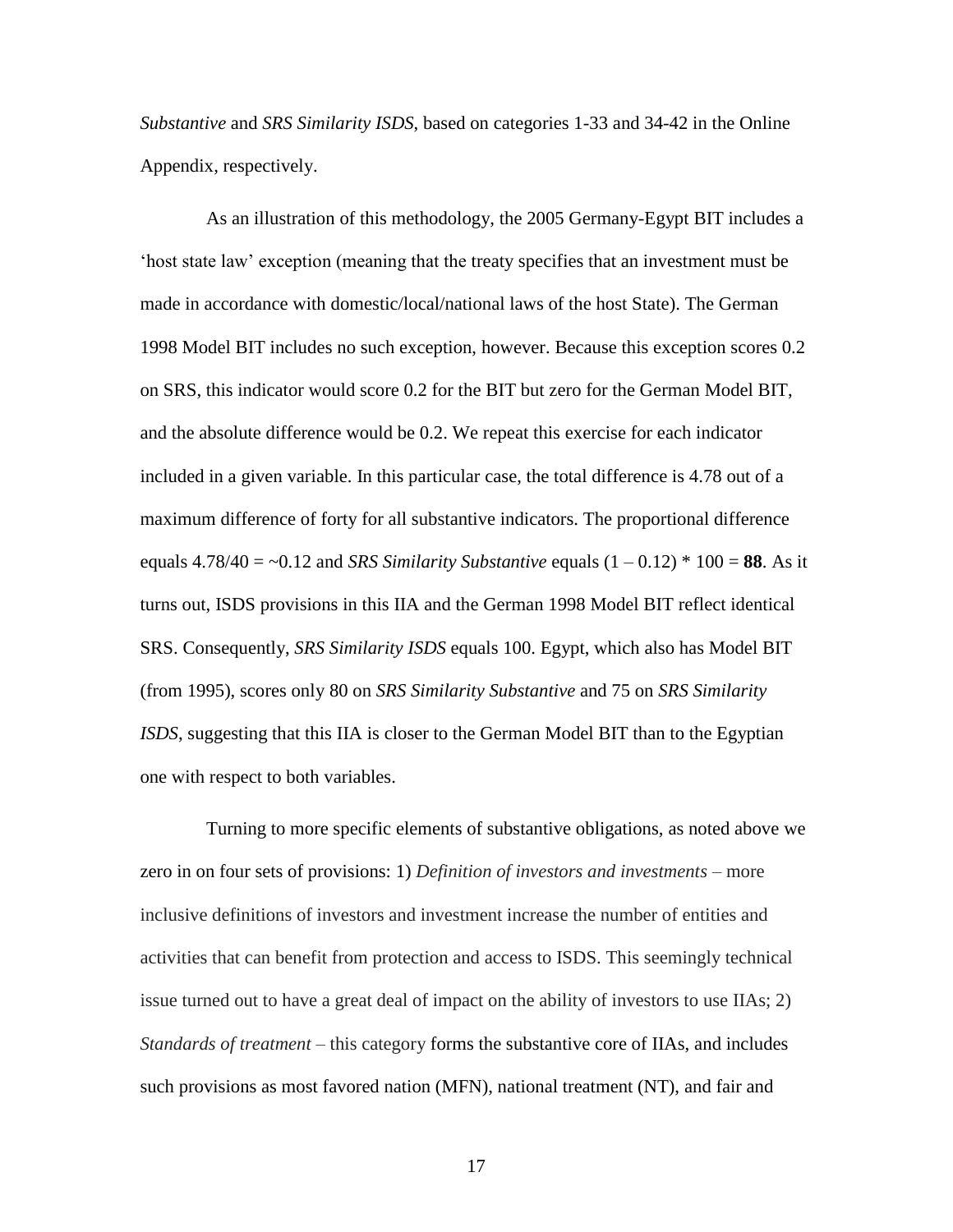equitable treatment (FET). They served as a basis for numerous claims of discrimination or maltreatment of the investor by the host state; 3) *Expropriation and compensation –* these, too, are key aspects of investment protection given the risk of expropriation and the reality that compensation is the main remedy for such state action. Whether an IIA prohibits indirect expropriation (or not) is especially important here; 4) *Flexibility* – such provisions are by definition SRS-enhancing. These are mainly exceptions and carve-outs, such as the essential security exception, public health exceptions, and the right to regulate, as well as denial of benefits provisions. Their inclusion in IIAs allows states to adopt regulatory measures during certain times or under some circumstances with reduced exposure to possible legal liability.

The categories described above are, of course, interrelated. To have a good sense of core substantive SRS in a given IIA, one has to take into account both the protections available to investors (e.g. FET and the prohibition of expropriation) and its scope of coverage (e.g. definitions and exceptions). We therefore aggregate the four categories into our main dependent variable: *SRS Similarity Core Substantive*. To probe the effect of individual categories, we also examine them separately. We label these variables: *SRS Similarity Definitions* (categories 2-3), *SRS Similarity Standards of Treatment* (categories 5-9), *SRS Similarity Expropriation and Compensation* (categories 10-11), and *SRS Similarity Flexibility* (categories 20-25). All these variables vary from zero to onehundred.

# *3.2 SRS Similarity Data and Coding*

Given our interest in the similarity between a state's Model BIT and an IIA, we use a 'directed-dyad' set up. Thus, consistent with the theoretical discussion, there are two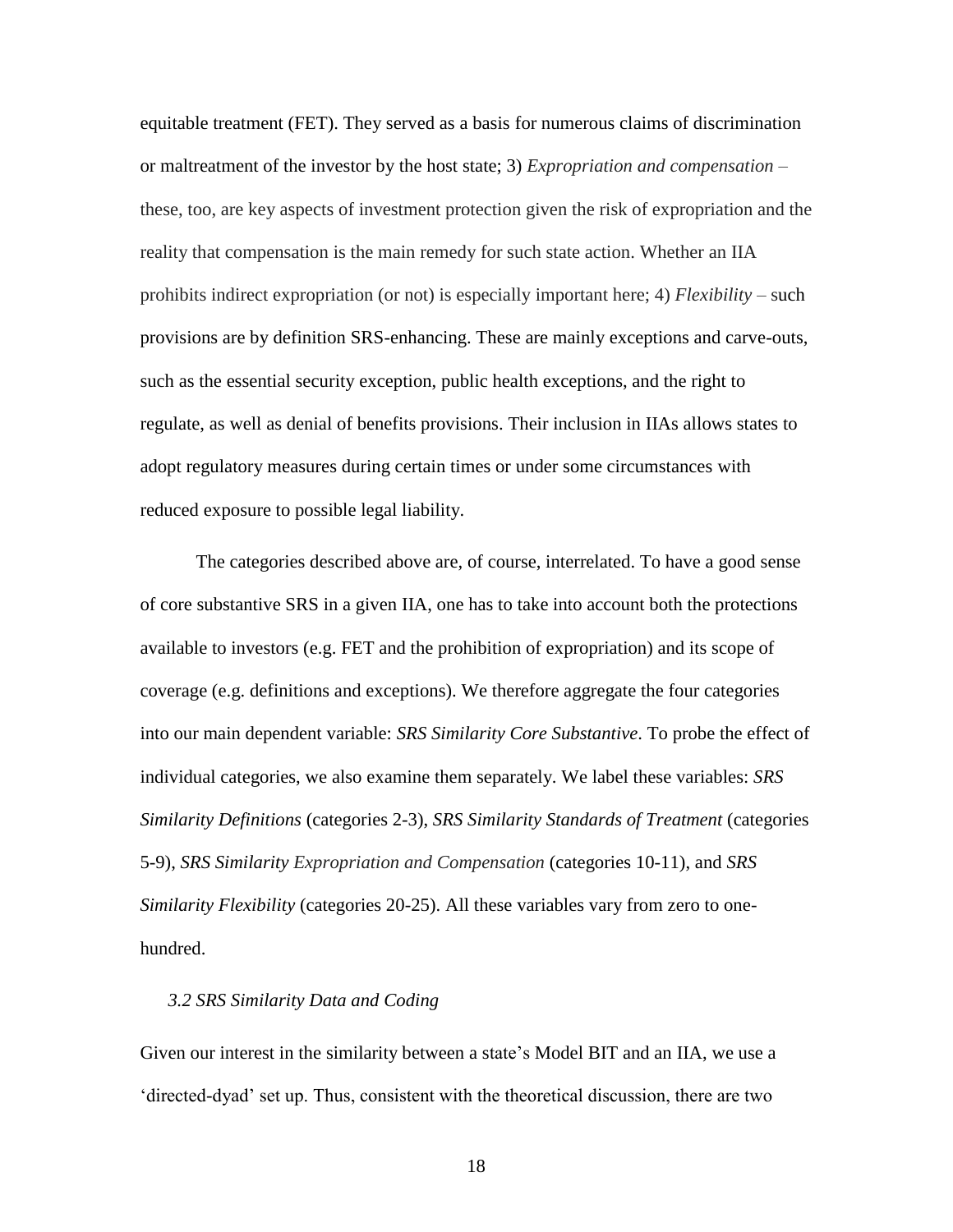observations for each agreement, one in which the first party is the Model Country and the second party is the Partner Country, and another in which it is the other way around. The sample of 2,766 IIAs is based on UNCTAD's Mapping guide and Thompson et al. (2019). For the sample of Model BITs, we started with UNCTAD's list and supplemented it with templates identified by Allee and Lugg (2016) and Berge and Stiansen (2016).<sup>10</sup> All in all, we assembled a list of 106 Model BITs published by 61 countries (because several countries published consecutive Model BITs over the years), listed in the Table A1 in the Appendix.

Here, we acknowledge that countries may sometimes use Model BITs that remain unpublished for strategic, bureaucratic or political reasons. In other instances, states may use a particular IIA as a de-facto Model BIT. In both instances, we do not account for these 'invisible' Model BITs. From a practical research perspective, it is difficult (if not impossible) to ascertain whether government officials employ a confidential or informal model across numerous states and many years. From a theoretical perspective, our interest is in gaps between 'visible' Model BITs and concluded IIAs, because within our framework of analysis it is the political and bureaucratic processes of producing a publicly available Model BIT that grant it relevant significance (Brown 2013; Sharpe 2021). In this study we therefore rely on the substantial database of assembled Model BITs.

With this comprehensive list of Model BITs in hand, we first followed the procedure used by Thompson et al. (2019) to code all Model BITs for which texts were

 $\overline{\phantom{a}}$ 

<sup>&</sup>lt;sup>10</sup> We thank Tarald Berge for sharing with us several Model BIT texts.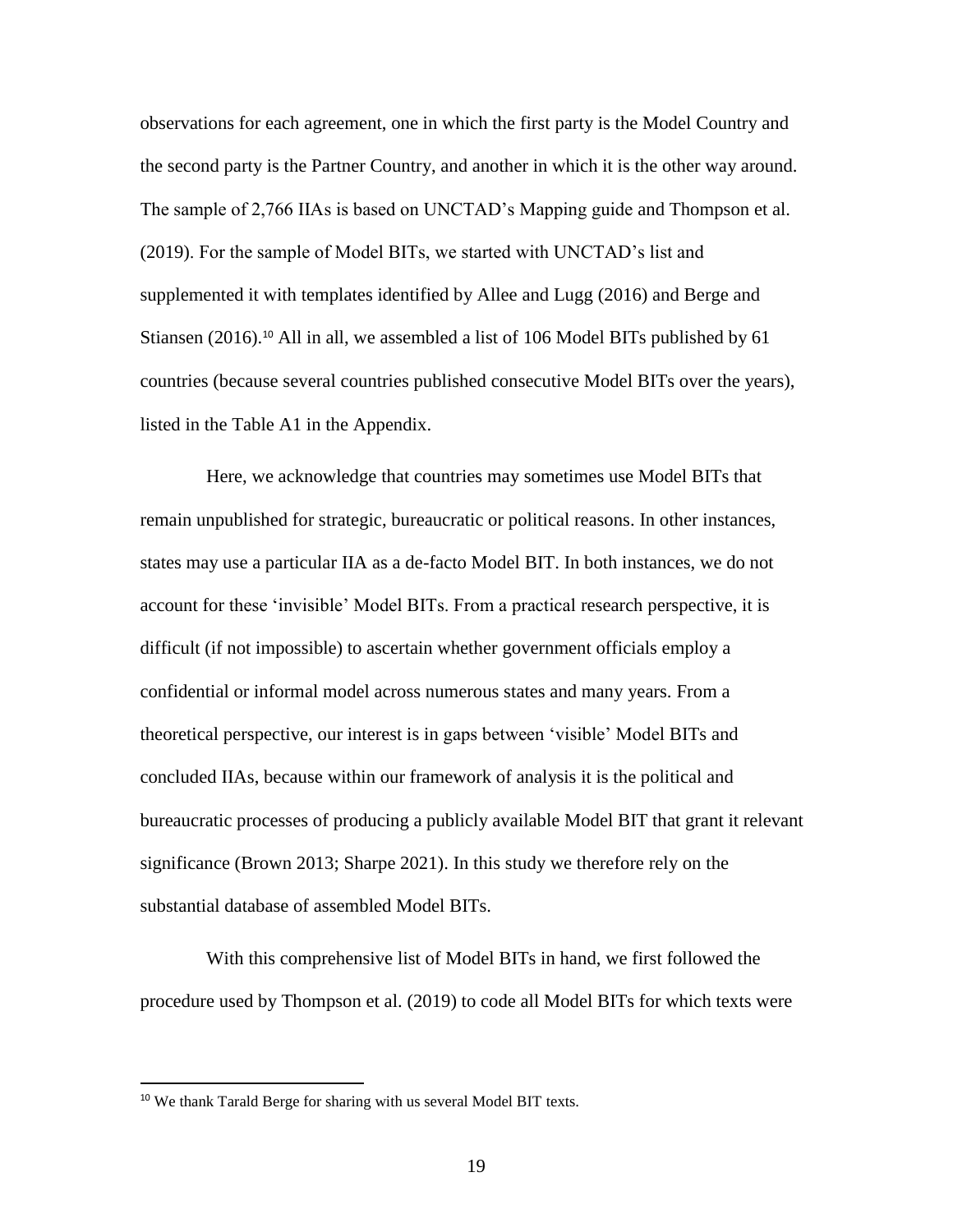available on their SRS. Coding texts in several languages (e.g. English, French, Spanish, and Russian) allowed us to increase the number of Model BITs included in the analysis, compared to those that use automated text analysis and are circumscribed to documents in English. This manual approach also ensures that our coding examines substantially important IIA content and that variation in treaty design is not driven by semantic differences. In the final step we matched all IIAs in our sample to the most recent published template and calculated the dependent variables, as already described. That is, we consider that governments publishing a Model BIT are generally committed to having its content expressed in subsequently concluded IIAs – although this is not necessarily the case. All in all, we were able to match IIAs to Models BITs in about 1,600 out of about 5,500 directed dyads.

#### *3.3 Independent and Control Variables*

Given our theoretical framework, the main independent variables account for changing circumstances that are expected to affect states' learning, that is, direct experience with ISDS. We therefore focus on states as respondents to investment claims rather than as a home to claimants, which commonly reflects indirect involvement in the dispute. Indeed, the former appears much more consequential for learning than the latter (Poulsen and Aisbett 2013; Thompson et al. 2019). The first variable, labeled *Cumulative Claims – Model Country*, is the number of investment claims filed against the party with the Model BIT until the IIA's signing year. The second variable, *Cumulative Claims – Partner Country*, is the number of investment claims filed against this party until the IIA's signing year. This second variable corresponds to the paper's main argument and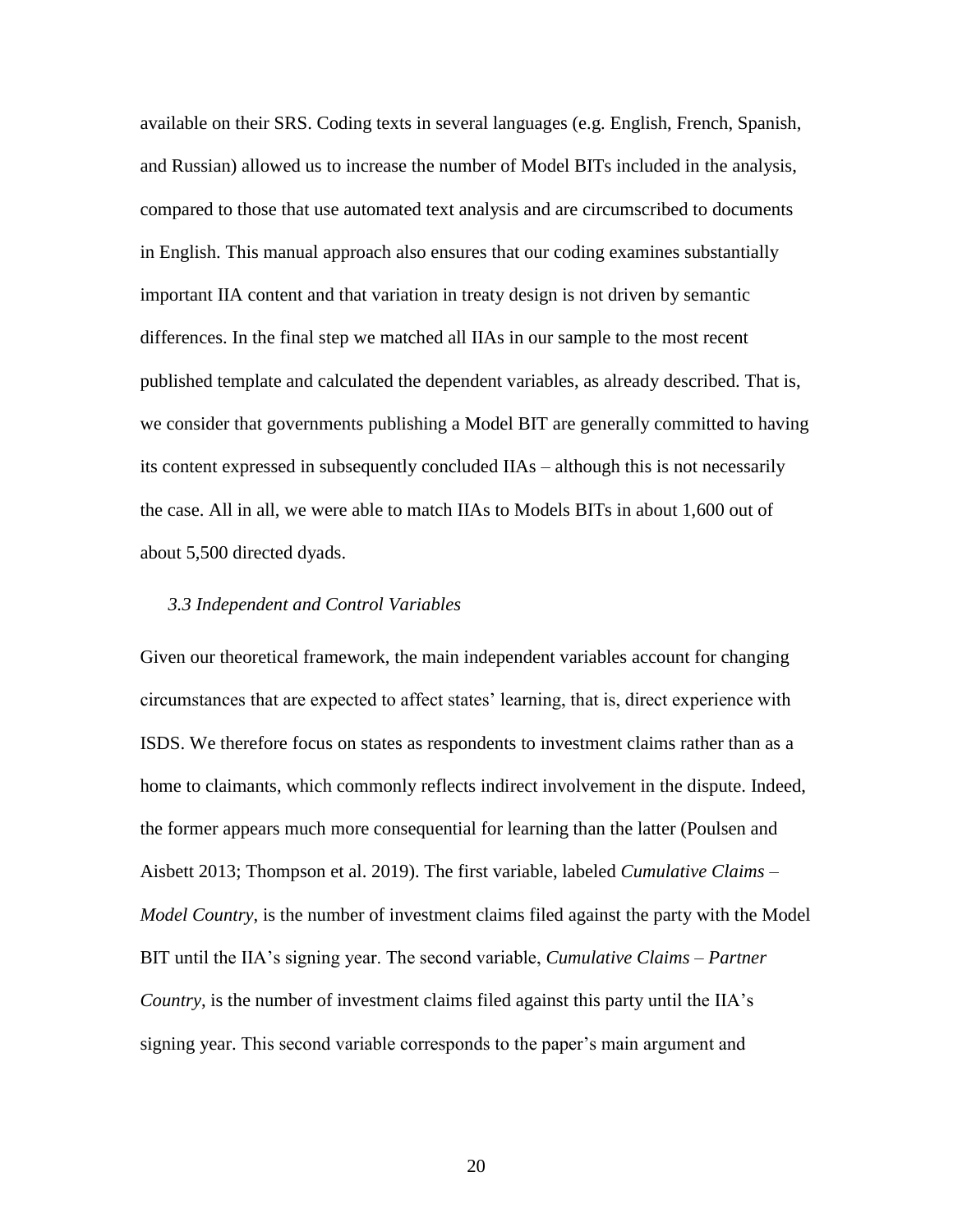hypothesis. Data for both variables is based on UNCTAD's list of ISDS cases.<sup>11</sup>

To ensure that the effect of direct learning is not spurious, the analysis includes several control variables, mostly following previous efforts to model the similarity between IIAs and Model BITs (Allee and Lugg 2016; Berge and Stiansen 2016). We first account for the impact of accumulated global experience and changing rules and norms of the IIA Regime over time. *Years between Model BIT and IIA* is the number of years passed from the Model Country's most recent Model BIT date of publication and the date of IIA signature.

Next, IR theory expects the stronger party to have greater influence on the outcome of negotiations. We should therefore expect an IIA to exhibit greater similarity to a party's Model BIT the more powerful it is relative to its partner (Allee and Lugg 2016). We measure this variable with *Delta GDP*, which is Model Country's logged gross domestic product (GDP) minus logged Partner Country's GDP.

In addition, one might think that greater capacity will allow a party to negotiate more effectively, and thus reach an agreement that is closer to its preferred outcome. Thus, the wider the capacity gap between the two parties, the greater the similarity between the IIA and the Model BIT of the more capable party is expected to be (Berge and Stiansen 2016). We operationalize this conjecture in two ways. First, we use the level of economic development, measured with GDP per capita. *Delta GDPpc* is thus the difference between the parties' level of development. As a robustness check, we replace this variable with the difference in the bureaucratic quality of the two parties (based on

l

<sup>&</sup>lt;sup>11</sup>See: Investment Dispute Settlement Navigator, N.d. We take the absolute number of claims as a proxy for the volume of claims.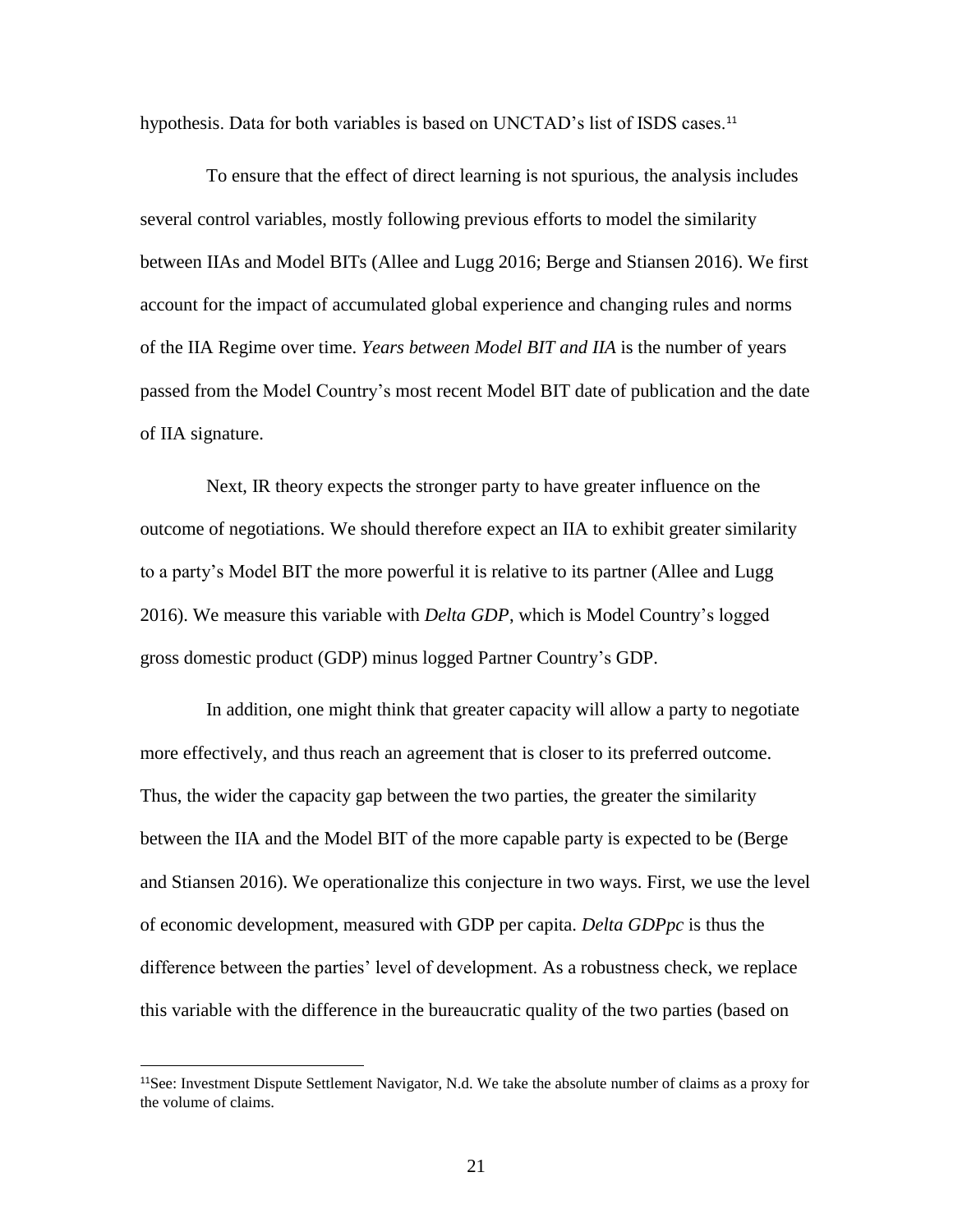ICRG data), labeled *Delta Bureaucratic Quality*. Unfortunately, adding this variable results in a large number of missing observations.

Possibly, democracies are better positioned to get their way in international negotiations and are therefore more successful in signing IIAs that are similar to their Model BITs (Allee and Lugg 2016). Arguably, the development of a Model BIT went through a more deliberative public process in democratic countries than in nondemocratic ones. In turn, IIAs signed after the Model BIT was adopted may be subjected to greater scrutiny by various stakeholders, thereby pushing negotiating officials to stick to their template as close as possible. We capture this possibility with *Delta Polyarchy*, which is the difference between the parties' level of democracy, based on the Polyarchy variable in the Variety of Democracies data set (Coppedge et al. 2021).<sup>12</sup>

Model BITs are commonly crafted as templates for stand-alone investment agreements. Nevertheless, more and more investment rules are embedded in more comprehensive free trade agreements (FTAs). Possibly, such investment chapters are linked to other economic issues (such as trade in services, intellectual property, etc.) and go through different domestic bureaucratic and international negotiation processes. We might therefore expect BITs to be more similar to Model BITs, compared to investment chapters in FTAs. We account for this possibility with *Chapter in FTA*, which scores one if the IIA is a chapter in an FTA, and zero if it is a stand-alone BIT.

Presumably, a party that arrives at the negotiation table with a template enjoys an advantage, as it can set the agenda and use the content of its model as a point of

 $\overline{a}$ 

 $12$  Replacing this variable with either the Polity 2 measure of democracy or executive constraints does not affect the results in any meaningful manner.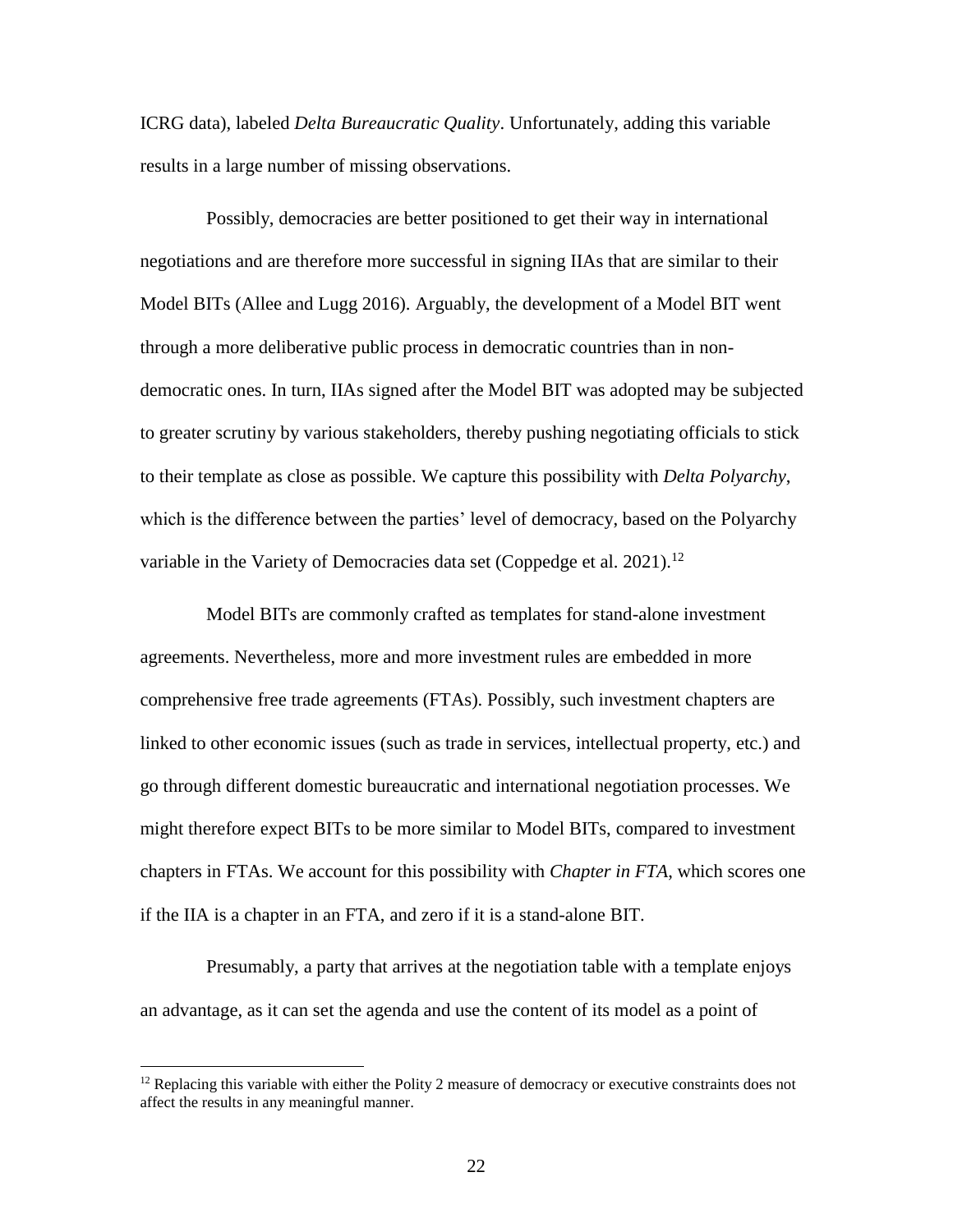departure (Alschner and Skougarevskiy 2016a; Sharpe 2021; Thompson et al. 2019). If both parties are equipped with a Model BIT, on the other hand, the outcome is likely to be further away from each of the two templates. We account for such dynamics with *Partner Country has a Model*, which scores one if the other party has a Model BIT, and zero if it does not. This is the case for only 363 observations in our sample. Finally, insofar as the parties have political ties, these might trump other considerations. In particular, states that have a shared colonial heritage may be less insistent on a particular legal provision or particular language. We account for this possibility with *Colonial Ties*, which scores one if the two parties have a shared colonial heritage, and zero otherwise.

#### *3.4 Estimation Method*

As already discussed, our dependent variables pertain to the similarity between a given IIA and a Model BIT. Estimating the factors that account for such variables is complicated by the possibility that the propensity to adopt a Model BIT varies in systematic ways, and this might affect the observed similarity between the Model BITs and corresponding IIAs. For example, it may be the case that more powerful, capable, or experienced states are more likely to publish a Model BIT *and* get their way at the negotiation table, which may lead to biased results. Indeed, a glance at the list of states with Model BITs indicates that several powerful states were especially prone to publish Model BITs, and have done so early on. These include, for instance, the UK, the US, Germany, China, and Russia.

To address this potential problem, we use Heckman selection models, in which the selection equation accounts for the existence of a Model BIT and the outcome equation accounts for the divergence between the IIA and the Model BITs. The selection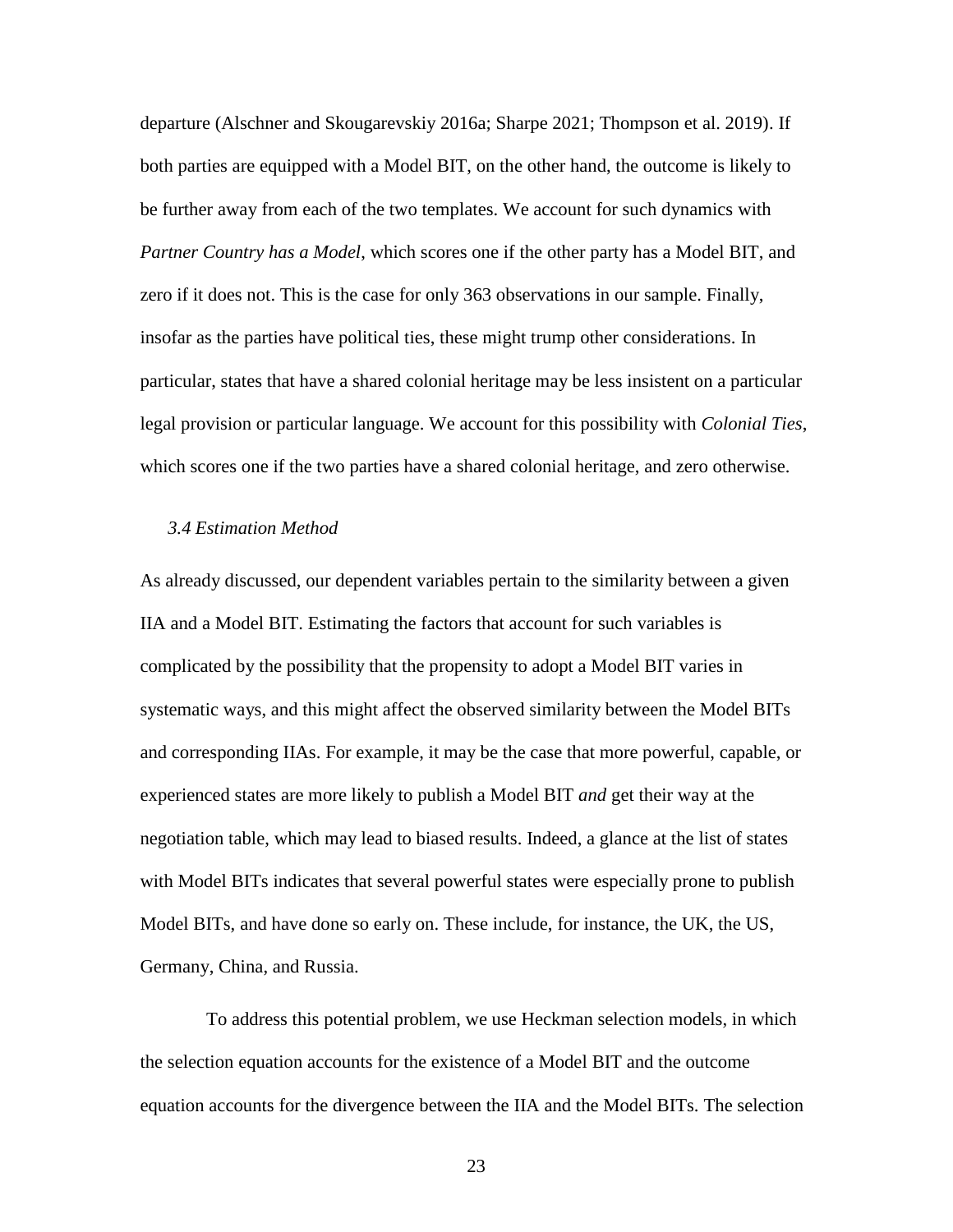equation includes several variables that are expected to explain the propensity to adopt a Model BIT. First, states that sign more IIAs may have a stronger incentive to invest in a template agreement. Thus, *Cumulative IIAs* is the number of IIAs concluded by the Model Country up to the year in which the IIA was signed. Next, we account for economic size with *GDP*, which is the logged GDP of the Model Country. Third, in parallel to the outcome equation, we include measures of economic and bureaucratic capacity of the Model Country with *GDPpc* and *Bureaucratic Quality* in the models that include *Delta GDPpc* and Delta *Bureaucratic Quality*, respectively. Finally, states in which IIAs face a more difficult ratification process may want to publish a Model BIT in order to smooth it. We account for this with *Legislative Hurdles* (Haftel and Thompson 2013).

All models include robust standard errors and are clustered by the would-be Model country.<sup>13</sup> In addition, we note that the diagnostic tests  $\rho$  and Wald  $\chi^2$ , reported in the bottom of the tables, are statistically insignificant in most models, suggesting that selection dynamics are not pervasive in our data. Nevertheless, given that they are statistically significant in two models and the theoretical considerations mentioned above, we adopt this more demanding approach, subjecting our hypothesis to a more rigorous empirical test.<sup>14</sup> With this in mind, we turn to the results.

 $\overline{\phantom{a}}$ 

<sup>&</sup>lt;sup>13</sup> Of course, not all countries in the selection equation have a Model BIT.

 $14$  As a further check, we run all models with a fixed-effects specification and robust standard errors clustered by the Model Country. The results remain intact for the main independent and most control variables. As one might expect, a small number of variables, such as *Delta GDP* and *Delta Bureaucratic Quality* perform better in the models that do not account for selection effects. Results are on file with Authors.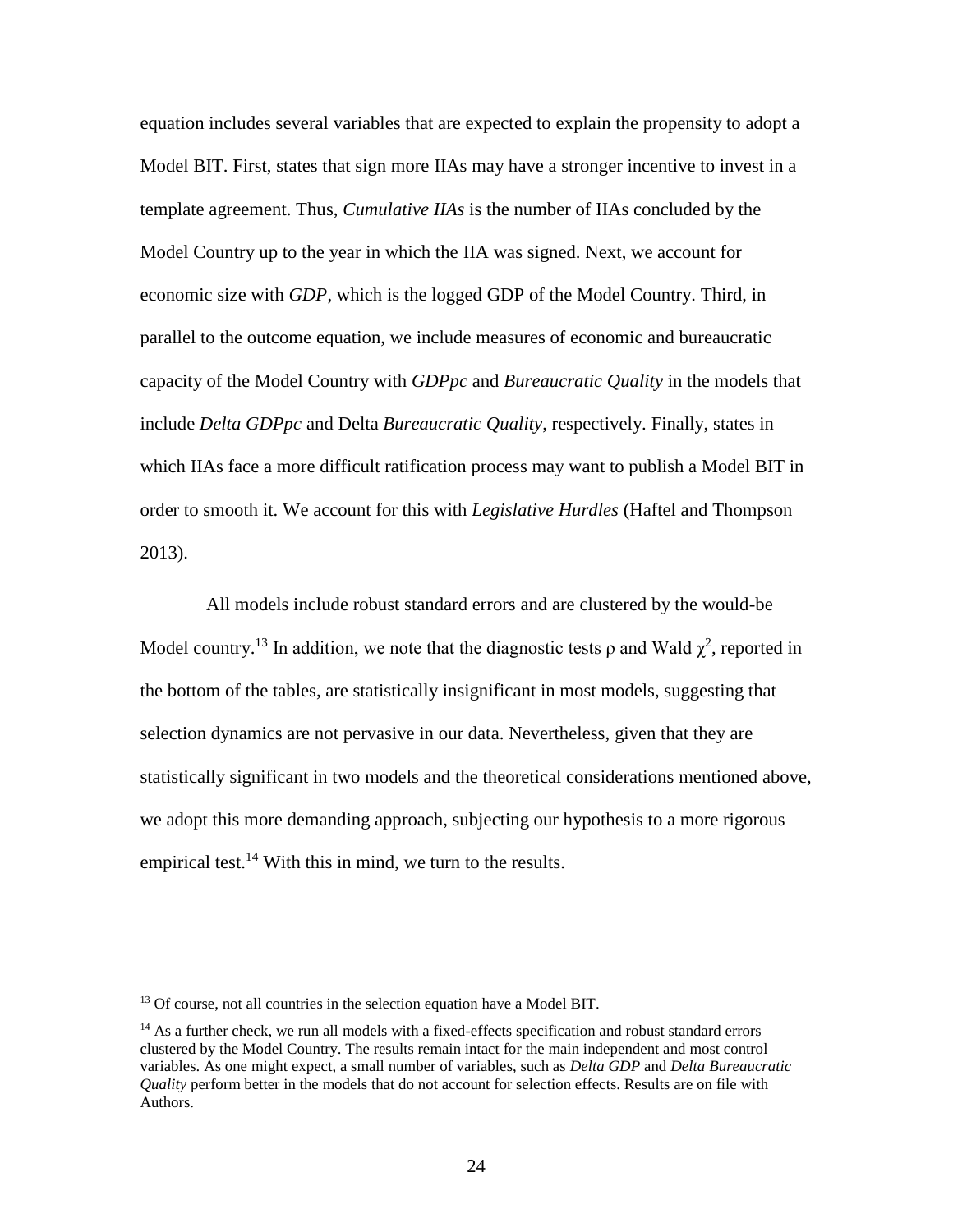# **4. Results**

Tables 1 and 2 report the results of the statistical analysis. The first two models in Table 1 account for variation in *SRS Similarity Substantive*, with Model 1 including variables pertaining to GDP per capita, which are substituted with variables related to bureaucratic quality in Model 2. Models 3 and 4 repeat these specifications for *SRS Similarity ISDS*. The models in Table 2 replicate Model 1 in Table 1 for the five variables that capture core aspects of substantive provisions, i.e. *SRS Similarity Core Substantive*, *SRS Similarity Definitions*, *SRS Similarity Standards of Treatment*, *SRS Similarity Expropriation and Compensation*, and *SRS Similarity Flexibility*.

The statistical analysis offers strong support for the theoretical framework with respect to substantive provisions, but points to interesting nuances. As Models 1 and 2 in Table 1 indicate, *Cumulative Claims – Partner Country* is negative and statistically significant at a ninety-five percent level of confidence or higher. Substantively, moving from the minimum to the maximum value on this variable (zero and fifty-nine, respectively) reduces the similarity score from about 87 to about 64, a twenty-six percent drop (based on Model 1 in Table 1). Thus, a Model Country that negotiates with partners hard hit by ISDS claims ends up with IIAs that are less similar to its Model BIT in terms of SRS than those that are negotiated with states that faced fewer claims.

Unpacking the aggregated measure pertaining to substantive provisions provides several insights. First, the statistical and substantive effects of the Partner Country's experience with investment claims on *SRS Similarity Core Substantive* is even stronger than those of *SRS Similarity Substantive*, reinforcing the need to focus on a smaller number of key provisions in IIAs, and indeed on those that legal practice identifies as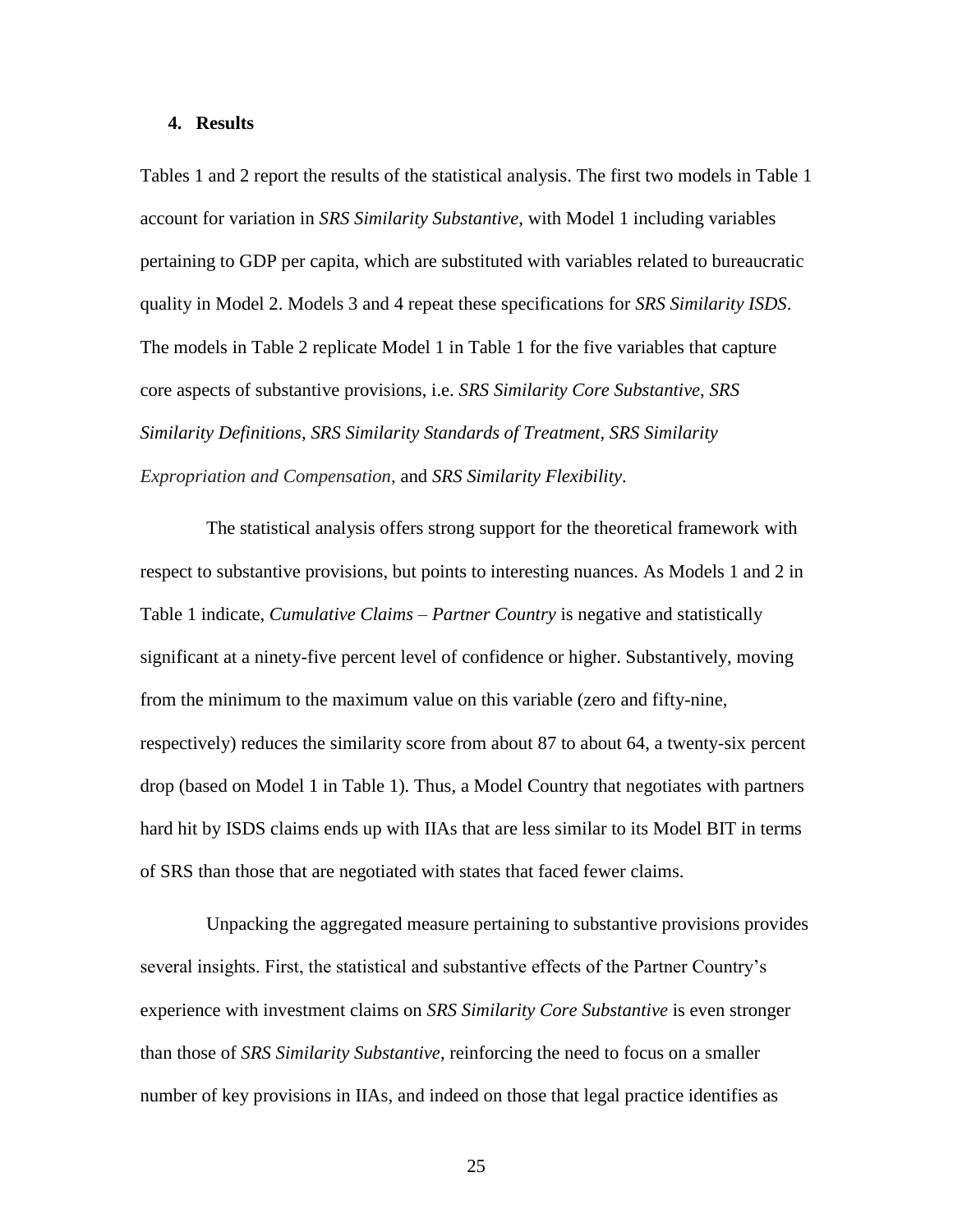being most important.

Second, looking into more detail, it appears that the effect of ISDS claims is especially pronounced with respect to provisions related to several substantive categories, namely the definitions of investment and investors, and flexibility clauses. In contrast, the experience of the Partner Country with investment claims falls short of statistical significance in the model pertaining to expropriation and compensation. These results suggest that negotiating states are more willing to amend those provisions that are less well-defined and those that qualify the IIA's main commitments – especially on the basis of learning from others' experience.

With respect to ISDS provisions, *Cumulative Claims – Partner Country* is negative but falls short of statistical significance in the models accounting for *SRS Similarity ISDS.* This is surprising, perhaps, given that the main driver of divergence between an IIA and a Model BIT is states' experience with ISDS. While a complete account of these results requires further research, we believe that Model Countries are reluctant to stray too far from their preferred mode of dispute settlement, as enshrined in the Model BIT. That is, they would rather adjust substantive provisions in ways that satisfy (or learn from) the Partner Country rather than change procedural provisions. The findings with respect to specific categories of substantive provisions point in the same direction, highlighting the advantages of disaggregated SRS measures. On the whole, then, we find much support for the idea that the Partner Country learns from its experience as a defendant in investment disputes and that these lessons are carried over to its IIA negotiations. This, in turn, results in greater divergence between the Model BIT of its negotiation partner and the IIA.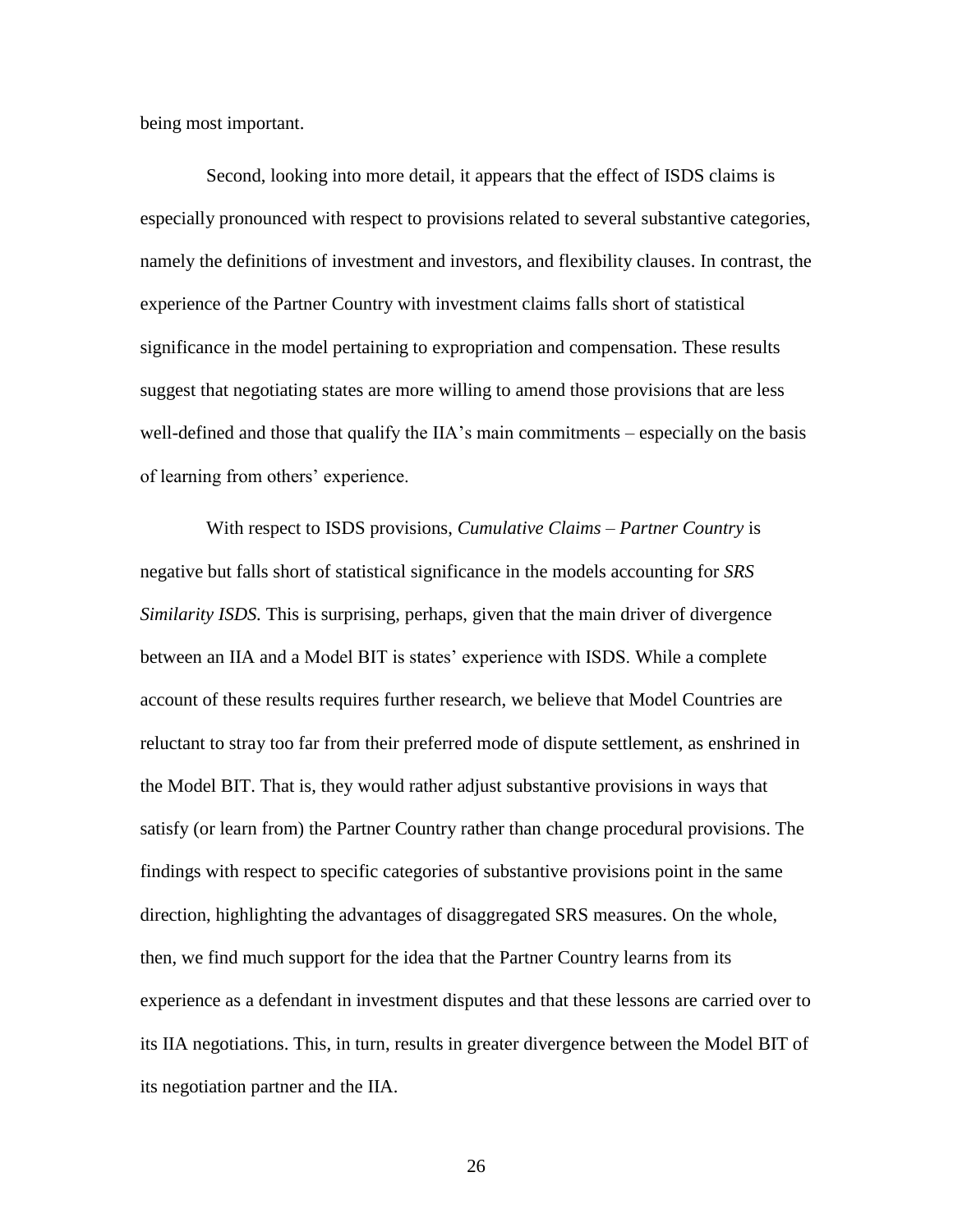|                      | (1)         | (2)         | (3)         | (4)         |
|----------------------|-------------|-------------|-------------|-------------|
|                      | <b>SRS</b>  | <b>SRS</b>  | <b>SRS</b>  | <b>SRS</b>  |
|                      | Similarity  | Similarity  | Similarity  | Similarity  |
|                      | Substantive | Substantive | <b>ISDS</b> | <b>ISDS</b> |
| main                 |             |             |             |             |
| Cumulative           | 0.201       | 0.176       | $-0.0146$   | $-0.0822$   |
| Claims - Model       | (1.40)      | (1.14)      | $(-0.11)$   | $(-0.68)$   |
| Country              |             |             |             |             |
| Cumulative           | $-0.380***$ | $-0.344$ ** | $-0.0804$   | $-0.0549$   |
| Claims - Partner     | $(-2.58)$   | $(-2.40)$   | $(-1.02)$   | $(-0.67)$   |
| Country              |             |             |             |             |
| Delta GDP            | 0.189       | $0.325***$  | $-0.0174$   | 0.110       |
|                      | (1.38)      | (2.70)      | $(-0.15)$   | (1.53)      |
| Delta GDPpc          | $0.559***$  |             | 0.00826     |             |
|                      | (1.98)      |             | (0.06)      |             |
| Delta Bureaucratic   |             | $1.022***$  |             | 0.103       |
| Quality              |             | (2.08)      |             | (0.50)      |
|                      |             |             |             |             |
| Delta Polyarchy      | $2.180**$   | 1.389       | 0.536       | 0.847       |
|                      | (2.19)      | (1.17)      | (0.61)      | (1.08)      |
| Years between        | $-0.240$    | $-0.251$    | $-0.199$    | $-0.144$    |
| Model and IIA        | $(-1.08)$   | $(-1.10)$   | $(-1.32)$   | $(-0.98)$   |
| Chapter in FTA       | $-17.03***$ | $-16.31***$ | $-11.36***$ | $-10.91***$ |
|                      | $(-8.07)$   | $(-8.22)$   | $(-4.49)$   | $(-4.38)$   |
| Partner has a        | $-2.365***$ | $-2.171***$ | 0.360       | 0.359       |
| Model                | $(-2.87)$   | $(-2.90)$   | (0.57)      | (0.55)      |
| <b>Colonial Ties</b> | 0.373       | $-0.692$    | $-3.331***$ | $-4.394***$ |
|                      | (0.18)      | $(-0.32)$   | $(-2.61)$   | $(-2.79)$   |
| Constant             | $86.87***$  | 85.95***    | $98.16***$  | 97.15***    |
|                      | (116.33)    | (99.43)     | (88.93)     | (108.57)    |
|                      |             |             |             |             |
| select               |             |             |             |             |
| Legislative          | $-0.0590$   | 0.0281      | $-0.0556$   | 0.0231      |

**Table 1:** Heckman Selection Models of the Sources of Similarity between Model BITs and IIAs, Substantive and ISDS SRS, with *GDP per Capita* and *Bureaucratic Quality*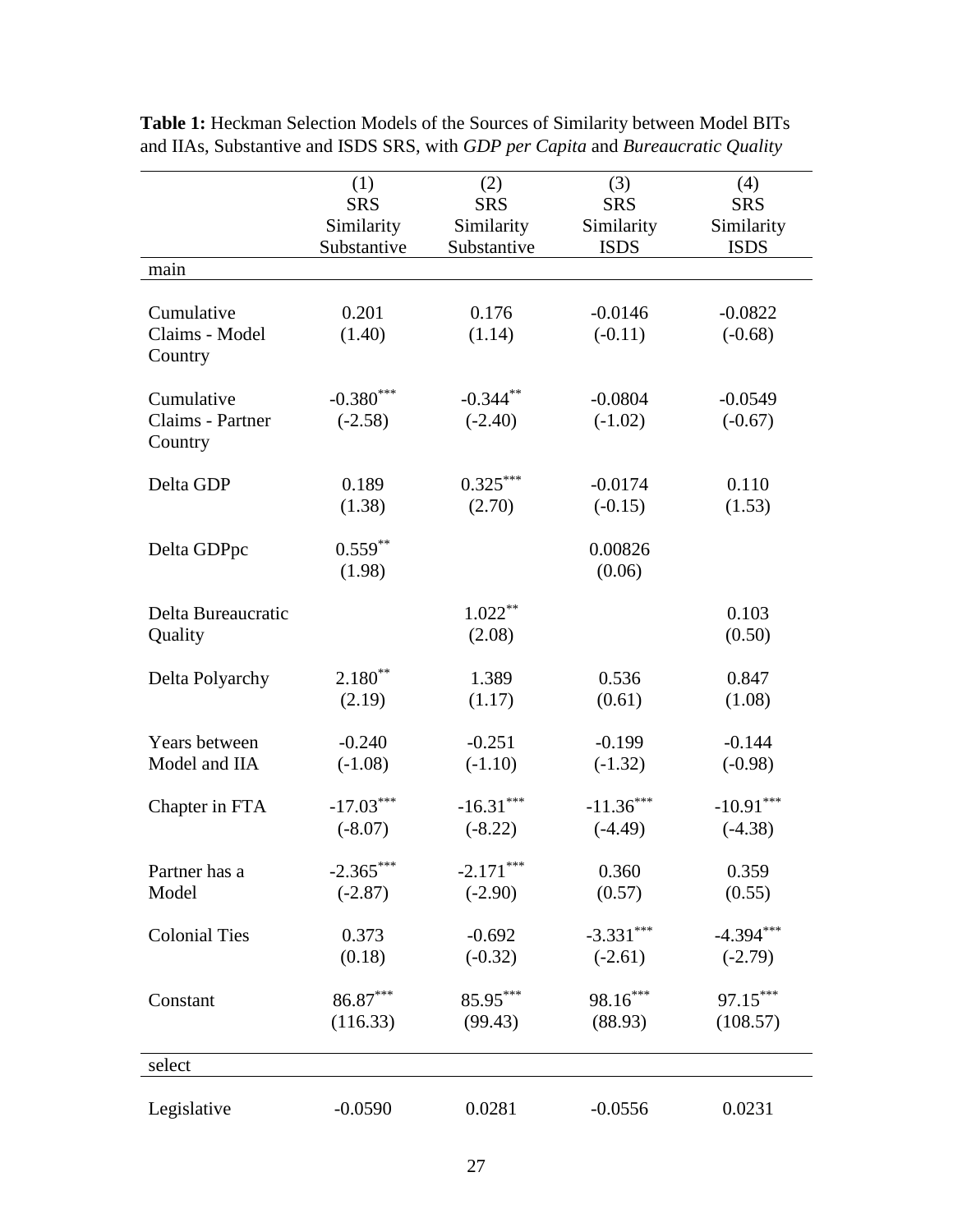| Hurdles                 | $(-0.33)$                | (0.16)                  | $(-0.32)$               | (0.13)                  |
|-------------------------|--------------------------|-------------------------|-------------------------|-------------------------|
| <b>Cumulative IIAs</b>  | $0.0476***$<br>(7.87)    | $0.0444***$<br>(7.65)   | $0.0480***$<br>(7.96)   | $0.0446***$<br>(7.62)   |
| GDPpc (logged)          | $-0.113$<br>$(-1.15)$    |                         | $-0.112$<br>$(-1.14)$   |                         |
| GDP (logged)            | $0.168*$<br>(1.81)       | 0.113<br>(1.09)         | $0.160*$<br>(1.71)      | 0.111<br>(1.06)         |
| Bureaucratic<br>Quality |                          | 0.0222<br>(0.15)        |                         | 0.0195<br>(0.13)        |
| Constant                | $-5.025***$<br>$(-2.55)$ | $-4.784**$<br>$(-2.03)$ | $-4.846**$<br>$(-2.44)$ | $-4.717**$<br>$(-1.97)$ |
| athrho                  |                          |                         |                         |                         |
| Constant                | $-0.00570$<br>$(-0.05)$  | 0.0514<br>(0.42)        | $-0.169$<br>$(-1.57)$   | $-0.0556$<br>$(-0.72)$  |
| lnsigma                 |                          |                         |                         |                         |
| Constant                | $2.158***$               | $2.161***$              | $1.971***$              | $1.953***$              |
|                         | (11.82)                  | (12.56)                 | (20.00)                 | (15.72)                 |
| $\boldsymbol{N}$        | 4,873                    | 3,879                   | 4,873                   | 3,879                   |
| Wald Chi <sup>2</sup>   | 0.00                     | 0.18                    | 2.47                    | 0.52                    |

*t* statistics in parentheses.  $p < 0.1$ ,  $p < 0.05$ ,  $p < 0.01$ . All models include robust standard errors and are clustered by Model country. All variables in the selection equation refer to the Model country. *Wald Chi<sup>2</sup>*tests the independence of the two equations.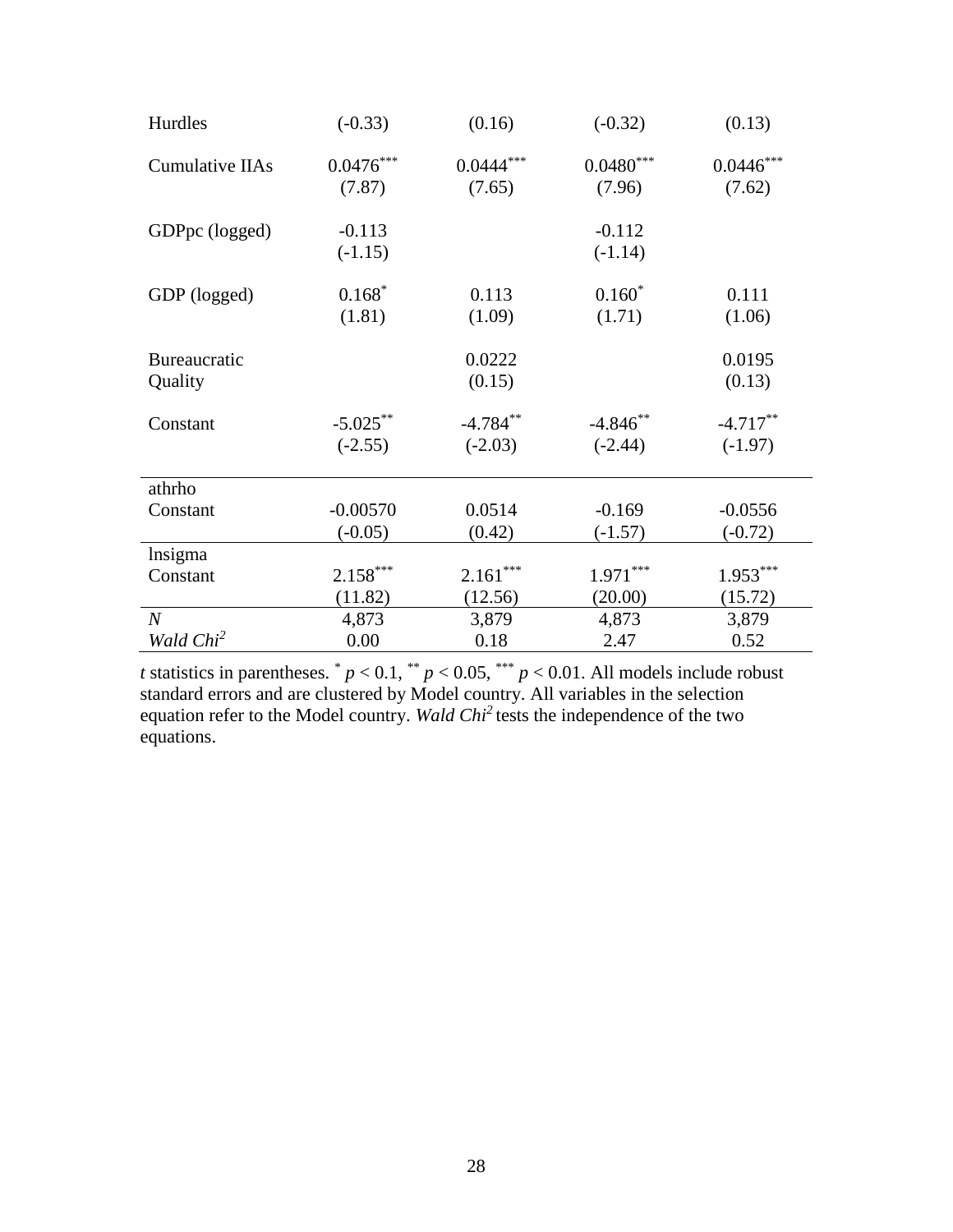|                                           | (1)<br><b>SRS</b><br>Similarity<br>Core<br>Substantive<br>Provisions | (2)<br><b>SRS</b><br>Similarity<br>Definitions |                          | (4)<br><b>SRS</b><br>Similarity<br>Expro. $&$<br>Comp. | (5)<br><b>SRS</b><br>Similarity<br>Flexibility |  |
|-------------------------------------------|----------------------------------------------------------------------|------------------------------------------------|--------------------------|--------------------------------------------------------|------------------------------------------------|--|
| main                                      |                                                                      |                                                | Treatment                |                                                        |                                                |  |
| Cumulative<br>Claims - Model<br>Country   | 0.110<br>(0.73)                                                      | $0.266***$<br>(2.70)                           | $0.330**$<br>(2.25)      | 0.102<br>(0.27)                                        | $-0.252$<br>$(-0.99)$                          |  |
| Cumulative<br>Claims - Partner<br>Country | $-0.513***$<br>$(-3.51)$                                             | $-0.677***$<br>$(-3.28)$                       | $-0.295***$<br>$(-2.03)$ | $-0.321$<br>$(-1.55)$                                  | $-0.848**$<br>$(-2.56)$                        |  |
| Delta GDP                                 | 0.0877                                                               | 0.161                                          | $-0.00659$               | $-0.0802$                                              | 0.316                                          |  |
|                                           | (0.55)                                                               | (0.89)                                         | $(-0.03)$                | $(-0.28)$                                              | (1.25)                                         |  |
| Delta GDPpc                               | $0.867***$                                                           | $-0.125$                                       | $1.369***$               | $1.283***$                                             | 0.427                                          |  |
|                                           | (3.70)                                                               | $(-0.49)$                                      | (4.20)                   | (2.06)                                                 | (1.21)                                         |  |
| Delta Polyarchy                           | $3.487***$                                                           | 0.951                                          | 5.198***                 | 1.843                                                  | 3.510                                          |  |
|                                           | (3.10)                                                               | (0.91)                                         | (2.74)                   | (0.87)                                                 | (1.50)                                         |  |
| Years between                             | $-0.228$                                                             | $-0.267***$                                    | $-0.215$                 | $-0.162$                                               | $-0.262$                                       |  |
| Model and IIA                             | $(-1.27)$                                                            | $(-2.17)$                                      | $(-0.94)$                | $(-0.53)$                                              | $(-1.14)$                                      |  |
| Chapter in FTA                            | $-17.63***$                                                          | $-8.614***$                                    | $-15.95***$              | $-8.133***$                                            | $-30.67***$                                    |  |
|                                           | $(-5.39)$                                                            | $(-2.24)$                                      | $(-4.52)$                | $(-2.72)$                                              | $(-5.33)$                                      |  |
| Partner has a                             | $-2.887***$                                                          | $-1.614$                                       | $-1.093$                 | $-3.004***$                                            | $-5.793***$                                    |  |
| Model                                     | $(-2.74)$                                                            | $(-1.24)$                                      | $(-0.99)$                | $(-2.44)$                                              | $(-2.75)$                                      |  |
| <b>Colonial Ties</b>                      | $-1.264$                                                             | 0.605                                          | 0.742                    | 1.310                                                  | $-6.762$ <sup>*</sup>                          |  |
|                                           | $(-0.63)$                                                            | (0.49)                                         | (0.39)                   | (0.48)                                                 | $(-1.95)$                                      |  |
| Constant                                  | 89.31***                                                             | $94.61***$                                     | 87.45***                 | $86.65***$                                             | $90.60***$                                     |  |
|                                           | (90.54)                                                              | (90.99)                                        | (47.53)                  | (41.84)                                                | (38.73)                                        |  |
| select                                    |                                                                      |                                                |                          |                                                        |                                                |  |
| Legislative                               | $-0.0507$                                                            | $-0.0740$                                      | $-0.0580$                | $-0.0576$                                              | $-0.0336$                                      |  |
| Hurdles                                   | $(-0.29)$                                                            | $(-0.42)$                                      | $(-0.33)$                | $(-0.33)$                                              | $(-0.19)$                                      |  |

**Table 2:** Heckman Selection Models of the Sources of Similarity between Model BITs and IIAs, Specific Substantive Provisions, with *GDP per Capita*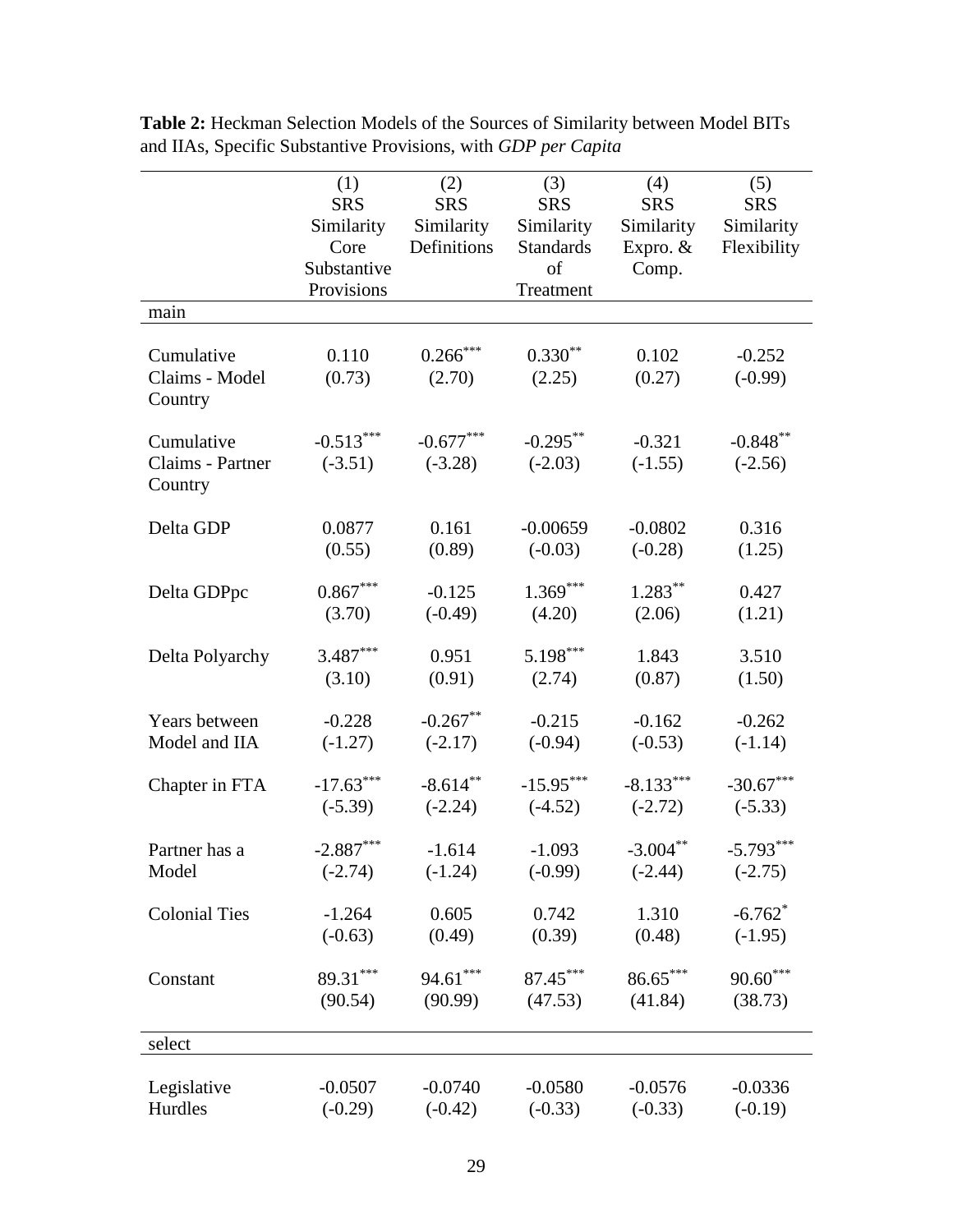| <b>Cumulative IIAs</b> | $0.0474***$ | $0.0480^{\ast\ast\ast}$ | $0.0476***$ | $0.0475***$ | $0.0471***$ |
|------------------------|-------------|-------------------------|-------------|-------------|-------------|
|                        | (7.84)      | (8.04)                  | (7.89)      | (7.89)      | (7.92)      |
|                        |             |                         |             |             |             |
| GDPpc (logged)         | $-0.112$    | $-0.128$                | $-0.113$    | $-0.113$    | $-0.104$    |
|                        | $(-1.16)$   | $(-1.30)$               | $(-1.14)$   | $(-1.14)$   | $(-1.12)$   |
| GDP (logged)           | $0.169*$    | $0.169*$                | $0.168*$    | $0.168*$    | $0.164*$    |
|                        | (1.84)      | (1.80)                  | (1.81)      | (1.80)      | (1.86)      |
|                        |             |                         |             |             |             |
| Constant               | $-5.073***$ | $-4.921***$             | $-5.037**$  | $-5.038**$  | $-5.038***$ |
|                        | $(-2.59)$   | $(-2.49)$               | $(-2.56)$   | $(-2.55)$   | $(-2.64)$   |
| athrho                 |             |                         |             |             |             |
| Constant               | 0.0971      | $-0.232**$              | 0.0247      | 0.0185      | $0.254*$    |
|                        | (0.78)      | $(-2.07)$               | (0.21)      | (0.17)      | (1.86)      |
| lnsigma                |             |                         |             |             |             |
| Constant               | $2.152***$  | $2.181***$              | $2.499***$  | $2.689***$  | $2.683***$  |
|                        | (28.31)     | (41.75)                 | (39.22)     | (42.19)     | (29.65)     |
| $\overline{N}$         | 4,873       | 4,873                   | 4,873       | 4,873       | 4,873       |
| Wald Chi <sup>2</sup>  | 0.60        | $4.29***$               | 0.04        | 0.03        | $3.47*$     |

*t* statistics in parentheses.  $p < 0.1$ ,  $p < 0.05$ ,  $p < 0.01$ . All models include robust standard errors and are clustered by Model country. All variables in the selection equation refer to the Model country. *Wald Chi<sup>2</sup>*tests the independence of the two equations.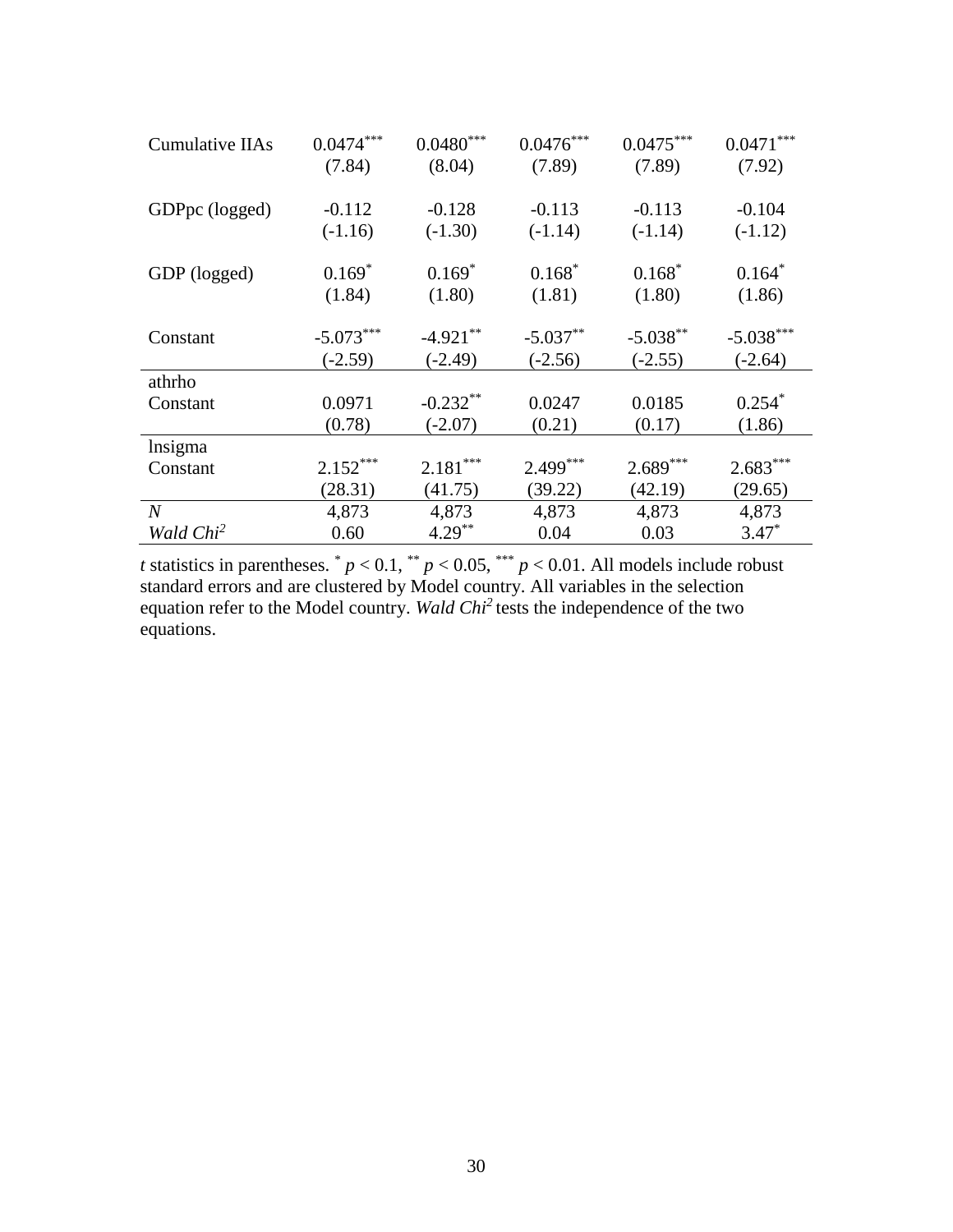Turning back to Model Country's experience with ISDS, the cumulative number of investment claims does not seem to have a systematic effect on the similarity between the country's IIAs and Model BITs. *Cumulative Claims – Model Country* is positive with in most models pertaining to substantive provisions and negative in those concerning ISDS provisions. This variable is statistically insignificant in all but two models, however. As we argued in the theoretical section, one should not take this result to mean that Model Countries do not learn from their own ISDS experience. Rather, they do draw important lessons from investment disputes, but update both their IIAs and Model BITs in similar ways, such that, on average, the divergence between the two texts does not increase in meaningful manners.

Interestingly, *Cumulative Claims – Model Country* is positive and statistically significant in the models accounting for *SRS Similarity Definitions* and *SRS Similarity Standards of Treatment*. Possibly, then, ISDS experience propels Model Countries to bring IIAs *closer* to their Model BITs, rather than the other way around, with respect to these particular sets of provisions. Alternatively, Model Countries may update their previously divergent Model BITs and IIAs in ways that make them more similar on key substantive matters, such as standards of treatment. While these findings require further examination, they further underscore the need to examine subsets of IIA provisions separately.

With respect to control variables, we do not find much support for the idea that cumulative global changes of state practices as well as the perception of the IIA Regime negatively affect the similarity between a state's IIAs and its Model BIT. *Years between BIT Model and IIA* is negative in all models, suggesting that later IIAs are less similar to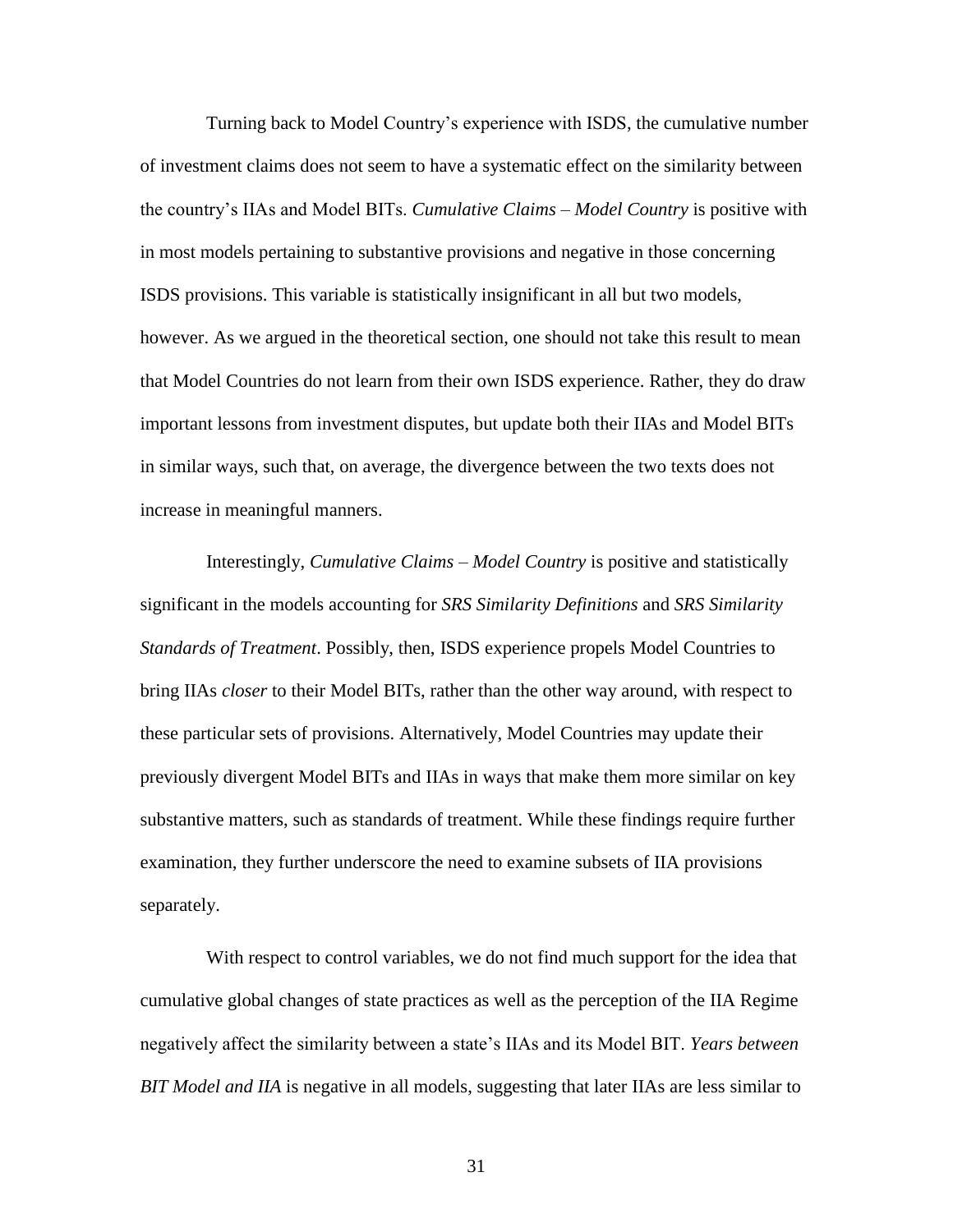their corresponding Model BIT, compared to earlier ones, pointing to a lasting effect of Model BITs that goes beyond the attempts to revise them. This variable is statistically insignificant in all but the model related to definitions of investment and investors, however. Thus, notwithstanding the so-called 'backlash' against the IIA Regime that took shape in the late 2000s, and despite calls for reforms of the IIA Regime and the ISDS system in particular, (Aisbett et al. 2018; Franck et al. 2014; Garcia et al. 2015; Waibel 2010), as well as IOs publishing information about ISDS rulings and their implications, it seems that states are slower to incorporate broader global lessons into their IIAs, if not pushed to do so by their negotiating partners.

Other relevant control variables include *Delta GDP*, which is positive but statistically insignificant in most models. At the same time, the GDP of the Model Country is positive and (weakly) statistically significant in all selection equations pertaining to substantive provisions. Thus, it seems that economic size accounts for the propensity of states to adopt Model BITs in the first place. Once one takes this reality into account, the gap in economic size does not add much explanatory power to the similarity between an IIA and a corresponding Model BIT.

In contrast, both *Delta Bureaucratic Quality* and *Delta GDPpc* are positive and statistically significant in most models accounting for variables related to substantive provisions (but not ISDS provisions). Furthermore, *Bureaucratic Quality* and *GDPpc* are statistically insignificant in the selection equations. This suggests that richer and more capable countries are better positioned to insert their preferred level of SRS into their IIAs (Berge and Stiansen 2016), at least with respect to core substantive provisions, such as standards of treatment and expropriation and compensation. State capacity appears less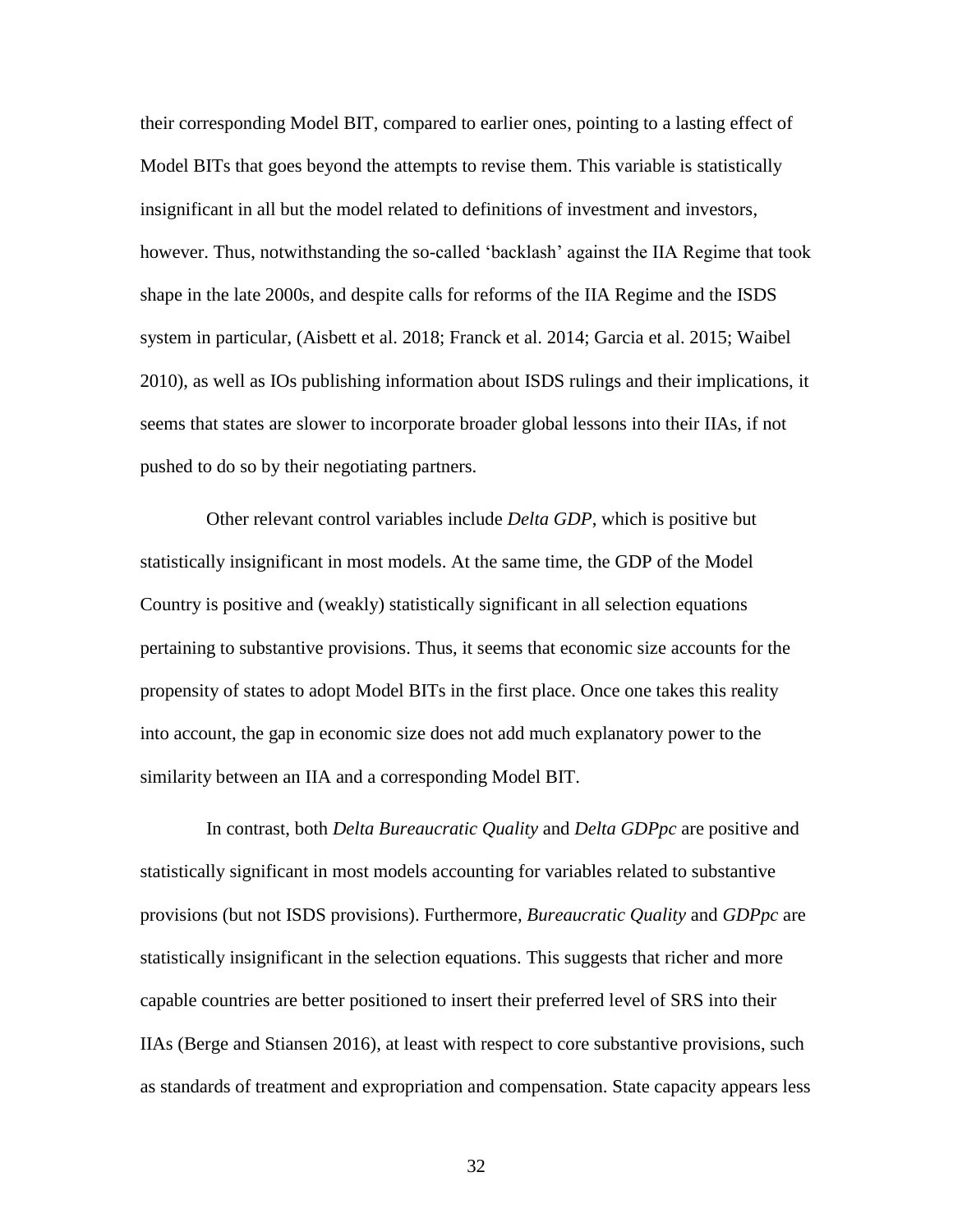important as a source of states' inclination to develop and publish Model BITs.

*Delta Polyarchy* is positive in all models and statistically significant in some of the models pertaining to all and substantive provisions. This result offers modest support to the notion that democracies are more likely than autocracies to stick with their Model BITs. As expected, *Chapter in FTA* is negative and highly significant in all models. Substantively, the expected value on *SRS Similarity Substantive* is 87 for a stand-alone BIT and only 70 for an investment chapter in an FTA (based on Model 1 in Table 1). Hence, stand-alone BITs exhibit much greater similarity to Model BITs, compared to investment chapters in trade agreements. *Partner has a Model* is negative and statistically significant in most models accounting for substantive provisions, but not ISDS provisions. It appears, then, that Model BITs are useful for agenda setting and allow those states that have published them to negotiate an IIA that is closer to their preferred approach to SRS than those negotiated with partners that do have a Model BIT as well, at least with respect to substantive rules.

The results on *Colonial Ties* are mixed. The coefficient of this variable is negative in some models and positive in others. Even so, it is negative and statistically significant in the models related to ISDS provisions, suggesting that Model Countries are more willing to stray from their preferred mode of ISDS when negotiating with partners that have a common colonial heritage. Finally, turning to two variables in the selection equation that were not discussed thus far, *Cumulative IIAs* turns out to be an important determinant of Model BIT adoption. Apparently, signing IIAs in large numbers produces a strong incentive to develop a model agreement. *Legislative Hurdles*, on the other hand, switches signs and is never statistically significant.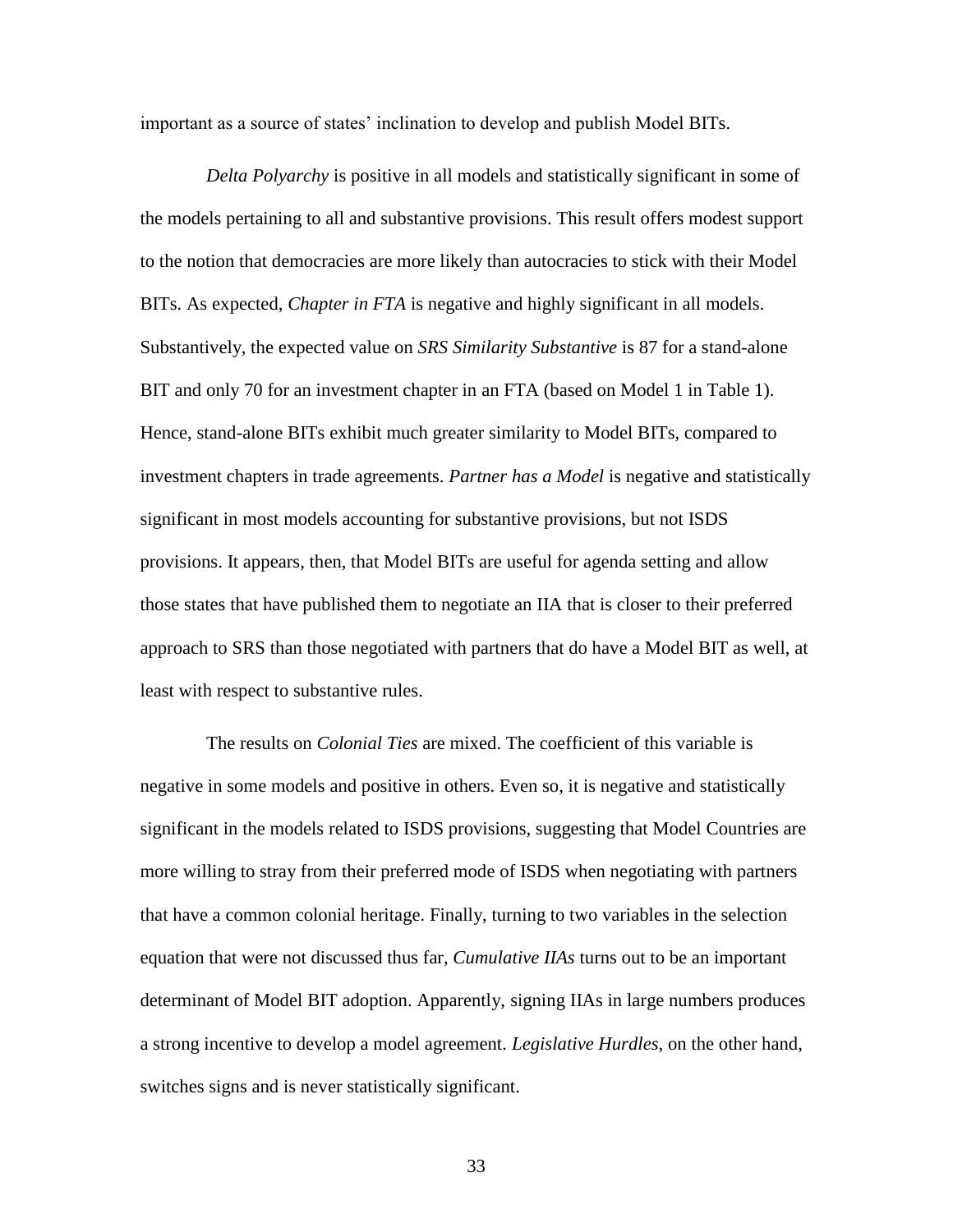In summary, the statistical analysis provides strong support to our theoretical expectations with respect to SRS in substantive provisions, all or some. The cumulative experience of the Partner Country as a respondent to investment claims pushes towards demanding a particular design of the IIAs it negotiates. This, in turn, results in greater divergence between the Model Country's template and such an IIA. Controlling for a battery of alternative explanations and accounting for selection dynamics does not change this conclusion and suggests this effect is likely to be real.

## **5. Conclusion**

Determining states' ideal preferences and their ability to realize them are pivotal questions for research on international cooperation. Examining Model BITs, templates used by many governments in the process of negotiating IIAs, makes it possible to identify states' foreign investment protection policy, and examine how these preferences are then translated into IIAs. Using new data on the divergence between Model BITs and IIAs, based on the concept of SRS– a crucial concern for governments – we explore the relationship between the two and examine the factors that account for variations in the gaps between states' Model BITs and IIAs they conclude. Emphasizing the importance of learning, we argue that ISDS experience of the Model Country is unlikely to contribute to the Model BIT-IIA gap on SRS due to contemporaneous adjustments. In contrast, it is the ISDS experience of the Partner Country that is likely to result in greater divergence between a Model BIT and an IIA. Moreover, we find strong empirical support for these theoretical expectations with respect to substantive IIA provisions, but not ISDS rules. These findings indicate that Partner Countries hard hit by investment claims are especially concerned about particular sets of substantive commitments, but are less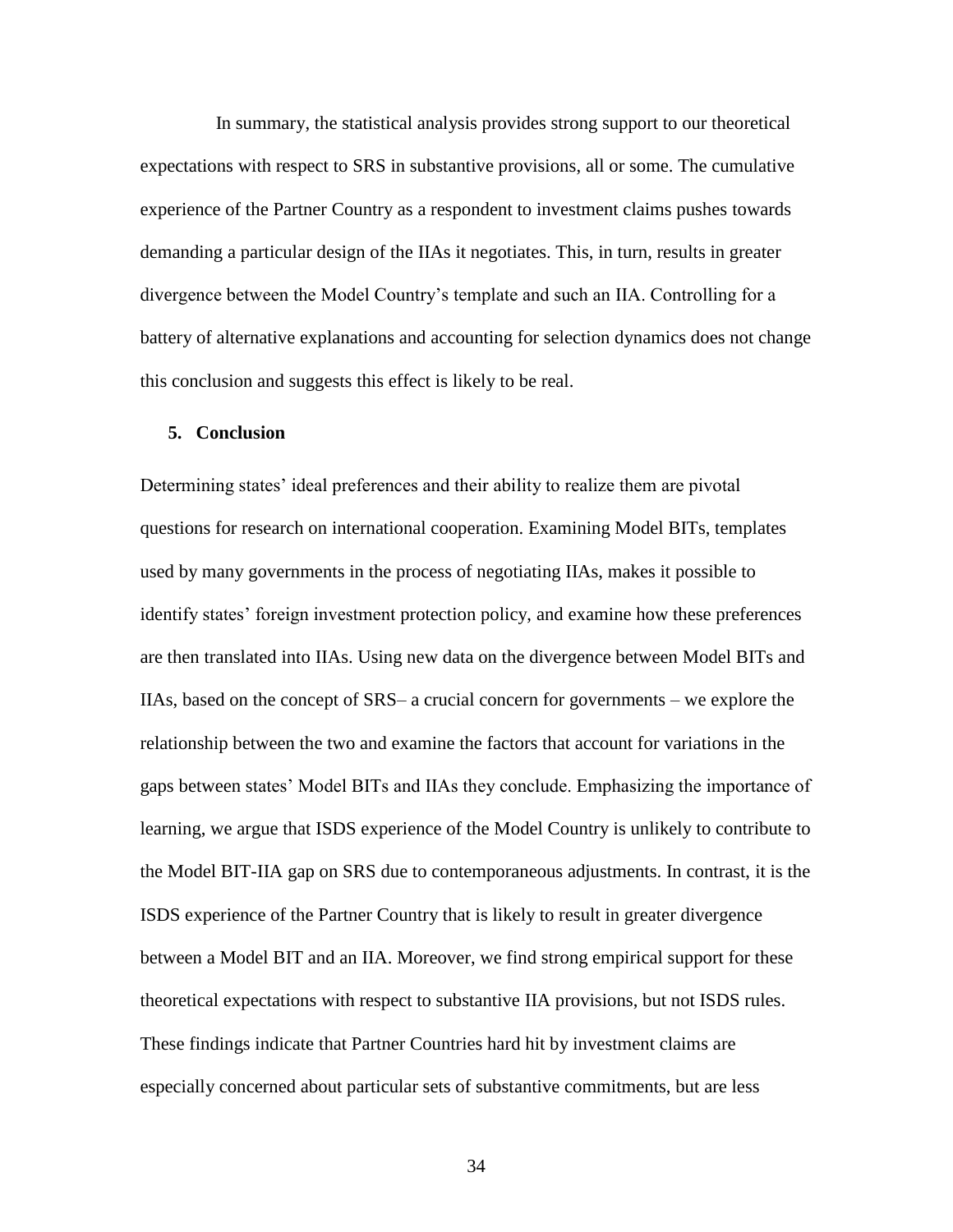concerned, or ambitious, with revising dispute settlement procedures. They thus underscore the value of taking a closer look at the content and change of specific provisions and categories and provide reason to contemplate their implications for the evolution of the IIA Regime.

Being one of the first studies to explore Model BITs in a systematic manner, this study contributes to the literature on institutional design, and the design of investmentrelated instruments in particular. Expanding this line of research, which began in recent years to explore how IIAs vary in design and implications (Allee and Peinhardt 2010, 2014; Link and Haftel 2019; Thompson et al. 2019), the study examines the consequences of Model BITs for treaty-making. The study also contributes to the ongoing discussion on the desired balance between investor protection and SRS. As discontent with the IIA Regime continues – particularly with respect to the ISDS system – exploring states' responses to the threat of investment claims and their attempts to reclaim regulatory space (Broude et al. 2018; Peinhardt and Wellhausen 2016; Thompson et al. 2019) is as relevant as ever.

Indeed, this study, while based on careful examination of primarily bilateral (IIAs) and unilateral instruments (Model BITs) has implications also for multilateral reform initiatives in the IIA Regime. It is evident from the investigation of Model BITs, first, that states learn and are responsive to the concerns and experiences of other states, sometimes more from their own experience. Second, it is clear that in practice states are concerned with amending the substantive rules of investment protection no less, if not more, than the institutional and procedural ISDS rules. Both these trends should be multilateralized and taken into account more effectively.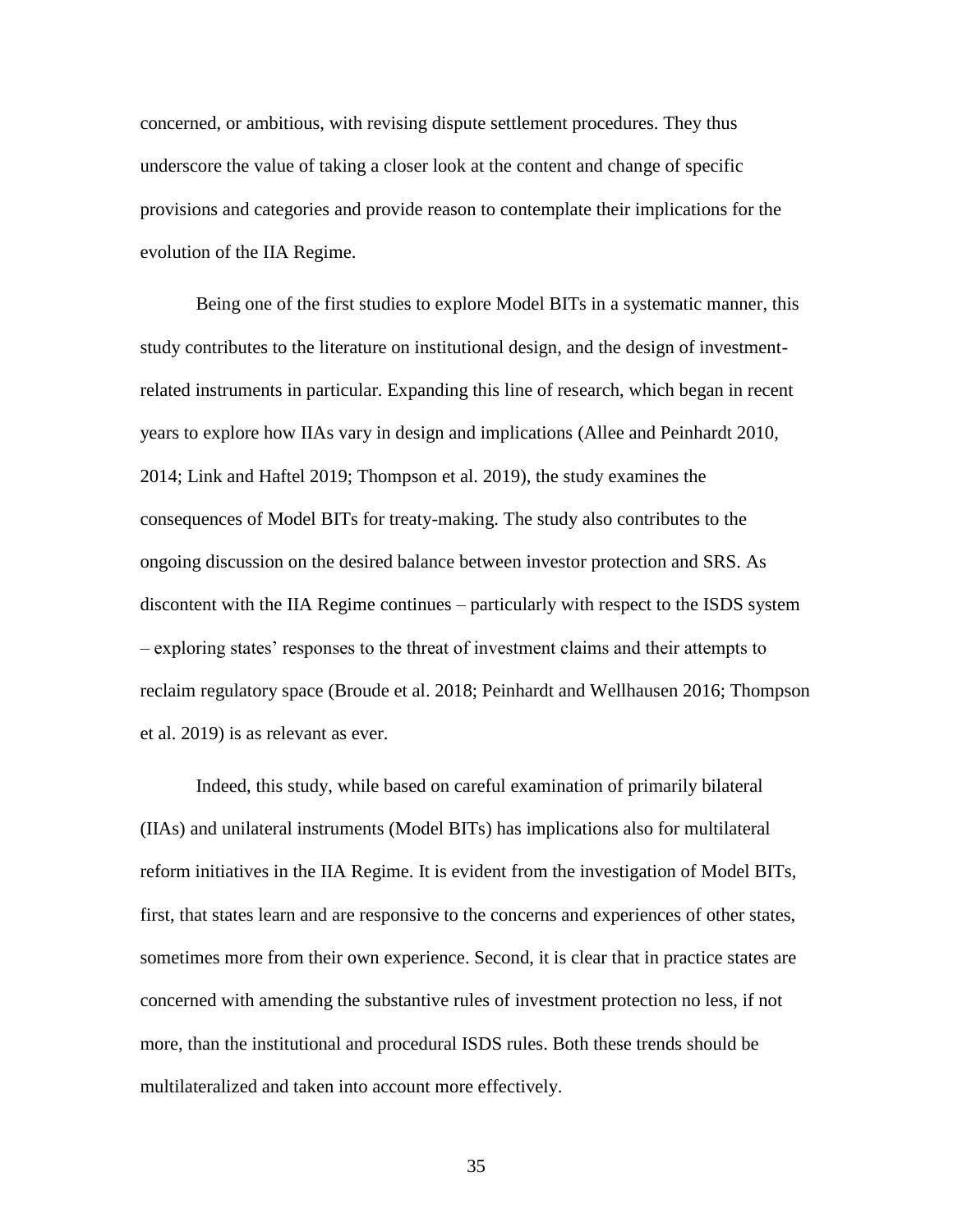We note other questions that have arisen. The question of *why* states make their Model BITs publicly available warrants further research. As our analysis suggests, template agreements can provide states with an advantage when negotiating new treaties, by means of setting the agenda in the negotiations. A transparent Model BIT can offer a further advantage by sending a clear signal about one's own preferences and legislative constraints, thereby serving as a hand-tying mechanism. On the other hand, a negotiating party with a transparent Model BIT may be at a negotiation disadvantage vis-a-vis a partner who has an 'invisible' Model BIT. Here, the latter may exploit information asymmetries to its own advantage. Given that systematic data on 'invisible' Model BITs is unavailable, conducting interviews with officials and IIA negotiators could shed important light on states' intentions and incentives regarding the decision to publicize their Model BITs (or not), as well as their effects on negotiation dynamics. However, even if we focus on 'visible' Model BITs only, as was done in this study, questions arise about the power of Model BITs – as observed in our results, such templates are sometimes adjusted in parallel with IIAs, and are not always steadfast when faced with Partner Country demands. Thus, it seems, they may not withstand the test of time, eventually becoming 'last year's model.'

Finally, although Model BITs reflect national preferences, states may duplicate templates – or parts of them – from other actors, namely, other states and international organizations (IOs). Research has explored the diffusion of institutional design across regional IOs ( Börzel and Risse 2012; Jetschke and Lenz 2013; Lenz 2012), and the diffusion of treaty design in particular, both with respect to trade agreements (Allee and Elsig 2019; Baccini et al. 2015) and IIAs (Alschner et al. 2020). Along similar lines, it is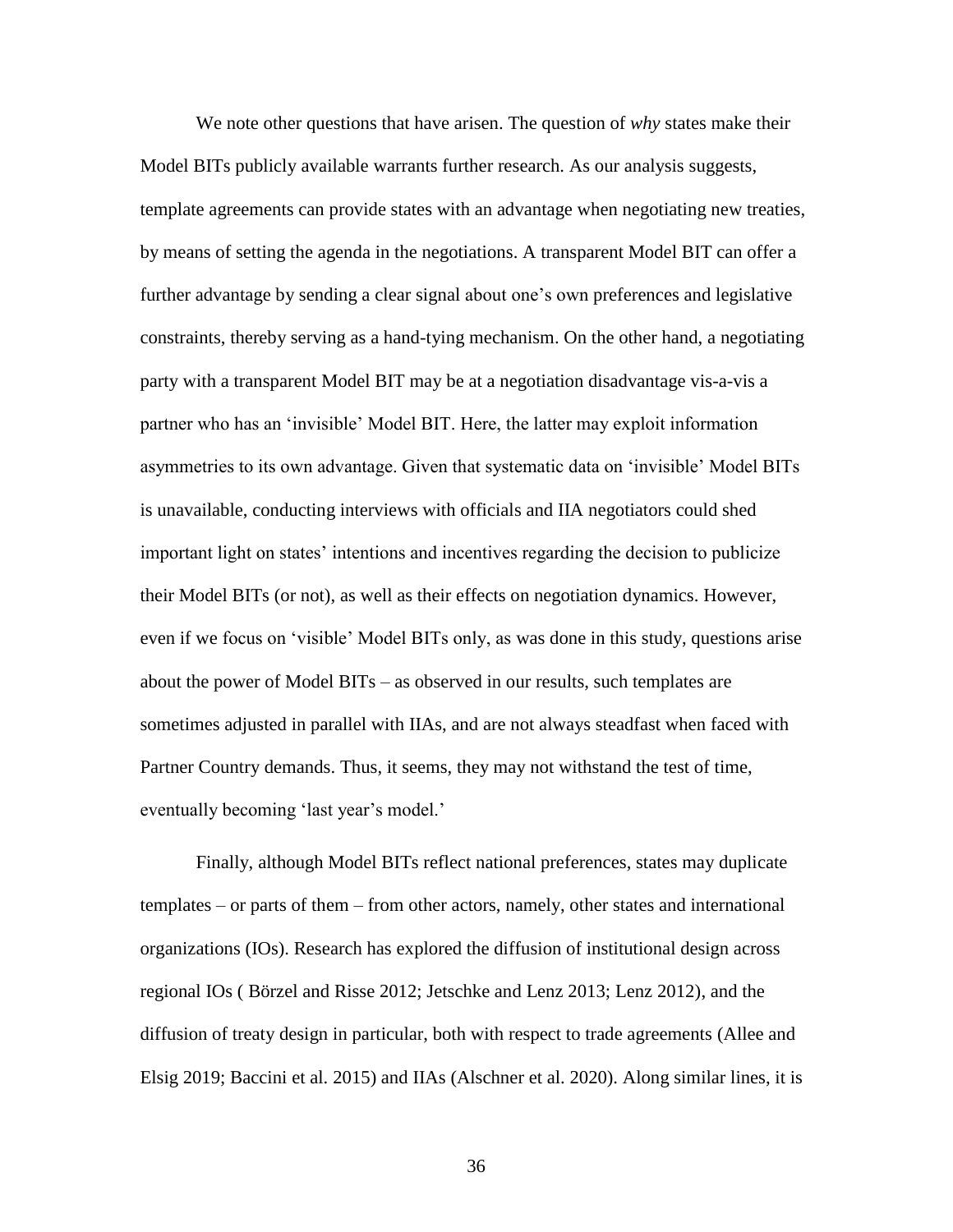possible that when creating their own Model BITs, states rely on existing templates, whether national or those promoted by IOs that play an integral role in shaping the IIA Regime, by providing governments with technical assistance and promoting best practice. Examining the diffusion patterns of Model BITs, while taking into account the role of states as well as IOs in this process, is a promising avenue of future research.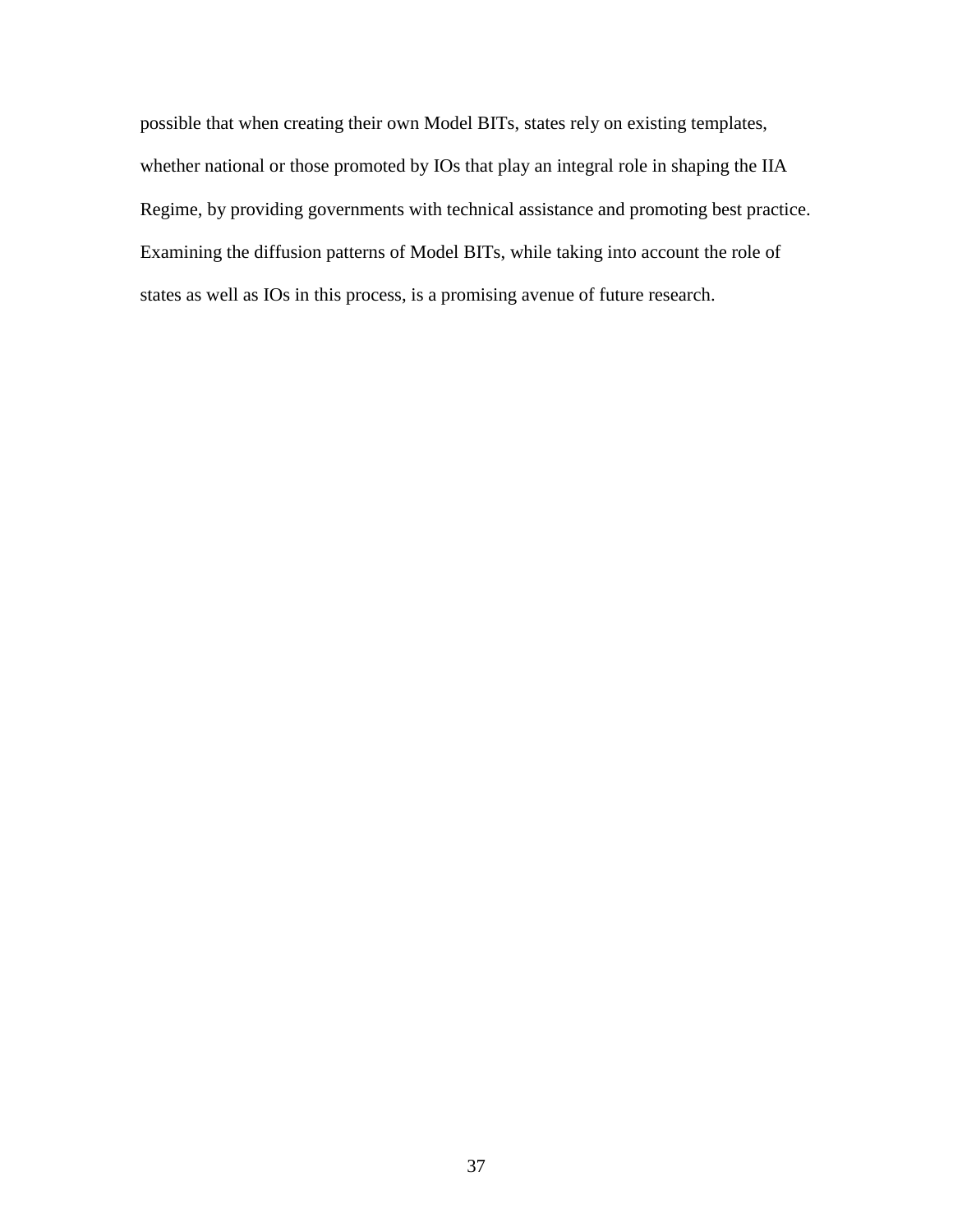# **References**

Aisbett, Emma et al. 2018. "Rethinking International Investment Governance: Principles for the 21st Century." *Rethinking International Investment Governance: Principles for the 21st Century (2018)*.

Āl-masʾūliyah āl-mujtamaʿiya lilšharikat [Corporate Social Responsibility]. N.d.. *Arab Republic of Egypt: General Authority for Investment and Free Zones.*  https://www.investinegypt.gov.eg/arabic//pages/wecanhelp.aspx?CategoryId=3 (visited 29 September, 2021).

Allee, Todd, and Manfred Elsig. 2019. "Are the Contents of International Treaties Copied and Pasted? Evidence from Preferential Trade Agreements." *International Studies Quarterly* 63(3): 603–613.

Allee, Todd, and Andrew Lugg. 2016. "Do BITs Reflect the Interests of Powerful States." In *57th Annual Convention of the International Studies Association*.

Allee, Todd, and Clint Peinhardt. 2010. "Delegating Differences: Bilateral Investment Treaties and Bargaining over Dispute Resolution Provisions." *International Studies Quarterly* 54(1): 1–26.

———. 2014. "Evaluating Three Explanations for the Design of Bilateral Investment Treaties." *World Politics* 66(1): 47–87.

Alschner, Wolfgang. 2017. "The Impact of Investment Arbitration on Investment Treaty Design: Myth Versus Reality." *Yale J. Int'l L.* 42. Available at SSRN: http://www.ssrn.com/abstract=2781525 (visited September 1, 2020).

Alschner, Wolfgang, Manfred Elsig, and Rodrigo Polanco. 2020. "Introducing the Electronic Database of Investment Treaties (EDIT): The Genesis of a New Database and Its Use." *World Trade Review*: 1–22.

Alschner, Wolfgang, and Dmitriy Skougarevskiy. 2016a. "Mapping the Universe of International Investment Agreements." *Journal of international economic law* 19(3): 561–588.

———. 2016b. "The New Gold Standard? Empirically Situating the Trans-Pacific Partnership in the Investment Treaty Universe." *The Journal of World Investment & Trade*: 339–373.

Arato, Julian. 2019. "The Private Law Critique of International Investment Law". *The American Journal of International Law* 113(1): 1-53.

Baccini, Leonardo, Andreas Dür, and Yoram Z. Haftel. 2015. "Imitation and Innovation in International Governance: The Diffusion of Trade Agreement Design." In Andreas Dür and Manfred Elsig (Eds.), *Trade Cooperation: The Purpose, Design and Effects of Preferential Trade Agreements* (167–194). Cambridge University Press.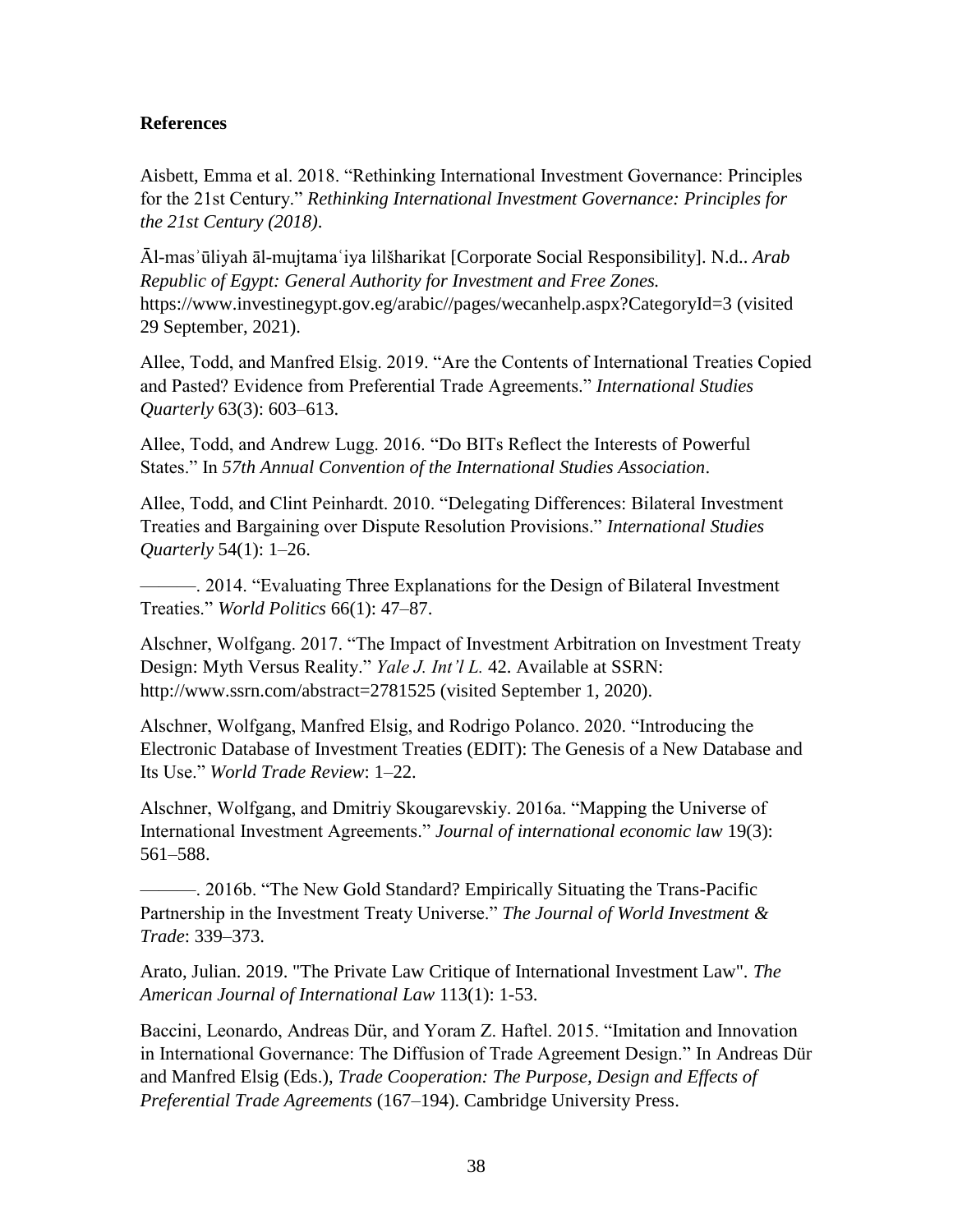Bandura, Albert. 1965. "Influence of Model's Reinforcement Contingencies on the Acquisition of Imitative Response". *Journal of Personality and Social Psychology* 1(6): 589-595.

Berge, Tarald Laudal, and Øyvind Stiansen. 2016. "Negotiating BITs with Models: The Power of Expertise." *PluriCourts Research Paper*. Available at SSRN: https://www.ssrn.com/abstract=2851454.

Berger, Axel, Matthias Busse, Peter Nunnenkamp, and Martin Roy. 2011. "More Stringent BITs, Less Ambiguous Effects on FDI? Not a Bit!" *Economics Letters* 112(3): 270–272.

Bonnitcha, Jonathan, Lauge N. Skovgaard Poulsen, and Michael Waibel. 2017. *The*  Political Economy of the Investment Treaty Regime. Oxford University Press.

Börzel, Tanja A., and Thomas Risse. 2012. "When Europeanisation Meets Diffusion: Exploring New Territory." *West European Politics* 35(1): 192–207.

Broude, Tomer and Shai Moses. 2016. "The Behavioural Dynamics of Positive and Negative Listing in Services Trade Liberalization: A Look at the Trade in Services Agreement (TiSA) Negotiations." In Pierre Sauvé and Martin Roy (Eds.), *Research Handbook on Trade in Services* (385-411). Edward Elgar Publishing.

Broude, Tomer and Yahli Shereshevsky. 2021. "Explaining the Practical Purchase of Soft Law: Competing and Complementary Behavioral Hypotheses". In Harlan Grant Cohen and Timothy Meyer (Eds.), *International Law as Behavior* (98-127). Cambridge University Press

Broude, Tomer, Yoram Z. Haftel, and Alexander Thompson. 2017. "The Trans-Pacific Partnership and Regulatory Space: A Comparison of Treaty Texts." *Journal of International Economic Law* 20(2): 391–417.

———. 2018. "Who Cares about Regulatory Space in BITs? A Comparative International Approach." In *Comparative International Law*, Oxford: Oxford University Press, 527–545.

———. 2022 "Legitimation Through Renegotiation: Do States Seek More Regulatory Space in Their BITs?" In Daniel Behn, Fauchauld, Ole Kristian and Langford, Malcolm, (Eds.), *The Legitimacy of Investment Arbitration: Empirical Perspectives*. Cambridge University Press.

Brown, Chester. 2013. *Commentaries on Selected Model Investment Treaties*. Oxford University Press.

Coppedge et al. 2021. "V-Dem [Country–Year/Country–Date] Dataset v11.1" Varieties of Democracy Project. https://doi.org/10.23696/vdemds21 (visited 29 September, 2021).

Dolzer, Rudolf, and Margrete Stevens. 1995. *Bilateral Investment Treaties*. Martinus Nijhoff Publishers.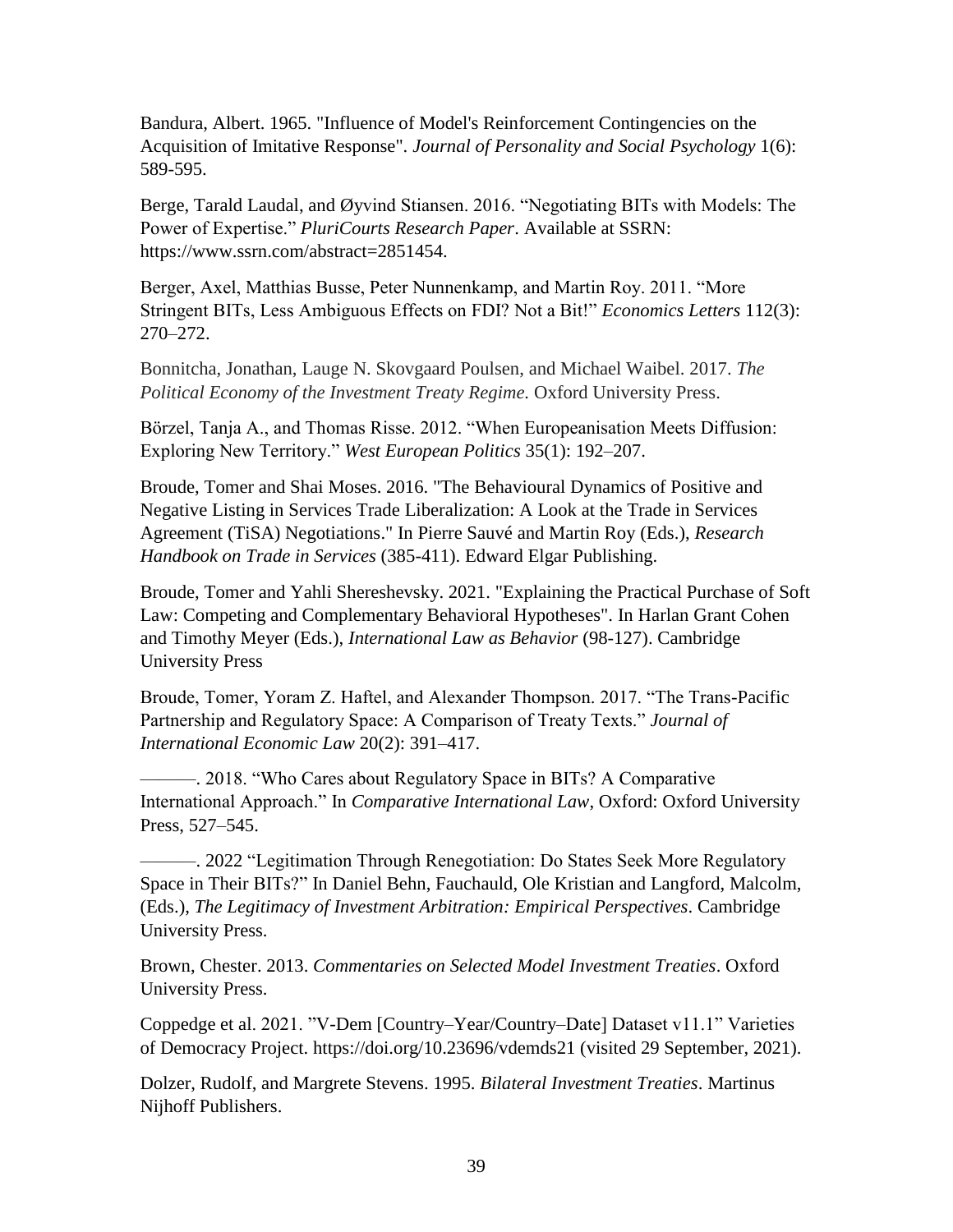Franck, Susan D. James Freda, Kellen Lavin, Tobias Lehmann and Anne Van Aaken. 2014. "The Diversity Challenge: Exploring the Invisible College of International Arbitration." *Colum. J. Transnat'l L.* 53: 429–506.

Gagné, Gilbert, and Jean-Frédéric Morin. 2006. "The Evolving American Policy on Investment Protection: Evidence from Recent FTAs and the 2004 Model BIT." *Journal of International Economic Law* 9(2): 357–382.

Gallagher, Norah, and Wenhua Shan. 2009. *Chinese Investment Treaties: Policies and Practice*. Oxford University Press.

Garcia, Frank J., Lindita Ciko, Apurv Gaurav, and Kirrin Hough. 2015. "Reforming the International Investment Regime: Lessons from International Trade Law." *Journal of International Economic Law* 18(4): 861–892.

Goldsmith, Benjamin. 2003. "Imitation in International Relations: Analogies, Vicarious Learning, and Foreign Policy". *International Interactions: Empirical and Theoretical Research in International Relations* 29(3): 237-267.

Guzman, Andrew T. 1997. "Why LDCs Sign Treaties That Hurt Them: Explaining the Popularity of Bilateral Investment Treaties." *Va. j. Int'l L.* 38: 639–688.

Haftel, Yoram Z., and Alexander Thompson. 2013. "Delayed Ratification: The Domestic Fate of Bilateral Investment Treaties." *International Organization* 67(2): 355-387.

———. 2018. "When Do States Renegotiate Investment Agreements? The Impact of Arbitration." *The Review of International Organizations* 13(1): 25–48.

Investment Dispute Settlement Navigator. N.d.. *Investment Policy Hub.*  https://investmentpolicy.unctad.org/investment-dispute-settlement (visited: 29 September, 2021).

Jandhyala, Srividya et al. 2011. "Three Waves of BITs: The Global Diffusion of Foreign Investment Policy." *Journal of Conflict Resolution* 55(6): 1047–1073.

Jetschke, Anja, and Tobias Lenz. 2013. "Does Regionalism Diffuse? A New Research Agenda for the Study of Regional Organizations." *Journal of European Public Policy* 20(4): 626–637.

Lenz, Tobias. 2012. "Spurred Emulation: The EU and Regional Integration in Mercosur and SADC." *West European Politics* 35(1): 155–173.

Link, Morr, and Yoram Z. Haftel. 2019. "Islamic Legal Tradition and the Choice of Investment Arbitration Forums." *Review of International Political Economy*: 1–25.

Mapping of IIA Content*.* N.d.. *Investment Policy Hub.*  http://investmentpolicyhub.unctad.org/IIA/mappedContent#iiaInnerMenu (visited 24 August 2021).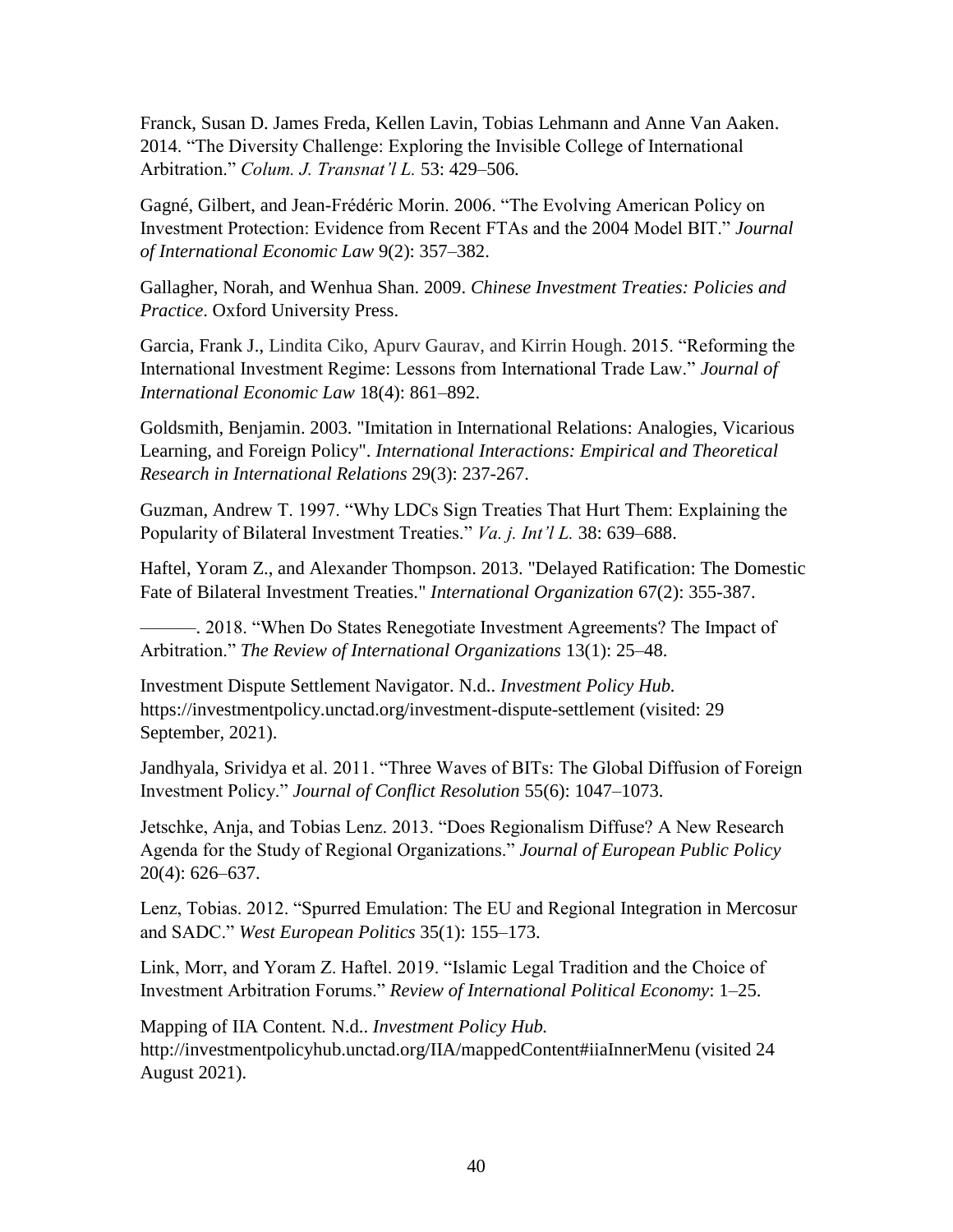Neumayer, Eric, and Laura Spess. 2005. "Do Bilateral Investment Treaties Increase Foreign Direct Investment to Developing Countries?" *World Development* 33(10): 1567– 1585.

Peinhardt, Clint, and Rachel L. Wellhausen. 2016. "Withdrawing from Investment Treaties but Protecting Investment." *Global Policy* 7(4): 571–576.

Poulsen, Lauge N. Skovgaard. 2014. "Bounded Rationality and the Diffusion of Modern Investment Treaties." *International Studies Quarterly* 58(1): 1–14.

———. 2015. *Bounded Rationality and Economic Diplomacy: The Politics of Investment Treaties in Developing Countries*. Cambridge University Press.

———. 2020. "Beyond Credible Commitments: (Investment) Treaties as Focal Points." *International Studies Quarterly* 64(1): 26-34.

Poulsen, Lauge N. Skovgaard, and Emma Aisbett. 2013. "When the Claim Hits: Bilateral Investment Treaties and Bounded Rational Learning." *World Politics* 65(2): 273–313.

Puig, Sergio and Gregory Shaffer. 2018. "Imperfect Alternatives: Institutional Choice and the Reform of Investment Law." *American Journal of International Law* 112(3): 361- 409.

Roberts, Anthea and Taylor St. John. 2022. "Complex Designers and Emergent Design: Reforming the Investment Treaty System." *American Journal of International Law* 116(1): 96-149.

Salacuse, Jeswald W. 1990. "BIT by BIT: The Growth of Bilateral Investment Treaties and Their Impact on Foreign Investment in Developing Countries." *The International Lawyer* 24(3): 655–75.

Schill, Stephan W. 2009. *The Multilateralization of International Investment Law*. Cambridge University Press.

Sharpe, Jeremy K. 2018. "The Agent's Indispensable Role in International Investment Arbitration." *ICSID Review-Foreign Investment Law Journal* 33(3): 675–701.

———. 2021. "Negotiating from a Model Bilateral Investment Treaty,." *International Arbitration Institute (IAI) Series* (10-Treaty-Making in Investment Law): 1–28.

Simmons, Beth A. 2014. "Bargaining over BITs, Arbitrating Awards: The Regime for Protection and Promotion of International Investment." *World Politics* 66(1): 12-46.

Svoboda, Ondrej, and Jan Kunstyr. 2020. "The Curious Case of the Czech Model Bilateral Investment Treaty." *Manchester Journal of International Economic Law* 17(3): 383–402.

*The 11th Annual Forum of Developing Country Investment Negotiators: The Changing World of Investment Negotiations: From Bilateral Protection To…?* 2018. Nairobi, Kenya: the International Institute for Sustainable Development.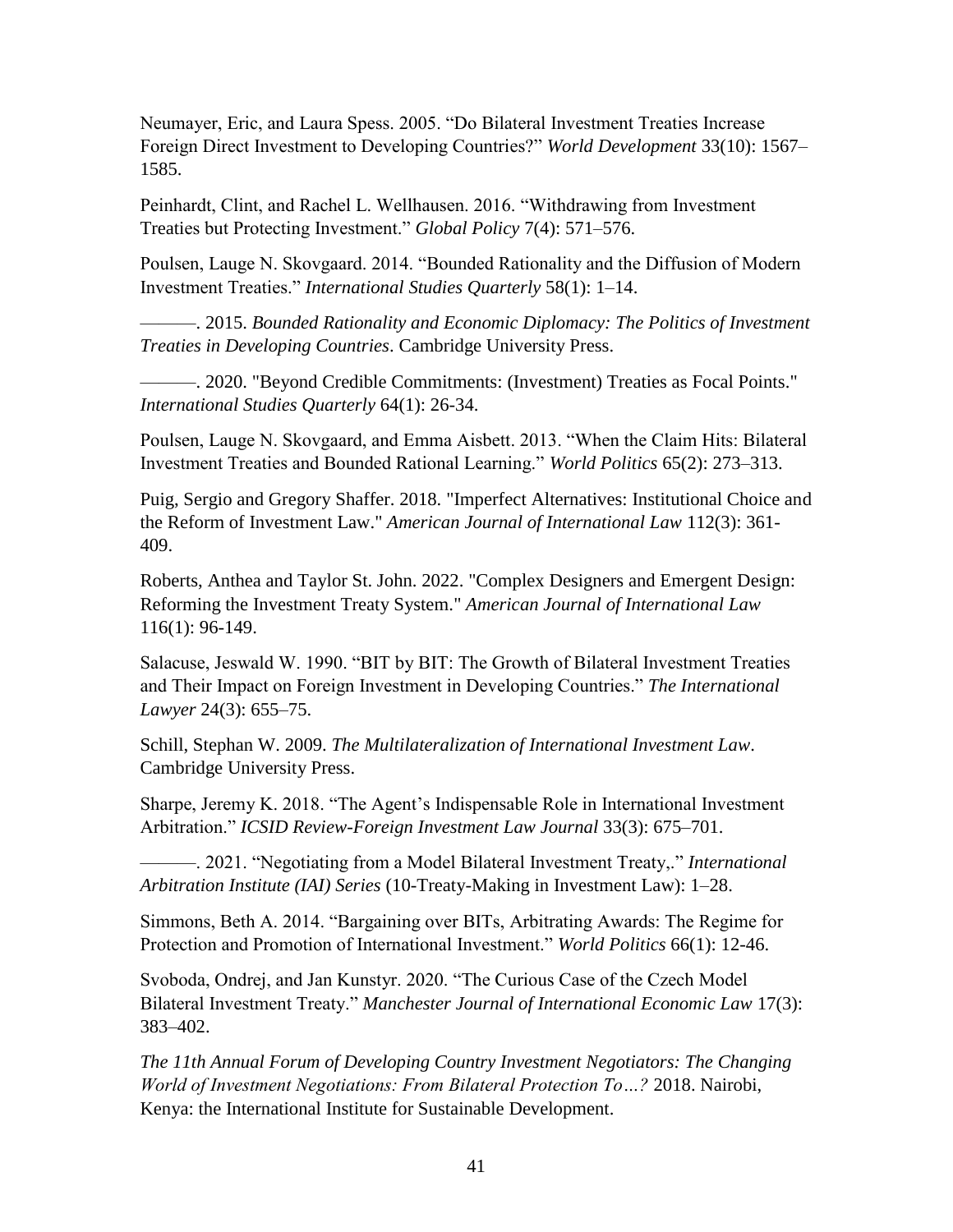https://www.southcentre.int/wp-content/uploads/2018/06/Ev\_180207-09\_11th-Annual-Forum-of-Developing-Country-Investment-Negotiators-Report\_EN.pdf (visited February 8, 2021).

Thompson, Alexander, Tomer Broude, and Yoram Z. Haftel. 2019. "Once Bitten, Twice Shy? Investment Disputes, State Sovereignty, and Change in Treaty Design." *International Organization* 73(4): 859-880.

Tobin, Jennifer L., and Susan Rose-Ackerman. 2011. "When BITs Have Some Bite: The Political-Economic Environment for Bilateral Investment Treaties." *The Review of International Organizations* 6(1): 1–32.

Vandevelde, Kenneth J. 2000. "The Economics of Bilateral Investment Treaties." *Harv. Int'l. LJ* 41(2): 469-502.

———. 2009. *US International Investment Agreements*. Oxford University Press.

———. 2011. "Model Bilateral Investment Treaties: The Way Forward." *Southwestern Journal of International Law* 18(1): 307–316.

———. 2017. *The First Bilateral Investment Treaties: U.S. Postwar Friendship, Commerce, and Navigation Treaties*. Oxford University Press.

Waibel, Michael. 2010. *The Backlash against Investment Arbitration: Perceptions and Reality*. Kluwer Law International BV.

———. 2019. "Fair and Equitable Treatment As Boilerplate". *The American Review of International Arbitration* 30(1): 85-111.

Yackee, Jason Webb. 2008. "Bilateral Investment Treaties, Credible Commitment, and the Rule of (International) Law: Do BITs Promote Foreign Direct Investment?" *Law & Society Review* 42(4): 805–832.

Zeng, Ka, and Yue Lu. 2016. "Variation in Bilateral Investment Treaty Provisions and Foreign Direct Investment Flows to China, 1997–2011." *International Interactions* 42(5): 820–848.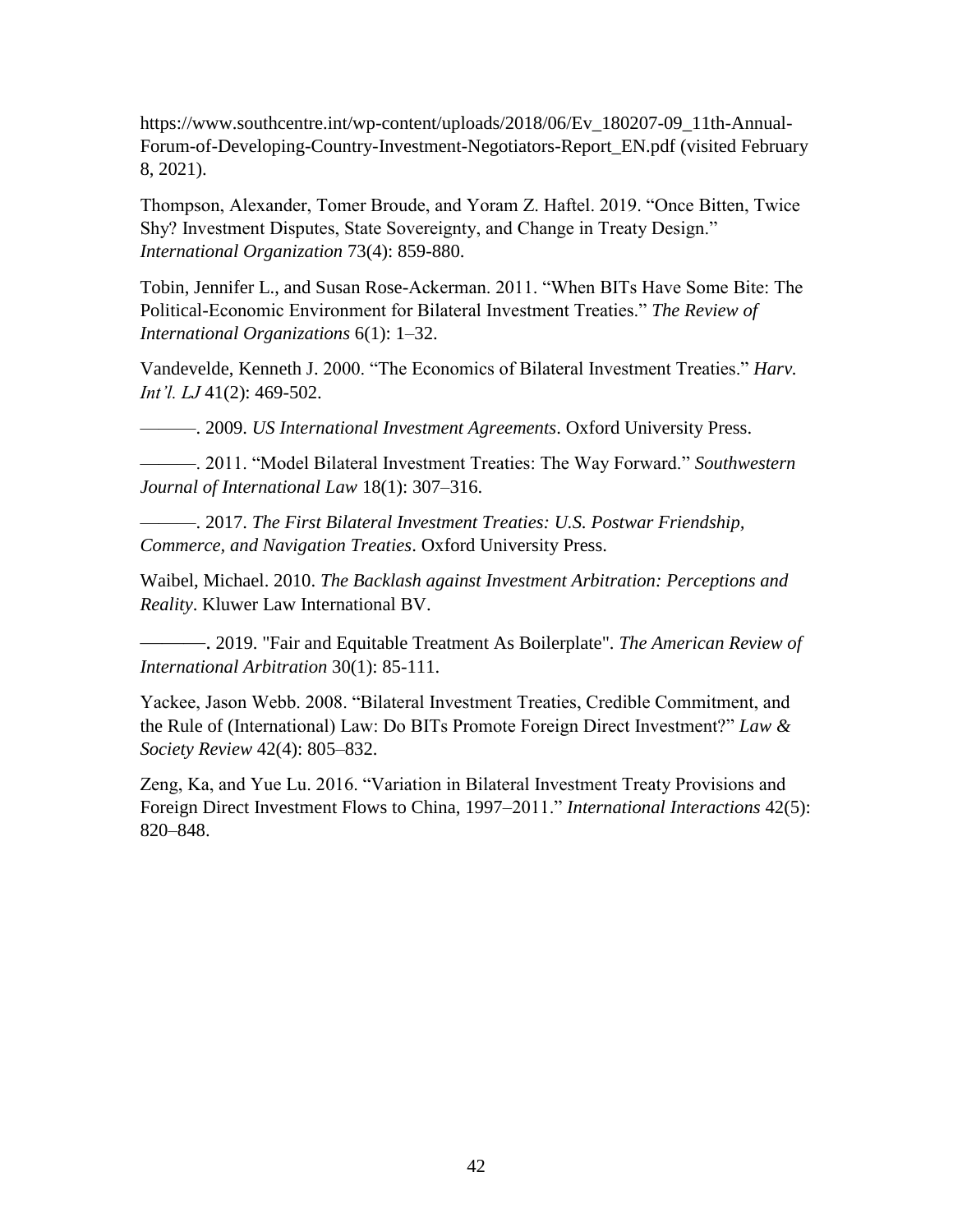# **Appendix**

# **Table A1:** List of Model BITs

| Country               | Year              |
|-----------------------|-------------------|
| Austria               | 1994              |
| Austria               | 2002              |
| Austria               | 2008              |
| Azerbaijan            | 2016              |
| Belgium-Luxembourg    | 2002              |
| Belgium-Luxembourg    | 2019              |
| Benin                 | 2002              |
| Bolivia               | 2002              |
| <b>Brazil</b>         | $\overline{2015}$ |
| <b>Burkina Faso</b>   | 2012              |
| <b>Burundi</b>        | 2002              |
| Cambodia              | 1998              |
| Canada                | 2004              |
| Canada                | $201\overline{4}$ |
| Chile                 | 1994              |
| China                 | 1984              |
| China                 | 1989              |
| China                 | 1994              |
| China                 | 1998              |
| China                 | 2003              |
| Colombia              | 2007              |
| Colombia              | 2008              |
| Colombia              | 2009              |
| Colombia              | 2011              |
| Colombia              | 2017              |
| Croatia               | 1998              |
| <b>Czech Republic</b> | 1993              |
| Czech Republic        | 2016              |
| Denmark               | 1991              |
| Denmark               | 2000              |
| Egypt                 | 1995              |
| Finland               | 2001              |
| France                | 1996              |
| France                | 1999              |
| France                | 2006              |

| Germany          | 1991             |
|------------------|------------------|
| Country          | Year             |
| Germany          | 1998             |
| Germany          | $\frac{2005}{ }$ |
| Germany          | 2008             |
| Ghana            | 2003             |
| Ghana            | 2008             |
| Greece           | 2001             |
| Guatemala        | 2003             |
| Guatemala        | $\frac{2010}{ }$ |
| <b>Hong Kong</b> | 1995             |
| India            | 2003             |
| India            | 2015             |
| Indonesia        | 1995             |
| Iran             | 2001             |
| Israel           | 2003             |
| Italy            | 2003             |
| Jamaica          | 1995             |
| Kenya            | 2003             |
| Latvia           | 2009             |
| Macedonia        | 2009             |
| Malaysia         | 1998             |
| Mauritius        | 2002             |
| Mexico           | 2008             |
| Mongolia         | 1998             |
| Namibia          | $\frac{2005}{ }$ |
| Netherlands      | 1979             |
| Netherlands      | 1987             |
| Netherlands      | 1993             |
| Netherlands      | 1997             |
| Netherlands      | 2004             |
| Netherlands      | 2018             |
| Netherlands      | 2019             |
| Norway           | 2007             |
| Norway           | 2015             |
| Peru             | 2000             |
|                  |                  |

| Romania                | 2004              |
|------------------------|-------------------|
| Russia                 | 1987              |
| Country                | Year              |
| Russia                 | 1992              |
| Russia                 | 1995              |
| Russia                 | 2001              |
| Russia                 | 2002              |
| Russia                 | 2016              |
| Senegal                |                   |
| Serbia                 | 2014              |
| Slovakia               | 2010              |
| Slovakia               | 2019              |
| South Africa           | 1998              |
| South Korea            | 2001              |
| Sri Lanka              | 1995              |
| Sudan                  |                   |
| Sweden                 | 2002              |
| Switzerland            | 1986              |
| Switzerland            | 1995              |
| Thailand               | 2002              |
| Turkey                 | 2000              |
| Turkey                 | 2009              |
| Uganda                 | $\overline{2003}$ |
| $\overline{UK}$        | 1972              |
| $\overline{\text{UK}}$ | 1991              |
| UK                     | $\frac{2005}{ }$  |
| UK                     | 2008              |
| <b>USA</b>             | 1982              |
| <b>USA</b>             | 1983              |
| <b>USA</b>             | 1987              |
| <b>USA</b>             | 1991              |
| <b>USA</b>             | 1992              |
| <b>USA</b>             | 1994              |
| <b>USA</b>             | 1998              |
| <b>USA</b>             | 2004              |
| <b>USA</b>             | 2012              |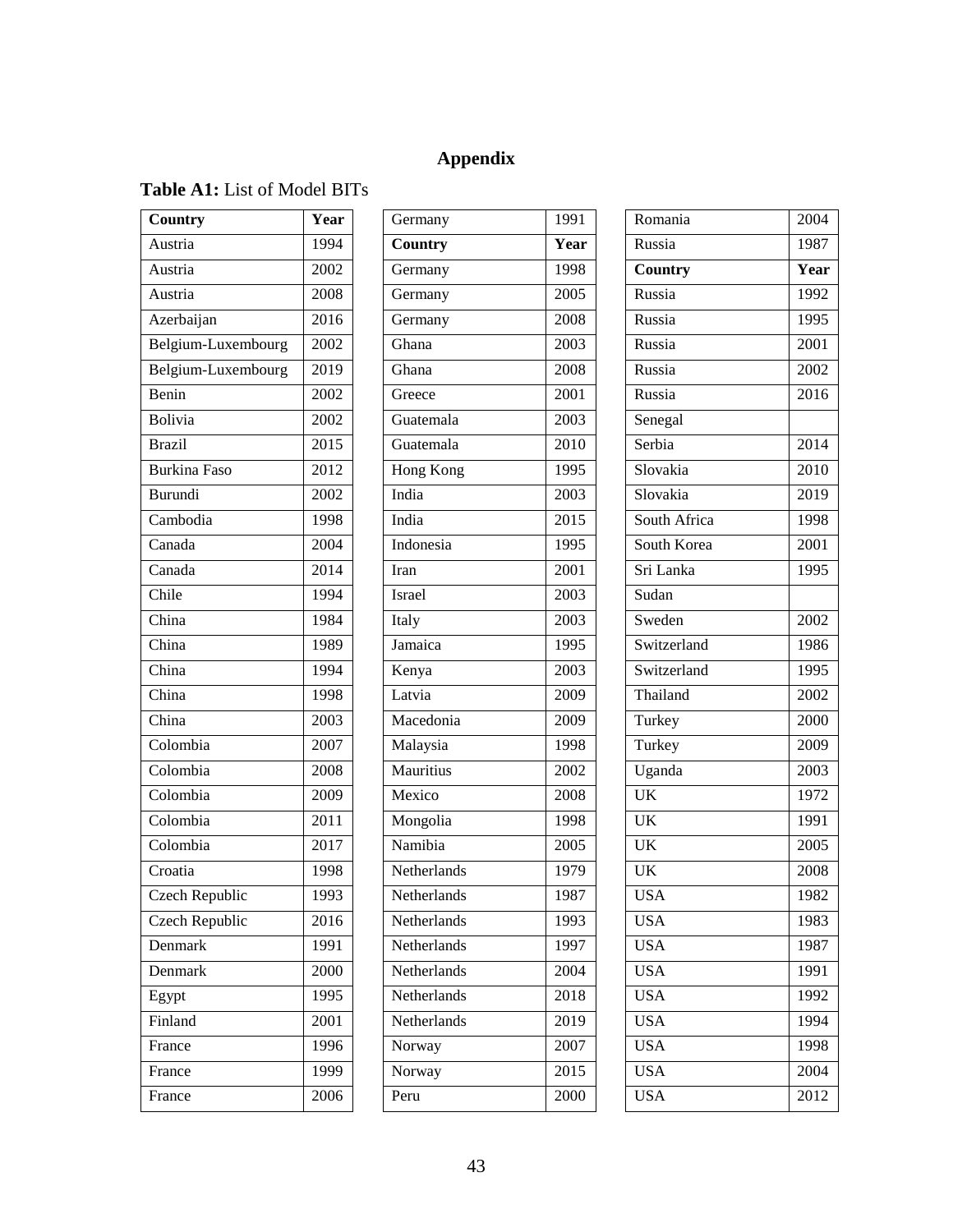|  | <b>Table A2: Summary Statistics</b> |  |
|--|-------------------------------------|--|
|--|-------------------------------------|--|

| <b>Variable</b>                                      | N     | <b>Mean</b> | Std. Dev. | Min      | <b>Max</b> |
|------------------------------------------------------|-------|-------------|-----------|----------|------------|
| <b>SRS Similarity Substantive</b>                    | 1,599 | 87.20       | 9.54      | 47.49    | 100.00     |
| <b>SRS Similarity ISDS</b>                           | 1,599 | 85.69       | 10.35     | 44.33    | 100.00     |
| <b>SRS Similarity Core Substantive</b><br>Provisions | 1,599 | 88.48       | 10.99     | 40.76    | 100.00     |
| <b>SRS Similarity Definitions</b>                    | 1,599 | 95.07       | 9.40      | 5.12     | 100.00     |
| SRS Similarity Standards of<br>Treatment             | 1,599 | 90.77       | 10.93     | 23.33    | 100.00     |
| SRS Similarity Expropriation &<br>Compensation       | 1,599 | 88.05       | 14.22     | 31.25    | 100.00     |
| <b>SRS Similarity Flexibility</b>                    | 1,599 | 86.16       | 15.61     | 18.75    | 100.00     |
| <b>Cumulative Claims</b><br>- Model Country          | 5,532 | 0.70        | 2.65      | 0.00     | 59.00      |
| <b>Cumulative Claims</b><br>- Partner Country        | 5,532 | 0.70        | 2.65      | 0.00     | 59.00      |
| Delta GDP                                            | 4,876 | 0.00        | 3.55      | $-25.23$ | 25.23      |
| Delta GDPpc                                          | 4,874 | 0.00        | 2.29      | $-8.49$  | 8.49       |
| Delta Bureaucratic<br>Quality                        | 3,906 | 0.00        | 1.65      | $-4.00$  | 4.00       |
| Delta Polyarchy                                      | 5,378 | 0.00        | 0.43      | $-0.90$  | 0.90       |
| Years between Model<br>and IIA                       | 1,598 | 4.28        | 4.06      | 0.00     | 22.00      |
| Chapter in FTA                                       | 5,532 | 0.02        | 0.14      | 0.00     | 1.00       |
| Partner has a Model                                  | 2,838 | 0.56        | 0.50      | 0.00     | 1.00       |
| <b>Colonial Ties</b>                                 | 5,484 | 0.10        | 0.30      | 0.00     | 1.00       |
| Legislative Hurdles                                  | 5,510 | 1.31        | 0.73      | 0.00     | 4.00       |
| <b>Cumulative IIAs</b>                               | 5,344 | 22.08       | 21.21     | 0.00     | 117.00     |
| GDP (logged)                                         | 4,496 | 2.55        | 1.06      | 0.00     | 4.00       |
| GDPpc (logged)                                       | 5,189 | 25.43       | 2.27      | 3.40     | 30.34      |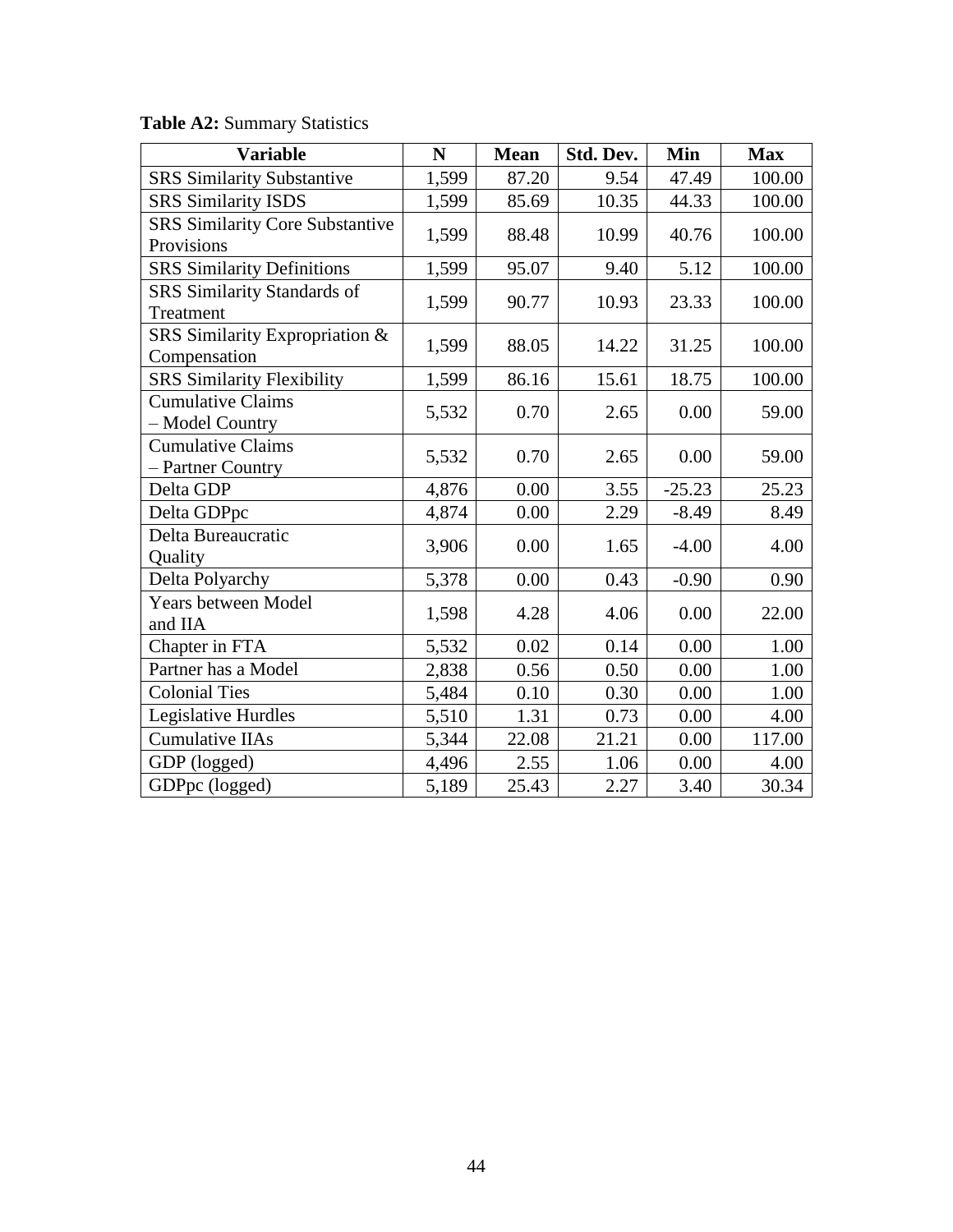# **Table A3:** Correlation Matrix

|                                                | SRS Similarity Substantive | SRS Similarity<br><b>ISDS</b> | SRS Similarity<br>Provisions<br>Core Substantive | SRS Similarity Definitions | SRS Similarity<br>Treatment<br>Standards of | SRS Similarity<br>Compensation<br>Expropriation<br>Š. | SRS Similarity<br>Flexibility | Cumulative Claims – Model<br>Country | Cumulative Claims<br>Country<br>$\blacksquare$<br>Partner | Delta GDP | Delta GDPpc | Delta Bureaucratic Quality | Delta Polyarchy | Years between Model and<br>УII | Chapter in FTA | Partner has a Model | Colonial Ties | Legislative Hurdles | Cumulative IIAs | GDP (logged) |
|------------------------------------------------|----------------------------|-------------------------------|--------------------------------------------------|----------------------------|---------------------------------------------|-------------------------------------------------------|-------------------------------|--------------------------------------|-----------------------------------------------------------|-----------|-------------|----------------------------|-----------------|--------------------------------|----------------|---------------------|---------------|---------------------|-----------------|--------------|
| <b>SRS</b> Similarity ISDS                     | 0.31                       |                               |                                                  |                            |                                             |                                                       |                               |                                      |                                                           |           |             |                            |                 |                                |                |                     |               |                     |                 |              |
| SRS Similarity Core Substantive<br>Provisions  | 0.45                       | 0.18                          |                                                  |                            |                                             |                                                       |                               |                                      |                                                           |           |             |                            |                 |                                |                |                     |               |                     |                 |              |
| SRS Similarity Definitions                     | 0.72                       | 0.22                          | 0.26                                             |                            |                                             |                                                       |                               |                                      |                                                           |           |             |                            |                 |                                |                |                     |               |                     |                 |              |
| SRS Similarity Standards of<br>Treatment       | 0.55                       | 0.17                          | 0.23                                             | 0.37                       |                                             |                                                       |                               |                                      |                                                           |           |             |                            |                 |                                |                |                     |               |                     |                 |              |
| SRS Similarity Expropriation &<br>Compensation | 0.62                       | 0.27                          | 0.33                                             | 0.35                       | 0.24                                        |                                                       |                               |                                      |                                                           |           |             |                            |                 |                                |                |                     |               |                     |                 |              |
| SRS Similarity Flexibility                     | 0.87                       | 0.30                          | 0.48                                             | 0.80                       | 0.61                                        | 0.76                                                  |                               |                                      |                                                           |           |             |                            |                 |                                |                |                     |               |                     |                 |              |
| <b>Cumulative Claims</b><br>- Model Country    | $-0.05$                    | $-0.12$                       | 0.01                                             | 0.00                       | $-0.05$                                     | $-0.18$                                               | $-0.10$                       |                                      |                                                           |           |             |                            |                 |                                |                |                     |               |                     |                 |              |
| <b>Cumulative Claims</b><br>- Partner Country  | $-0.18$                    | $-0.08$                       | $-0.19$                                          | $-0.12$                    | $-0.11$                                     | $-0.22$                                               | $-0.22$                       | 0.27                                 |                                                           |           |             |                            |                 |                                |                |                     |               |                     |                 |              |
| Delta GDP                                      | 0.23                       | 0.08                          | 0.19                                             | 0.18                       | 0.13                                        | 0.12                                                  | 0.21                          | $-0.01$                              | $-0.13$                                                   |           |             |                            |                 |                                |                |                     |               |                     |                 |              |
| Delta GDPpc                                    | 0.27                       | 0.08                          | 0.11                                             | 0.34                       | 0.22                                        | 0.17                                                  | 0.33                          | $-0.10$                              | $-0.10$                                                   | 0.52      |             |                            |                 |                                |                |                     |               |                     |                 |              |
| Delta Bureaucratic<br>Quality                  | 0.30                       | 0.09                          | 0.15                                             | 0.35                       | 0.21                                        | 0.22                                                  | 0.36                          | $-0.07$                              | $-0.14$                                                   | 0.41      | 0.77        |                            |                 |                                |                |                     |               |                     |                 |              |
| Delta Polyarchy                                | 0.22                       | 0.06                          | 0.09                                             | 0.30                       | 0.17                                        | 0.17                                                  | 0.29                          | 0.04                                 | $-0.10$                                                   | 0.18      | 0.61        | 0.65                       |                 |                                |                |                     |               |                     |                 |              |
| Years between Model<br>and IIA                 | $-0.11$                    | $-0.11$                       | $-0.09$                                          | $-0.04$                    | $-0.06$                                     | $-0.15$                                               | $-0.12$                       | 0.25                                 | 0.13                                                      | $-0.03$   | 0.07        | 0.07                       | 0.15            |                                |                |                     |               |                     |                 |              |
| Chapter in FTA                                 | $-0.35$                    | $-0.33$                       | $-0.19$                                          | $-0.26$                    | $-0.13$                                     | $-0.39$                                               | $-0.37$                       | 0.16                                 | 0.12                                                      | $-0.07$   | $-0.11$     | $-0.14$                    | $-0.08$         | 0.09                           |                |                     |               |                     |                 |              |
| Partner has a Model                            | $-0.22$                    | $-0.05$                       | $-0.17$                                          | $-0.15$                    | $-0.15$                                     | $-0.23$                                               | $-0.25$                       | 0.08                                 | 0.27                                                      | $-0.32$   | $-0.21$     | $-0.28$                    | $-0.20$         | 0.09                           | 0.09           |                     |               |                     |                 |              |
| <b>Colonial Ties</b>                           | $-0.03$                    | $-0.20$                       | $-0.03$                                          | 0.00                       | 0.02                                        | $-0.14$                                               | $-0.06$                       | 0.05                                 | $-0.01$                                                   | 0.10      | 0.05        | 0.05                       | 0.07            | 0.07                           | 0.13           | $-0.07$             |               |                     |                 |              |
| Legislative Hurdles                            | $-0.05$                    | $-0.03$                       | $-0.07$                                          | 0.11                       | $-0.01$                                     | $-0.08$                                               | 0.00                          | 0.11                                 | $-0.04$                                                   | 0.12      | 0.22        | 0.17                       | 0.27            | $-0.07$                        | 0.06           | $-0.07$             | 0.01          |                     |                 |              |
| Cumulative IIAs                                | 0.10                       | 0.11                          | 0.12                                             | 0.14                       | 0.04                                        | $-0.06$                                               | 0.07                          | 0.00                                 | 0.02                                                      | 0.30      | 0.32        | 0.33                       | 0.25            | 0.27                           | $-0.07$        | $-0.06$             | $-0.11$       | 0.03                |                 |              |
| GDP (logged)                                   | 0.15                       | $-0.05$                       | 0.03                                             | 0.31                       | 0.14                                        | 0.10                                                  | 0.24                          | $-0.09$                              | $-0.10$                                                   | 0.26      | 0.63        | 0.77                       | 0.57            | 0.08                           | 0.00           | $-0.18$             | 0.02          | 0.20                | 0.33            |              |
| GDPpc (logged)                                 | 0.05                       | $-0.08$                       | 0.08                                             | 0.06                       | 0.00                                        | $-0.05$                                               | 0.01                          | 0.07                                 | 0.01                                                      | 0.68      | 0.30        | 0.26                       | 0.06            | $-0.0$                         | 0.08           | $-0.18$             | 0.02          | 0.21                | 0.33            | 026          |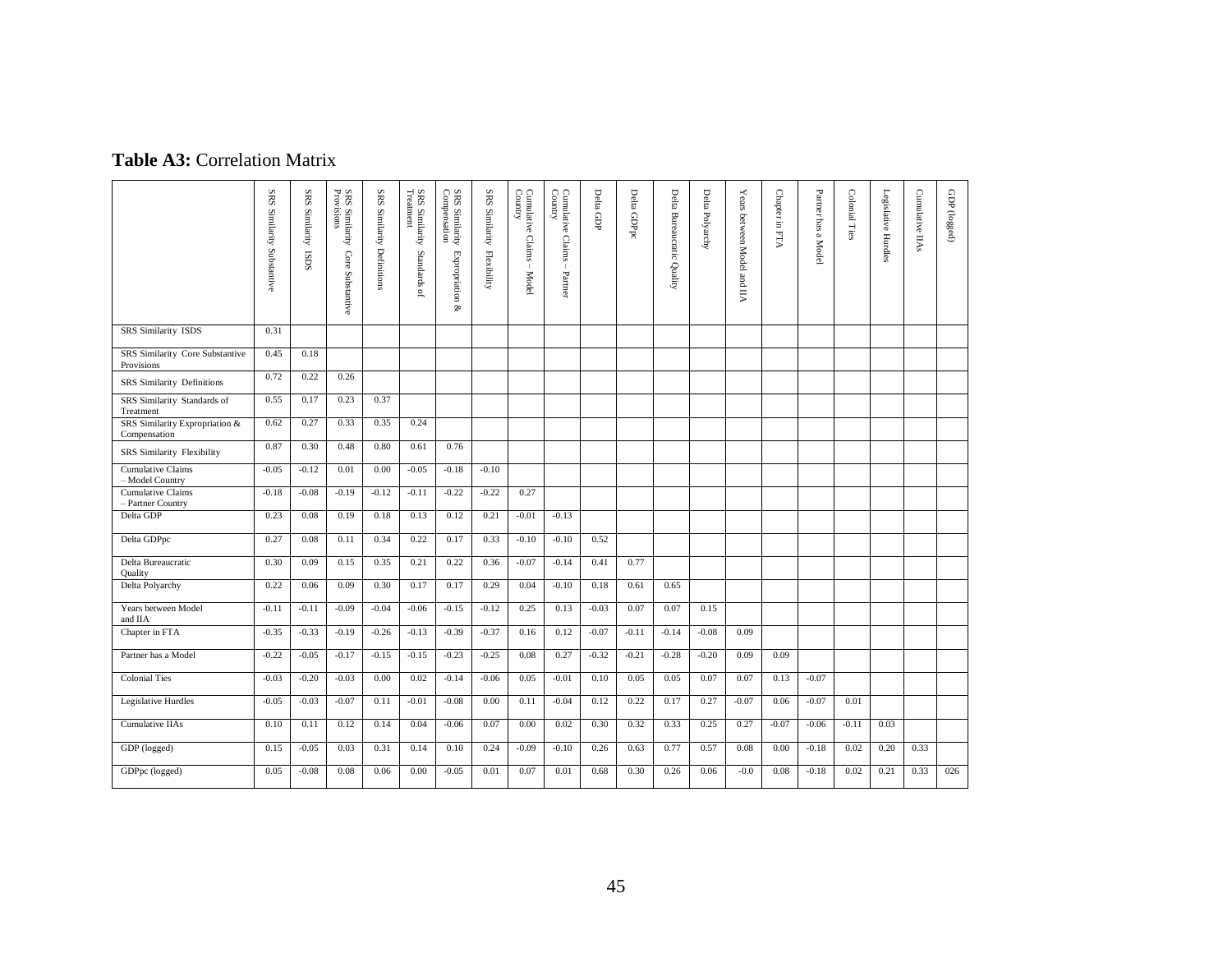## **State Regulatory Space (SRS) – Coding Rules**

#### **I. Substantive Provisions**

- 1. Preamble (Cumulative)
	- a. Right to regulate  $= 0.25$
	- b. Sustainable development  $= 0.25$
	- c. Social investment policy =  $0.25$
	- d. Environmental investment aspects = 0.25
- 2. Definition of Investment
	- a. Asset vs. Enterprise Based (Ordinal)
		- i. Asset based  $= 0$
		- ii. Enterprise based  $= 1$
	- b. Limitations (Cumulative)
		- i. Excluding portfolio investment = 0.2
		- ii. Excluding other specific assets  $=$ 0.2
		- iii. Characteristics of investment  $= 0.2$
		- iv. Host state laws  $= 0.2$
		- v. Closed list  $= 0.2$
- 3. Definition of Investor Specifying a Natural Person (Cumulative)
	- a. \*Exclusion\* (no mention of) of permanent resident  $= 0.25$
	- b. Exclusion of dual nationality  $= 0.25$
	- c. Substantial business activity required  $=$ 0.25
	- d. Owner and control defined  $= 0.25$
- 4. Limiting Substantive Scope of the Treaty (Cumulative)
	- a. Taxation =  $0.25$
	- b. Subsidies  $&$  grants = 0.25
	- c. Government procurement  $= 0.25$
	- d. Other subject matters  $= 0.25$
- 5. Most Favored Nation (MFN)
	- a. Establishment (Ordinal)
		- i. Pre and post establishment =  $0$
		- ii. Post establishment  $= 0.5$
		- iii. No MFN  $= 1$
	- b. Exceptions (Cumulative)
		- i. REIOs  $= 0.25$
		- ii. Taxation  $= 0.25$
		- iii. Procedural  $ISDS = 0.25$
		- iv. No MFN  $= 1$
- 6. National Treatment (NT)
	- a. Establishment (Ordinal)
		- i. Pre and post establishment  $= 0$
		- ii. Post establishment  $= 0.5$
		- iii. No  $NT = 1$
	- b. Like Circumstances (Ordinal)
		- i.  $No = 0$
		- ii.  $Yes = 0.5$
		- iii. No  $NT = 1$
- 7. Fair and Equitable Treatment (FET)
	- a. International Law Qualification (Ordinal)
		- i. Non-qualified  $FET = 0$
		- ii. International law  $= 0.25$
		- iii. Customary IL =  $0.5$
		- iv. CIL + minimum standard of treatment  $= 0.75$
		- v. No FET  $= 1$
		- b. FET Elements Listed (Ordinal)
			- i.  $No = 0$
			- ii.  $Yes = 0.5$
			- iii. No FET  $= 1$
- 8. Full Protection and Security (Ordinal)
	- a. Unqualified  $FPS = 0$
	- b. FPS with reference to domestic laws  $=$  $0.5$
	- c. No FPS =  $1$
- 9. Prohibition on Unreasonable, Arbitrary, Discriminatory Measures (Ordinal)
	- a.  $Yes = 0$
	- b. No  $= 1$
- 10. Expropriation
	- a. Scope of Expropriation Clause
		- (Ordinal)
		- i. Direct and indirect expropriation  $= 0$
		- ii. Only direct expropriation  $= 0.5$
		- iii. No expropriation clause  $= 1$
		- iv.
	- b. Limitations on Expropriation (Cumulative)
		-
		- i. Indirect expropriation defined  $= 0.25$
		- ii. General regulatory measures  $= 0.25$
		- iii. Compulsory licenses  $= 0.25$
		- iv. No expropriation clause  $= 1$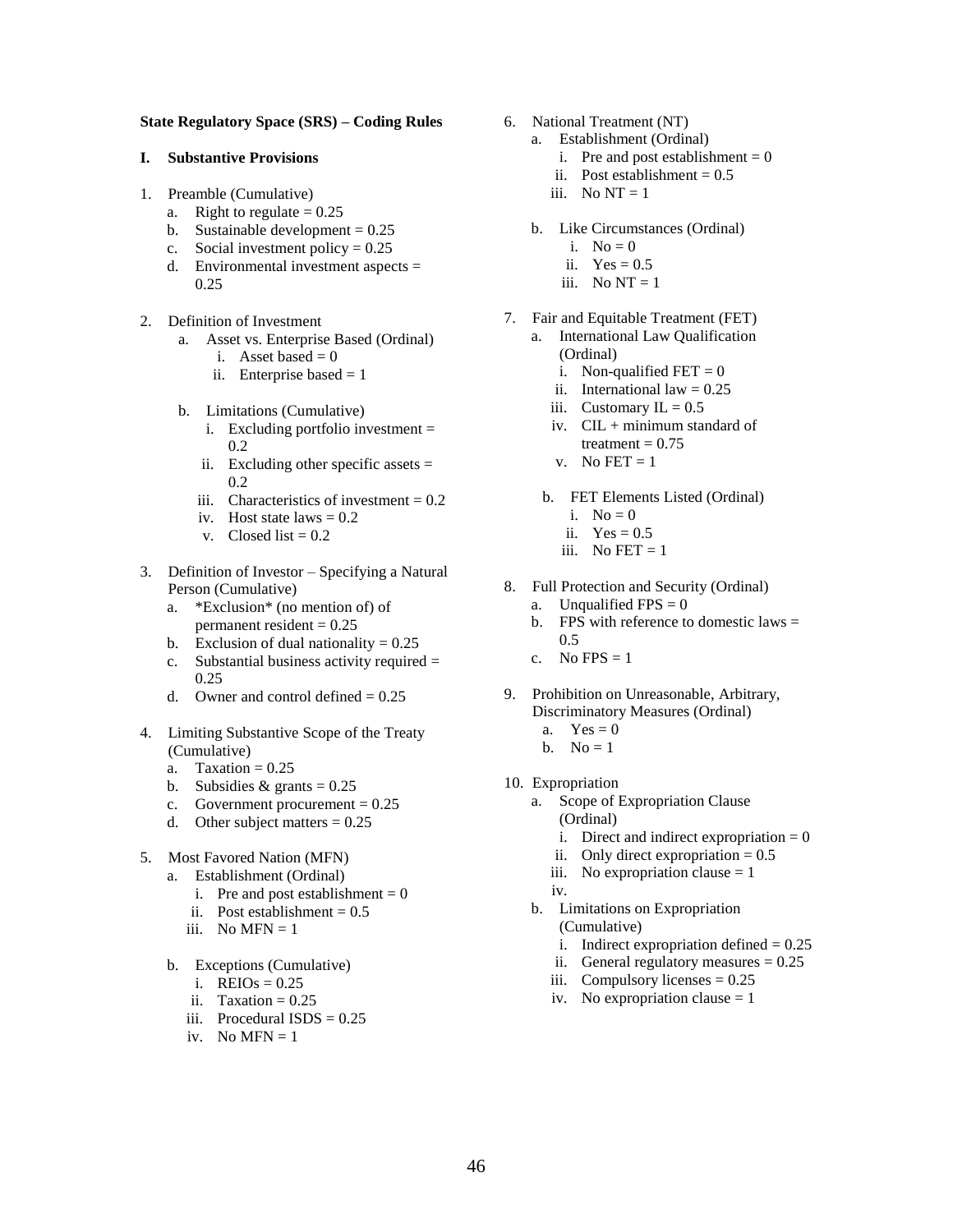- 11. Compensation
	- a. Relative Rights to Compensation (Ordinal)
		- i. MFN  $& NT = 0$
		- ii. MFN or  $NT = 0.5$
		- iii. No compensation clause  $= 1$
	- b. Absolute Right to Compensation in Certain Circumstances (Ordinal)
		- i. Absolute rights to compensation  $= 0$
		- ii. No compensation clause  $= 1$
- 12. Prohibition on Performance Requirements (Ordinal)
	- a. Clause exists (TRIMs or list) =  $0$
	- b. No clause  $= 1$
- 13. Umbrella Clause (Ordinal)
	- a. Clause exists  $= 0$
	- b. No clause  $= 1$
- 14. Entry and Sojourn of Personnel (Ordinal)
	- a. Clause exists  $= 0$
	- b. No clause  $= 1$
- 15. Senior Management and/or Boards Mandatory Clause (Ordinal)
	- a. Clause exists  $= 0$
	- b. No clause  $= 1$
- 16. Free Transfers (Cumulative)
	- a. BOP exception  $= 0.33$
	- b. Other specific exceptions  $= 0.33$
	- c. No free transfers clause  $= 1$
- 17. Subrogation Clause (Ordinal)
	- a. Clause exists  $= 0$
	- b. No clause  $= 1$
- 18. Non-Derogation Clause (Ordinal)
	- a. Clause exists  $= 0$
	- b. No clause  $= 1$
- 19. Good Governance (Cumulative)
	- a. No good governance provisions  $= 0$
	- b. \*NO\* transparency clauses directed at  $States = 0.15$
	- c. Transparency clauses directed at investors  $= 0.15$
	- d. Health & environment =  $0.14$
	- e. Labor standards  $= 0.14$
	- f. Corporate social responsibility  $= 0.14$
	- g. Corruption  $= 0.14$
	- h. Not lowering standards  $= 0.14$
- 20. Denial of Benefits (DoB) (Cumulative)
	- a. Substantive business operations  $= 0.34$
	- b. Diplomatic relations  $= 0.33$
	- c. \*Unilaterally\* discretionary  $DoB = 0.33$
- 21. Scheduling & Reservations (Ordinal)
	- a. No S & R = 0
	- b. Reservations (negative list) = 1
- 22. Essential Security Exception (ESE) (Cumulative)
	- a. ESE clause exists  $= 0.25$
	- b. ESE defined  $= 0.25$
	- c. ESE self-judging  $= 0.50$
- 23. Public Policy Exceptions (Cumulative)
	- a. Public health and environment  $= 0.5$
	- b. Other =  $0.5$
- 24. Prudential Carve-Outs (Ordinal)
	- a. No clause  $= 0$
	- b. Clause exists  $= 1$
- 25. Right to Regulate (Ordinal)
	- a. No clause  $= 0$
	- b. Clause exists  $= 1$
- 26. Mechanism for Consultations between State Parties (Ordinal)
	- a.  $No = 0$
	- b. Yes  $=1$
- 27. Institutional Framework (Committee) (Ordinal)
	- a.  $No = 0$
	- b. Yes  $=1$
- 28. Limiting Temporal Scope of IIA (Ordinal)
	- a. Silence or pre-existing investment  $= 0$
	- b. Post-BIT investment only  $= 1$
- 29. Preexisting Disputes Covered (Ordinal)
	- a. Silence  $= 0$
	- b.  $No = 1$
- 30. Treaty Duration (Ordinal)
	- a. No duration specified  $= 0$
	- b. 15 years or more  $= 0.33$
	- c.  $10 \text{ years} = 0.66$
	- d. Less than 10 years  $= 1$
- 31. Automatic Renewal (Ordinal)
	- a. Yes, indefinite  $= 0$  (or if initial duration is indefinite)
	- b. Yes, fixed term  $= 0.5$
	- c.  $No = 1$